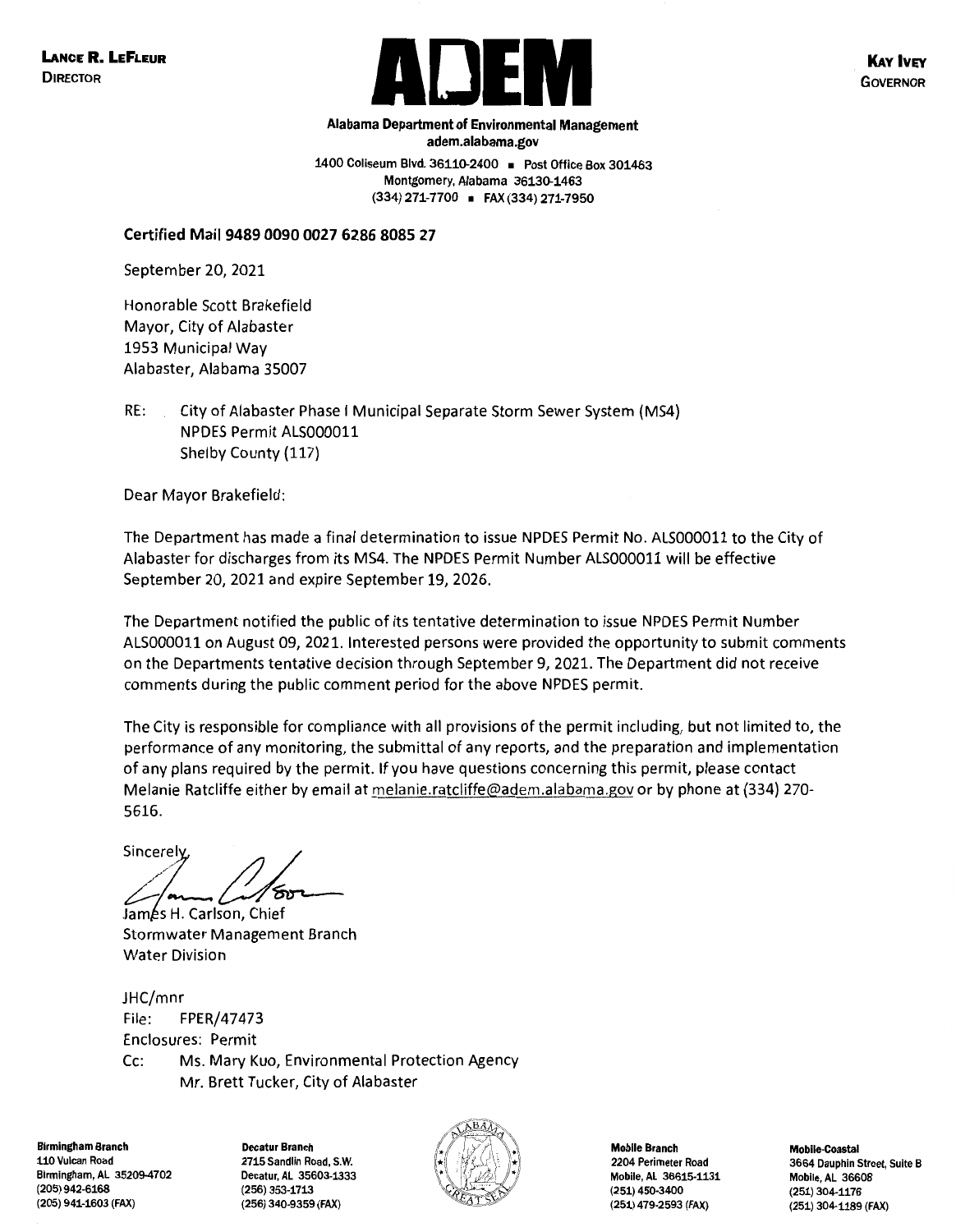



# **NATIONAL POLLUTANT DISCHARGE ELIMINATION SYSTEM PERMIT**

**PERMITTEE: AREA OF COVERAGE: PERMIT NUMBER: RECEIVING WATERS:**  CITY OF ALABASTER CORPORATE BOUNDARIES OF THE CITY OF ALABASTER ALS0000l l WATERBODIES WITHIN THE CORPORATE BOUNDARIES OF THE CITY OF ALABASTER

*In accordance with and subject to the provisions of the Federal Water Pollution Control Act, as amended, 33 USC §§1251-1378 (the "FWPCA"), the Alabama Water Pollution Control Act, as amended, Code of Alabama 1975, §§ 22-22-1 to 22-22-14 (the "AWPCA"), the Alabama Environmental Management Act, as amended, Code of Alabama 1975, §§22-22A-1 to 22-22A-15, and rules and regulations adopted thereunder, and subject further to the terms and conditions set forth in this permit, the Permittee is hereby authorized to discharge into the above-named receiving waters.* 

**ISSUANCE DATE:** SEPTEMBER 20, 2021

**EFFECTIVE DATE:** SEPTEMBER 20, 2021

**EXPIRATION DATE:** SEPTEMBER 19, 2026

ash. 2

**ama Department of Environmental Management**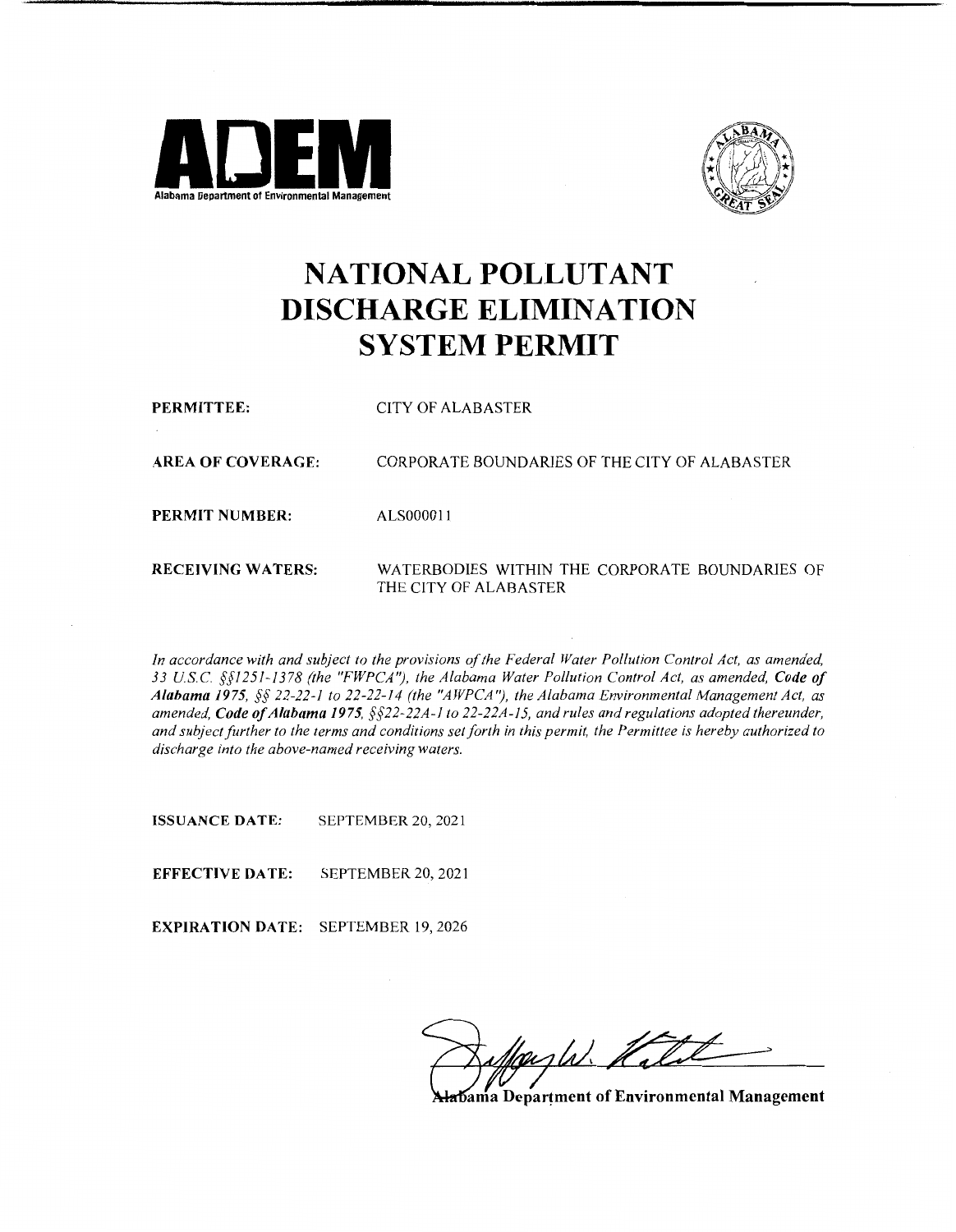### **Table of Contents**

| 1.                                                                                     |  |
|----------------------------------------------------------------------------------------|--|
| 2.                                                                                     |  |
| 3.                                                                                     |  |
| 4.                                                                                     |  |
| Post-Construction Stormwater Management in New Development and Re-Development 13<br>5. |  |
| 6.                                                                                     |  |
| 7.                                                                                     |  |
| 8.                                                                                     |  |
| 9.                                                                                     |  |
|                                                                                        |  |
|                                                                                        |  |
|                                                                                        |  |
|                                                                                        |  |
|                                                                                        |  |
| Part III.                                                                              |  |
|                                                                                        |  |
|                                                                                        |  |
|                                                                                        |  |
|                                                                                        |  |
|                                                                                        |  |
|                                                                                        |  |
|                                                                                        |  |
|                                                                                        |  |
|                                                                                        |  |
|                                                                                        |  |
|                                                                                        |  |
|                                                                                        |  |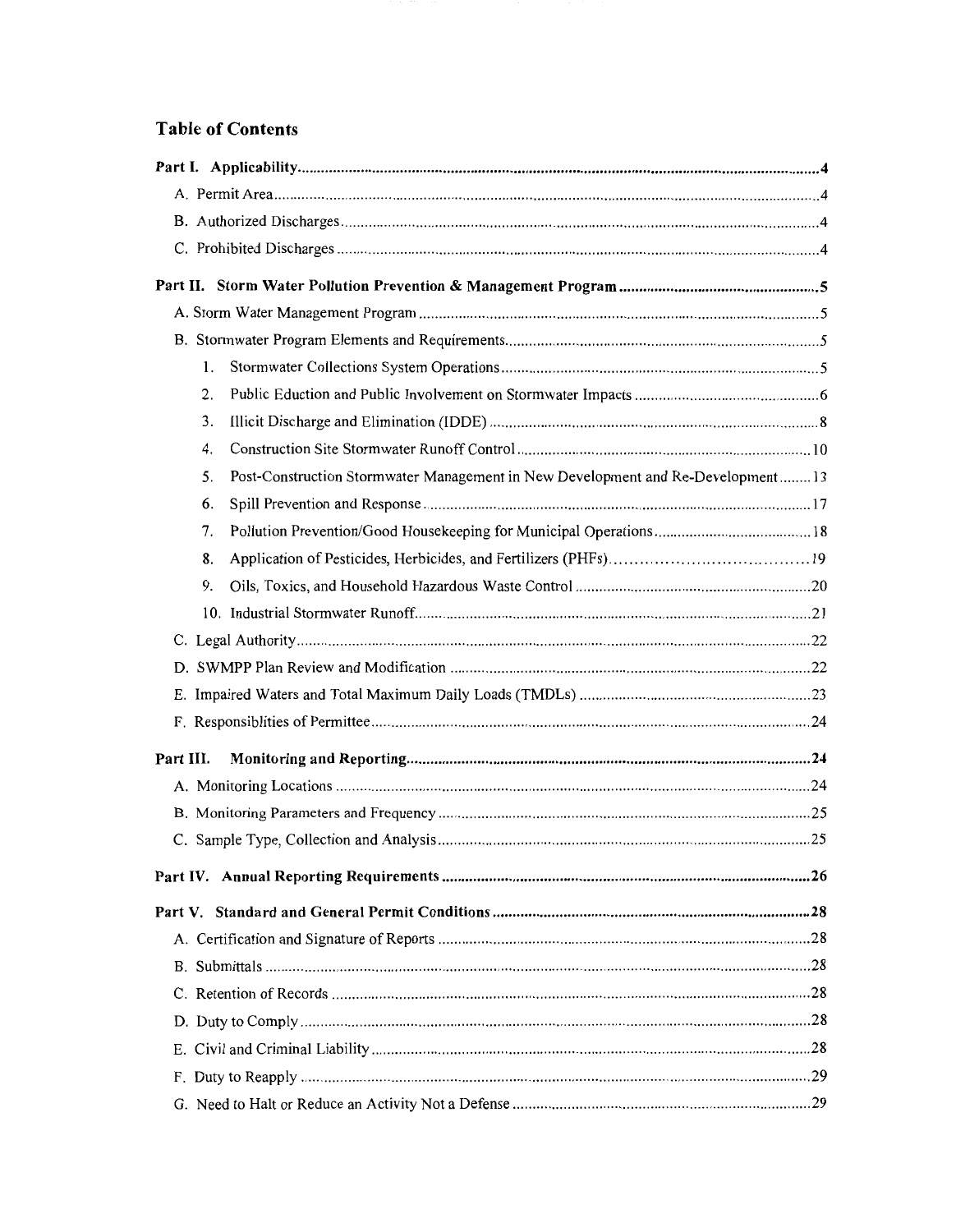## Table of Contents (continued)

| I. |  |
|----|--|
| J. |  |
| K. |  |
| L. |  |
|    |  |
|    |  |
|    |  |
|    |  |
|    |  |
|    |  |
|    |  |
|    |  |
|    |  |
|    |  |
|    |  |
|    |  |
|    |  |
|    |  |
|    |  |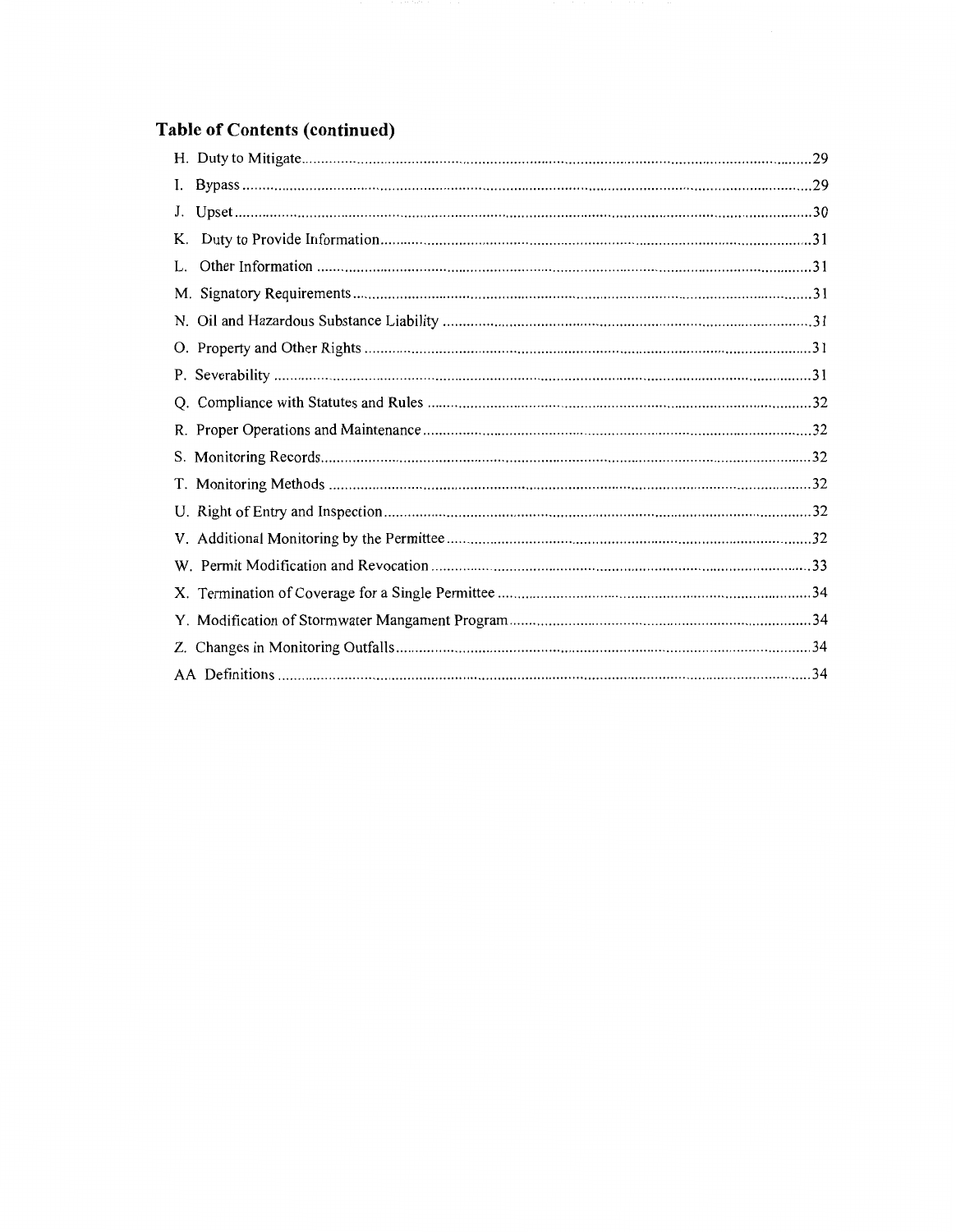### **PART I Applicability**

#### *A. Permit Area*

This permit applies to the corporate boundaries of the City of Alabaster that are regulated by the Permittee and discharge to the Permittee's Municipal Separate Storm Sewer System (MS4).

#### *B. Authorized Discharges*

- **1.** This permit authorizes all existing or new storm water point source discharges to waters of the State of Alabama from those portions of the (MS4s) owned or operated by the Permittee. Discharge of pollutants shall be reduced to the Maximum Extent Practicable (MEP), shall not cause, nor contribute to, violations of Alabama Water Quality Standards, and shall be in compliance with Total Maximum Daily Loads (TMDLs) where applicable.
- 2. This permit authorizes the following non-stormwater discharges provided that they do not cause or contribute to a violation of water quality standards and provided that they have been determined not to be substantial contributor pollutants by the Permittee or the Department:
	- a. Water line flushing
	- b. Landscape irrigation (not consisting of treated, or untreated wastewater unless authorized by the Department)
	- c. Diverted stream flows
	- d. Uncontaminated groundwater infiltration
	- e. Uncontaminated pumped groundwater
	- f. Discharges from potable water sources
	- g. Foundation and footing drains
	- h. Air conditioning drains
	- i. Irrigation water (not consisting of treated, or untreated, wastewater unless authorized by the Department)
	- j. Rising groundwater
	- k. Springs
	- l. Water from crawl space pumps
	- m. Lawn watering runoff
	- n. Individual residential car washing, to include charitable carwashes
	- o. Residual street wash water
	- p. Discharge or flows from firefighting activities (including fire hydrant flushing)
	- q. Flows from riparian habitats and wetlands
	- r. Dechlorinated swimming pool discharges

#### **C.** *Prohibited Discharges*

The following discharges are not authorized by this permit:

- 1. Discharges that are mixed with sources of non-stormwater, unless such non-stormwater discharges are in compliance with a separate NPDES permit or where those dischargers have been determined not to represent significant sources of pollution, as identified by, and in compliance with, Part I.B.2;
- 2. Discharges of materials resulting from a spill, except emergency discharges required to prevent imminent threat to human health or to prevent severe property damage, provided reasonable and prudent measures have been taken to minimize the impact of the discharges; and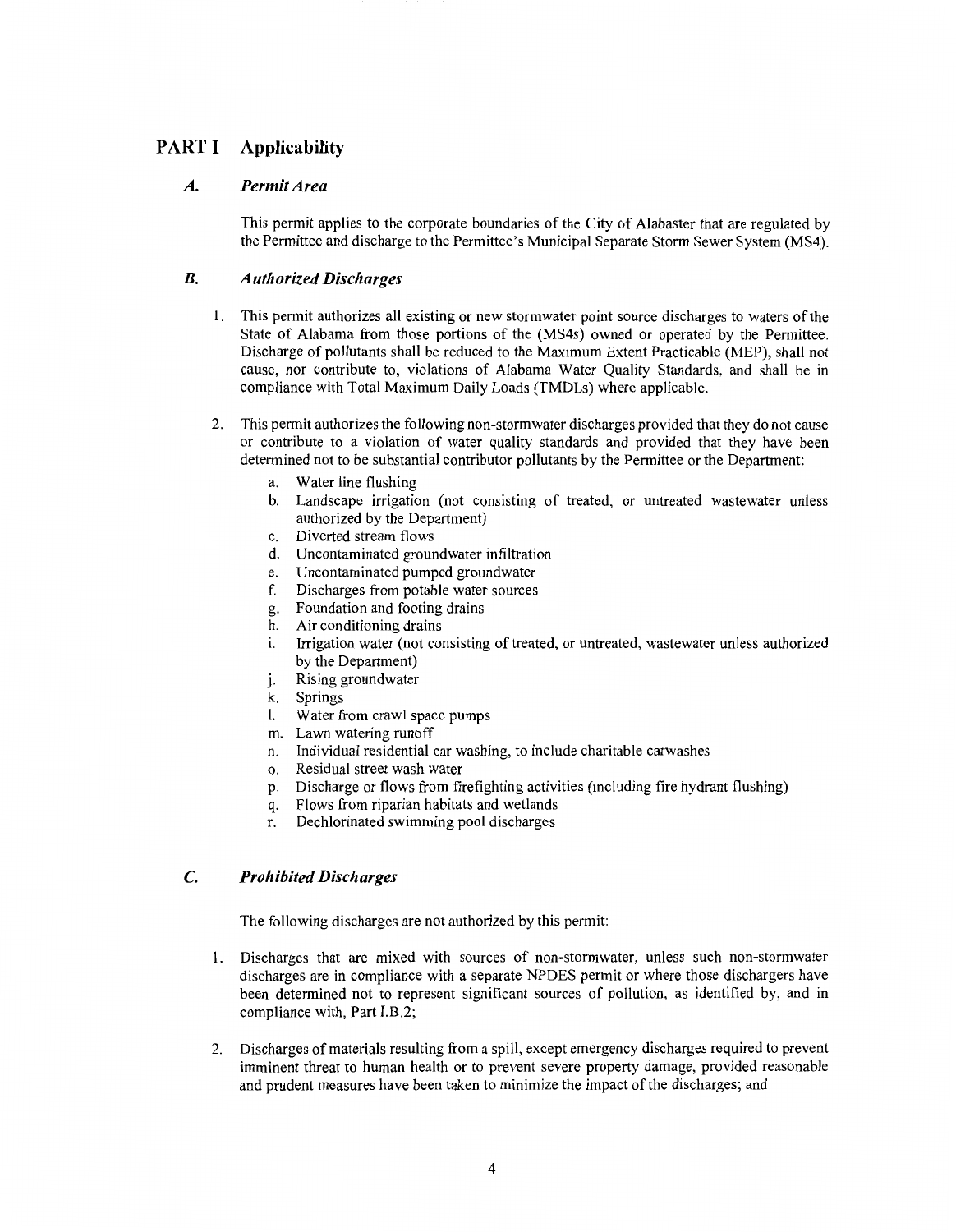3. The discharge of sanitary wastewater through cross connections or other illicit discharges through the MS4 is prohibited.

#### **PART** II **Storm Water Pollution Prevention** & **Management Program (SWMP)**

#### *A. Storm Water Management Program (SWMP)*

- 1. The Permittee is required to develop, revise, implement, maintain and enforce a Storm Water Management Program (SWMP) which shall include controls necessary to reduce the discharge of pollutants from its MS4 consistent with Section  $402(p)(3)(B)$  of the Clean Water Act and 40 CFR Part 122.26.These requirements shall be met by the development and implementation of a Storm Water Management Program Plan (SWMPP) which addresses the Best Management Practices (BMPs), control techniques and systems, design and engineering methods, public participation and education, monitoring, and other appropriate provisions designed to reduce the discharge of pollutants from the MS4 to the MEP, protect water quality, and satisfy appropriate water quality provisions of the Clean Water Act.
- 2. The Permittee shall provide and maintain adequate finance, staff, equipment, and support capabilities necessary to implement the SWMPP and comply with the requirements of this permit.
- 3. The SWMPP must address the minimum program elements referenced in Part H.B. to include the following:
	- a. A map of the Permittee's MS4 jurisdictional boundaries;
	- b. The BMPs that will be implemented for each program element;
	- c. Low Impact Development (LID)/Green Infrastructure (GI) shall be considered and actively encouraged where feasible. Information on LID/GI is available on the following websites: http://www.adem.alabama.gov/programs/water/waterforms/LlDHandbook.pdf and http://www.epa.gov/nps/urban-runoff-low-impact-development
	- d. The measurable goals for each of the program elements outlined in Part 11.B.;
	- e. The proposed schedule including interim milestones, as appropriate, inspections, and the frequency of actions needed to fully implement each program element; and,
	- f. The person and/or persons responsible for implementing or coordinating the BMPs for each separate program element.
- 4. The Permittee shall submit to the Department within nine (9) months of the effective date of this permit a revised SWMPP. Once the initial SWMPP is acknowledged by ADEM, activities and associated schedules outlined by the SWMPP or updates to the SWMPP are conditions of this permit.
- 5. Unless otherwise specified in this permit, the Permittee shall be in compliance with the conditions of this permit by the effective date.

#### *B. Stormwater Program Elements and Requirements*

#### 1. **Stormwater Collection System Operations**

- a. Structural Controls
	- i. For Permittee owned/maintained structural controls, the structural controls shall be operated in a manner to reduce the discharge of pollutants, to include inspection and maintenance, to the MEP;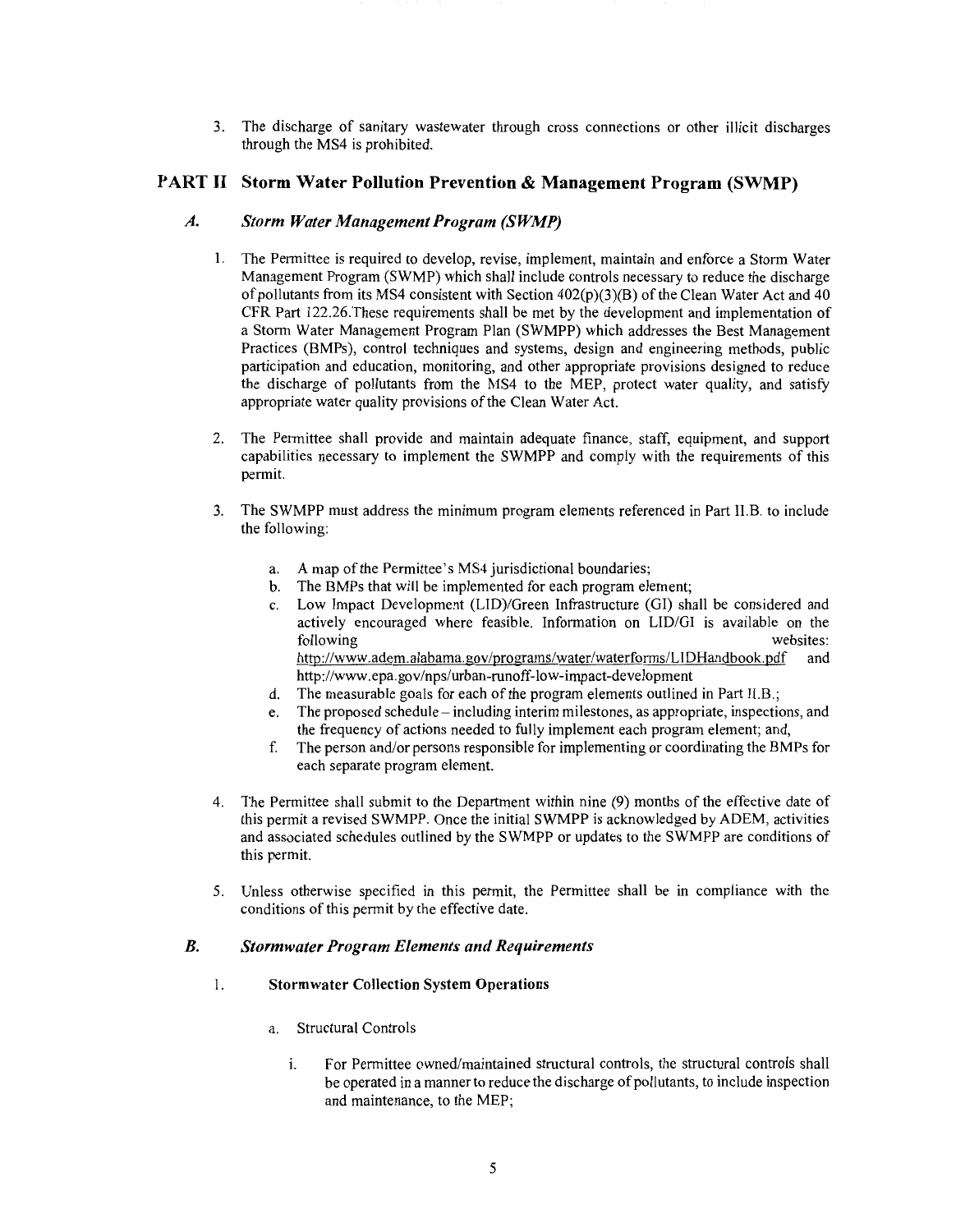- 11. For Permittee owned/maintained structural controls, the Permittee shall include in the SWMPP and implement the following:
	- 1. A map of the structural controls which should be updated as needed;
	- 2. Inspection of existing and newly constructed structural controls on a semiannual basis, at a minimum;
	- 3. Implementation of Standard Operating Procedures (SOPs) or inspection checklists for structural control inspections and maintenance procedures;
	- 4. Stabilization and re-vegetation of eroded areas as needed; and
	- 5. Monthly inspections for floatables, litter, sediment and debris, in structural controls, with removal as needed.
- iii. The Permittee shall maintain an internal record keeping system to track the inventory of structural controls, inspections, and maintenance of the control structures.
- iv. The Permittee shall report each year in the Annual Report the following structural control information:
	- 1. The number of inspections performed on structural controls, to include follow-up inspections. The inspection documentation (i.e., checklist) shall be made available upon request;
	- 2. A detailed description of the maintenance activities performed on structural controls, as well as the frequency;
	- 3. The estimated amount of floatable, litter, sediment and debris that was removed;
	- 4. Copies of any contractual agreements for maintenance activities if not performed by the Permittee. The contractual agreement should specify maintenance activities performed and schedule; and
	- 5. Updated structural controls map.
- v. The Permittee shall provide in the Annual Report an analysis of the effectiveness of the Stormwater Collection Systems Operations program.

#### 2. **Public Education and Public Involvement on Stormwater Impacts**

- a. The Permittee must further develop, revise, and implement a public education and outreach program to inform the community about the impacts from stormwater discharges on water bodies and the steps that the public can take to reduce pollutants in stormwater runoff to the MEP. The Permittee shall continuously implement this program in the areas served by the MS4. Each year, the Permittee shall implement a minimum of four (4) BMPs, with two (2) BMPs emphasizing public education and two (2) BMPs emphasizing public involvement.
- b. The Permittee shall include within the SWMPP a list of potential BMPs that the Permittee may implement. Regarding public education and public involvement, the SWMPP must address the following information, at a minimum:
	- 1. Seek and consider public input in the development and implementation of the SWMPP;
	- 2. Identify targeted pollutant sources the Permittee's public education program is intended to address;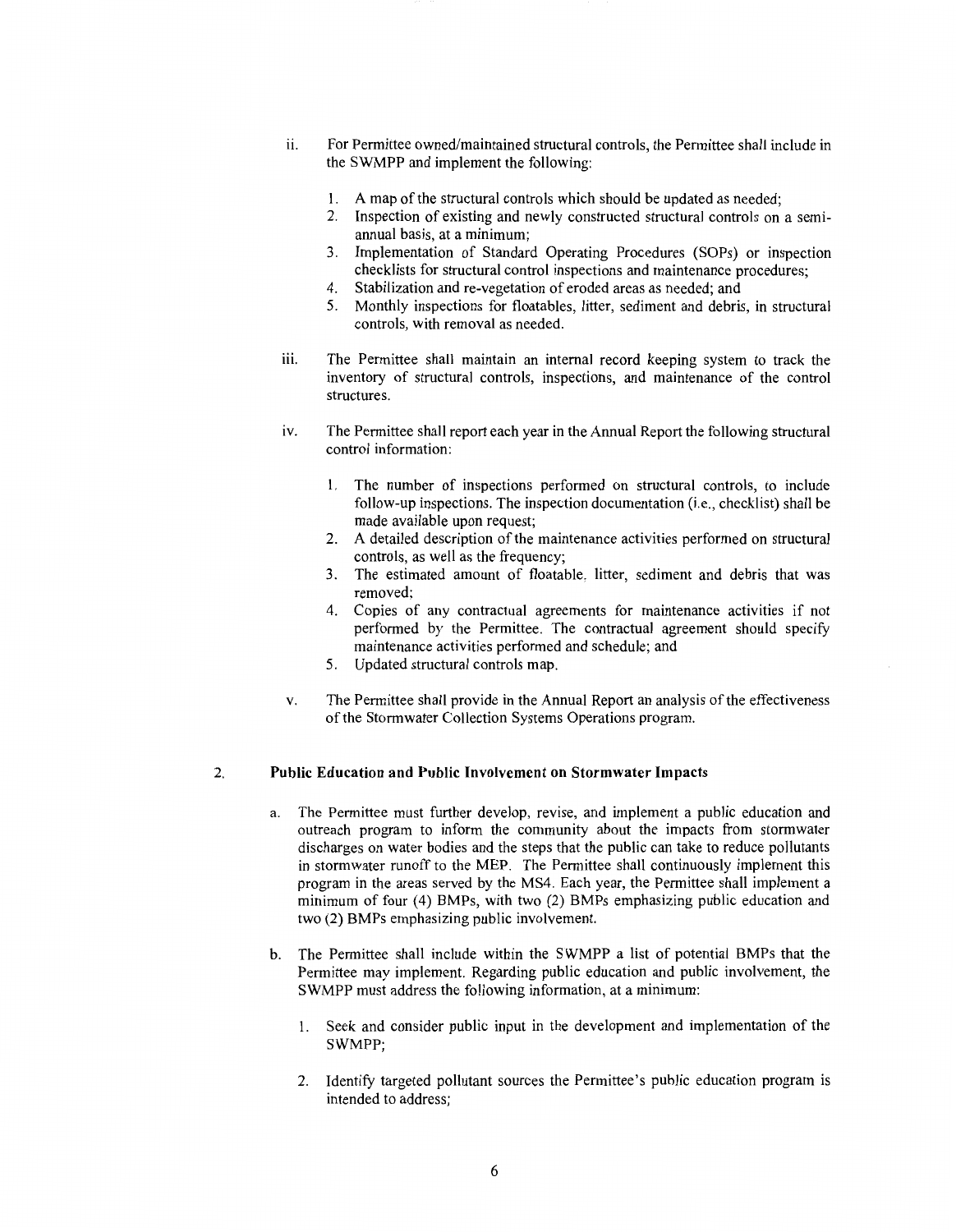- 3. Specifically address the reduction and removal of litter, floatables and debris from entering the MS4, that may include, but is not limited to the following:
	- a. A program to support volunteer groups for labeling storm drain inlets and catch basins with "no dumping" message;
	- b. Posting signs referencing local codes that prohibit littering and illegal dumping at designated public access points to open channels, creeks, and other relevant waterbodies; and
	- c. Participate in at least one activity each year that targets the removal of litter, floatables, and debris from the MS4 area as described in the SWMPP. Estimate the amount of litter, floatables, and debris that is removed from the MS4 for each activity.
- 4. Inform and involve individuals and households about the steps they can take to reduce stormwater pollution; and
- 5. Inform individuals and groups on how to participate in the storm water program (with activities such as, but not limited to, local stream and lake restoration activities, stormwater stenciling, advisory councils, watershed associations or committees, participation on rate structures, stewardship programs, and environmental related activities). The target audiences and subject areas for the education program that are likely to have significant stormwater impacts should include the following, at a minimum:
	- i. General Public
		- a. On a quarterly basis, at a minimum, the general public shall be educated on the general impacts litter has on water bodies, how trash is delivered to streams via the MS4, and ways to reduce the litter;
		- b. General impacts of stormwater flow into surface water from impervious surface;
		- c. Source control BMPs in areas of pet waste, vehicle maintenance, landscaping, and rainwater reuse; and
		- d. Impacts of illicit discharges and how to report them.
	- ii. General Public and Businesses to include Home-based and Mobile Businesses
		- a. BMPs for use and storage of automotive chemicals, hazardous cleaning supplies, carwash soaps and other hazardous materials; and
		- b. Impacts of illicit discharges and how to report them.
	- iii. Homeowners, Landscapers, and Property Managers
		- a. Yard care techniques that protect water quality;
		- b. BMPs for use and storage of pesticides, herbicides, and fertilizers;
		- c. Stormwater pond maintenance; and
		- d. General impacts of stormwater into surface water from impervious surface.
	- iv. Engineers, Contractors and Developers, Review Staff, and Land Use Planners
		- a. Impacts of increased stormwater flows into receiving water bodies;
		- b. Technical standards for construction site sediment and erosion control;
		- c. Stormwater treatment and flow control BMPs; and
		- d. Run-off reduction techniques and Low Impact Development (LID)/Green Infrastructure (GI) practices that may include, but not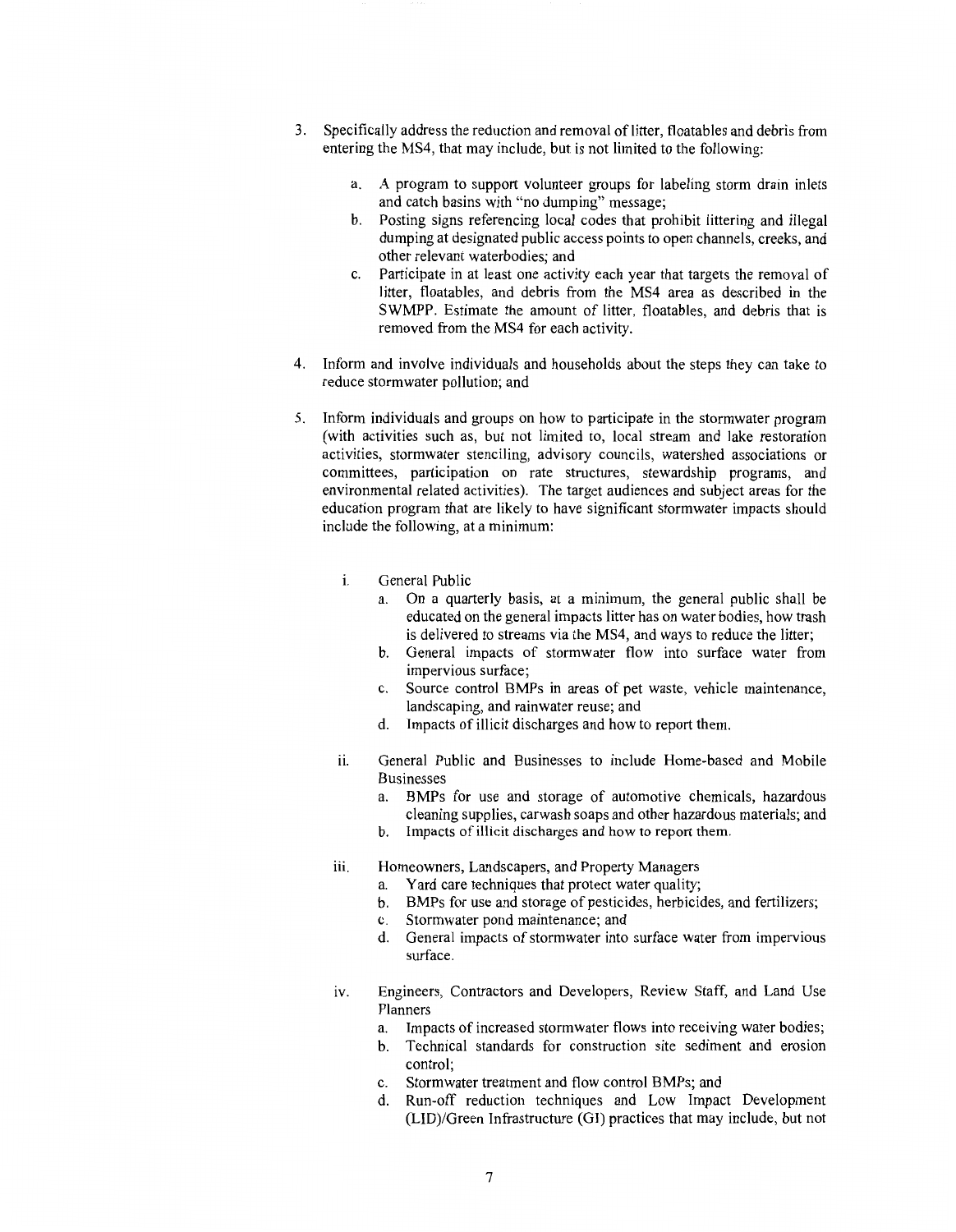limited to, site design, pervious pavement, alternative parking lot design, retention of forests and mature trees to assist in stormwater treatment and flow control BMPs, and maintenance required for LID/GI.

- 6. Evaluate the effectiveness of the public education and the public involvement program. If the Permittee determines any portion of the program (including BMPs) to be ineffective, then the Permittee shall update the SWMPP to address the ineffectiveness.
- c. The Permittee shall report each year in the Annual Report the following information:
	- 1. A description of the activities used to involve groups and/or individuals in the development, revision, and implementation of the SWMPP;
	- 2. A description of the individuals and groups targeted and how many groups and/or individuals participated. If exact participation is not readily quantifiable, then an estimation will be sufficient;
	- 3. A description of the BMPs performed along with the quantity utilized (i.e., number of printed brochures, and the number distributed of newspaper copies, number of workshops hosted/attended, the number of public service announcements, etc.); and
	- 4. Results of the evaluation of the effectiveness for the public education program and public involvement program as required in Part II.B.2.b.6.
- d. The current SWMPP and latest Annual Report should be posted on the Permittee's website, if available, and within 30 days of submittal of the SWMPP to the Department.

#### 3. **Illicit Discharge Detection and Elimination (IDDE)**

- a. The Permittee shall implement an ongoing program to detect and eliminate illicit discharges and improper disposal into the MS4, to the Maximum Extent Practicable. The program shall include, at a minimum, the following:
	- 1. The development and annual update of a MS4 map. An initial map shall be provided in the SWMPP with updates, if any, provided each year in the Annual Report. The map shall include, at a minimum, the following:
		- a. The latitude/longitude of all known outfalls;
		- b. The names of all waters of the State within the MS4 area that receive discharges from these outfalls; and
		- c. Structural BMPs owned, operated, or maintained by the Permittee, if applicable.
	- 2. To the extent allowable under State law, an ordinance or other regulatory mechanism that effectively prohibits non-stormwater discharges to the MS4. A copy of the IDDE ordinance or other regulatory mechanism location or a hyperlink to the location of the ordinance or other regulatory mechanism on the Permittee's website shall be included in the SWMPP. The ordinance or other regulatory mechanism shall:
		- a. Include escalating enforcement procedures and actions;
		- b. Require the removal of illicit discharges and the immediate cessation of improper disposal practices upon identification of responsible parties. Where the removal of illicit discharge within ten (10) working days is not possible, the ordinance shall require an expeditious schedule for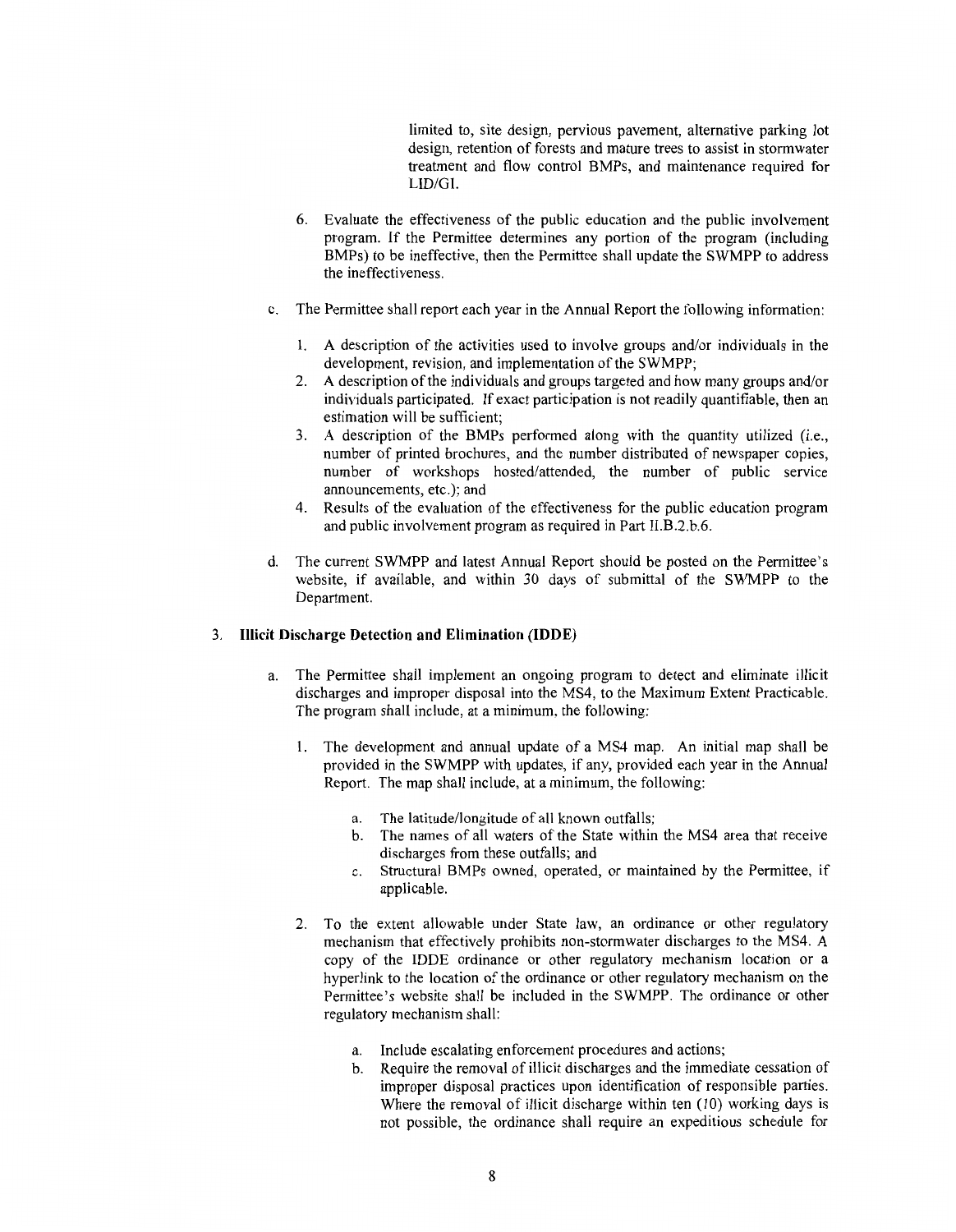removal of the discharge. In the interim, the ordinance shall require the operator of the illicit discharge to take all reasonable and prudent measures to minimize the discharge of pollutants to the MS4; and

- c. Provide for the annual review of the IDDE ordinance and update, as necessary.
- 3. A dry weather screening program designed to detect and address non-storm water discharges to the MS4. This program must address, at a minimum, dry weather screening of twenty (20) percent of all major outfalls at least once per year with all (100 percent) outfalls screened at least once per five (5) years. Priority areas, as described by the Permittee in the SWMPP, will be dry weather screened on a more frequent schedule as outlined in the SWMPP. When determining priority areas, consider criteria such as, but not limited to, areas with older infrastructure, mixed-use areas, areas with a history of past illicit discharges, areas with on-site sewage disposal systems, or areas upstream of sensitive waterbodies. If any flow, from an unidentified source, is observed during the dry weather screening of a outfall, then the Permittee shall follow the sampling protocol as outlined in the SWMPP and developed in accordance with EPA's guidance manual, *Illicit Discharge Detection and Elimination, A Guidance Manual for Program Development and Technical Assessments,* Center for Watershed Protection, October 2004;
- 4. Procedures for tracing the source of a suspect illicit discharge as outlined in the SWMPP. At a minimum, these procedures will be followed to investigate portions of the MS4 that, based on the results of the field screening or other appropriate information, indicate a reasonable potential of containing illicit discharges or other sources of non-storm water;
- 5. Procedures for eliminating an illicit discharge as outlined in the SWMPP;
- 6. Procedures to notify ADEM of a suspect illicit discharge entering the Permittee 's MS4 from an adjacent MS4 as outlined in the SWMPP;
- 7. A mechanism for the public to report illicit discharges discovered within the Permittee's MS4 and procedures for appropriate investigation of such reports;
- 8. A training program for appropriate personnel on identification, reporting, and corrective action of illicit discharges. The SWMPP must address, at a minimum, the frequency of training and identifying the appropriate personnel by title to be trained during the permit cycle; and
- 9. The Permittee shall post on its website the ordinance or other regulatory mechanism as required by Part II.B.3.a.2 of this Permit.
- b. The Permittee shall report each year in the Annual Report the following information:
	- 1. Total number of outfalls within the MS4, the number and location of outfalls observed during the dry weather screening of the current year to include any follow-up screenings and the number of outfalls observed in priority areas identified by the Permittee;
	- 2. Updated MS4 map(s) as required by Part.II.B.3.a. l. unless there are no changes to the map that was previously submitted. When there are no changes to the map, the Annual Report must state this;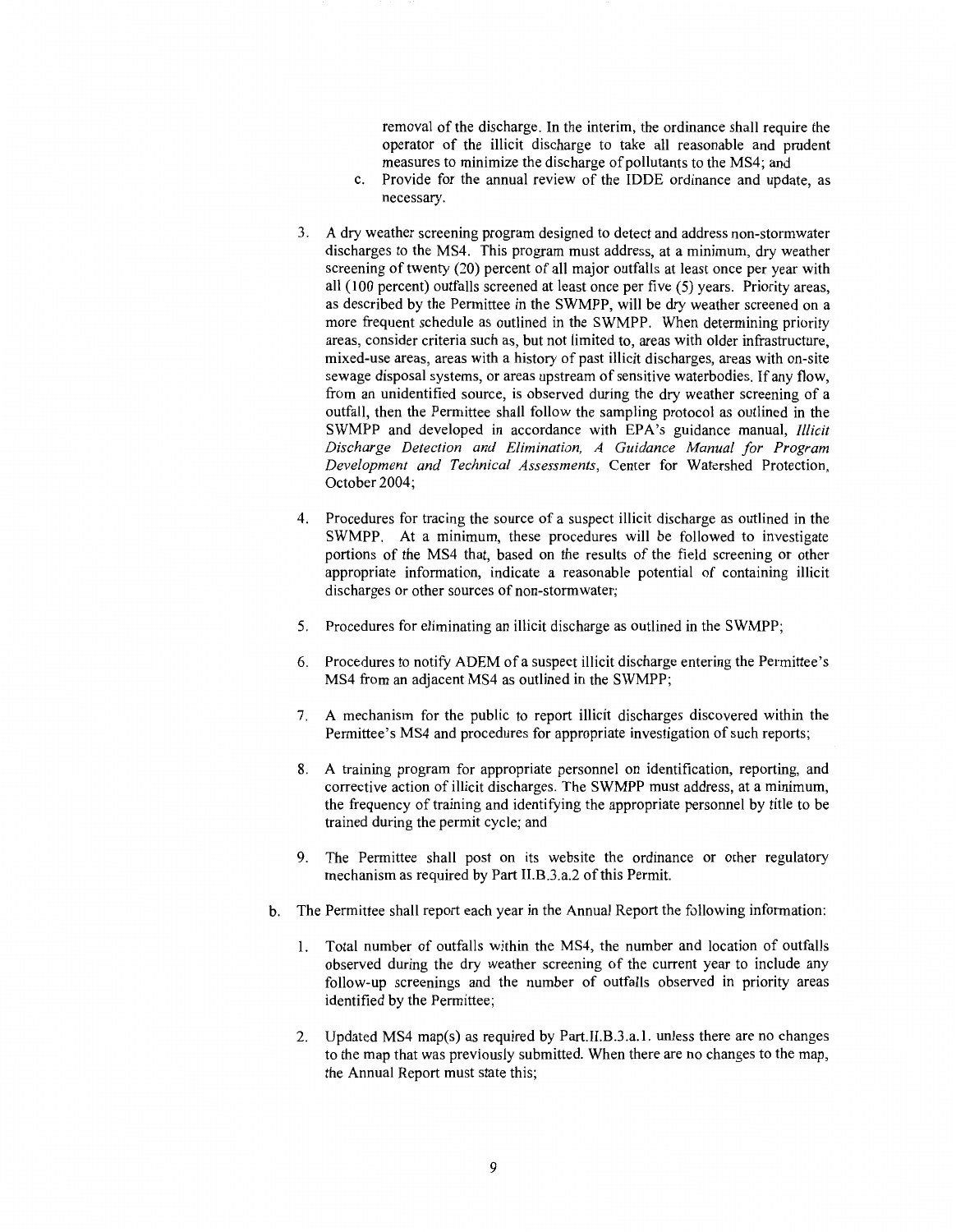- 3. Copies of the IDDE ordinance or other regulatory mechanism or provide a hyperlink for the ordinance or regulatory mechanism location on the Permittee's website. When there are no changes to the ordinance or other regulatory mechanism, the Annual Report must state this;
- 4. Date(s) of training conducted for appropriate personnel; and
- 5. The number of illicit discharges investigated, any associated sampling results, and the summary of corrective actions taken to include dates and timeframe of response.

#### 4. **Construction Site Stormwater Runoff Control**

- a. The Permittee shall further develop, revise, implement, and enforce an ongoing program to reduce, to the maximum extent practicable, the pollutants in any storm water runoff to the MS4 from qualifying construction sites. The program shall include the following, at a minimum:
	- l. Procedures to require all applicable construction sites to obtain coverage under ADEM NPDES General Permit ALRl0000 or other applicable NPDES permits;
	- 2. To the extent allowed under State law, an ordinance or other regulatory mechanism to require effective erosion and sediment controls on qualifying construction sites, as well as sanctions to ensure compliance;
	- 3. Requirements for construction site operators to control waste such as discarded building materials, concrete truck washout, chemicals, litter, and sanitary waste at the construction site that may cause adverse impacts to water quality;
	- 4. Procedures for site plan review and approval to ensure the selection of effective erosion and sediment controls are consistent with the Alabama Handbook for Erosion Control, Sediment Control, and Stormwater Management on Construction Sites and Urban Areas published by the Alabama Soil and Water Conservation Committee (hereinafter the "Alabama Handbook") and are appropriate for site conditions. Site plan review may be prioritized based on criteria outlined in the Permittee's SWMPP and may include, but is not limited to, size and location within priority watersheds. The plan review process shall also consider potential water quality impacts;
	- 5. A mechanism for the public to report complaints regarding pollution discharges from construction sites;
	- 6. Inspection of construction sites to verify use and proper maintenance of appropriate BMPs. Inspections of construction sites shall be performed in accordance with the frequency specified in the table below:

| Site                                                                                                            | <b>Inspection Frequency</b>                  |
|-----------------------------------------------------------------------------------------------------------------|----------------------------------------------|
|                                                                                                                 |                                              |
| Priority Constructions Sites (Defined in Part V.AA.)                                                            |                                              |
|                                                                                                                 | At a minimum, inspections must occur monthly |
| Other sites determined by the Permittee or Permitting<br>Authority to be a significant threat to water quality* |                                              |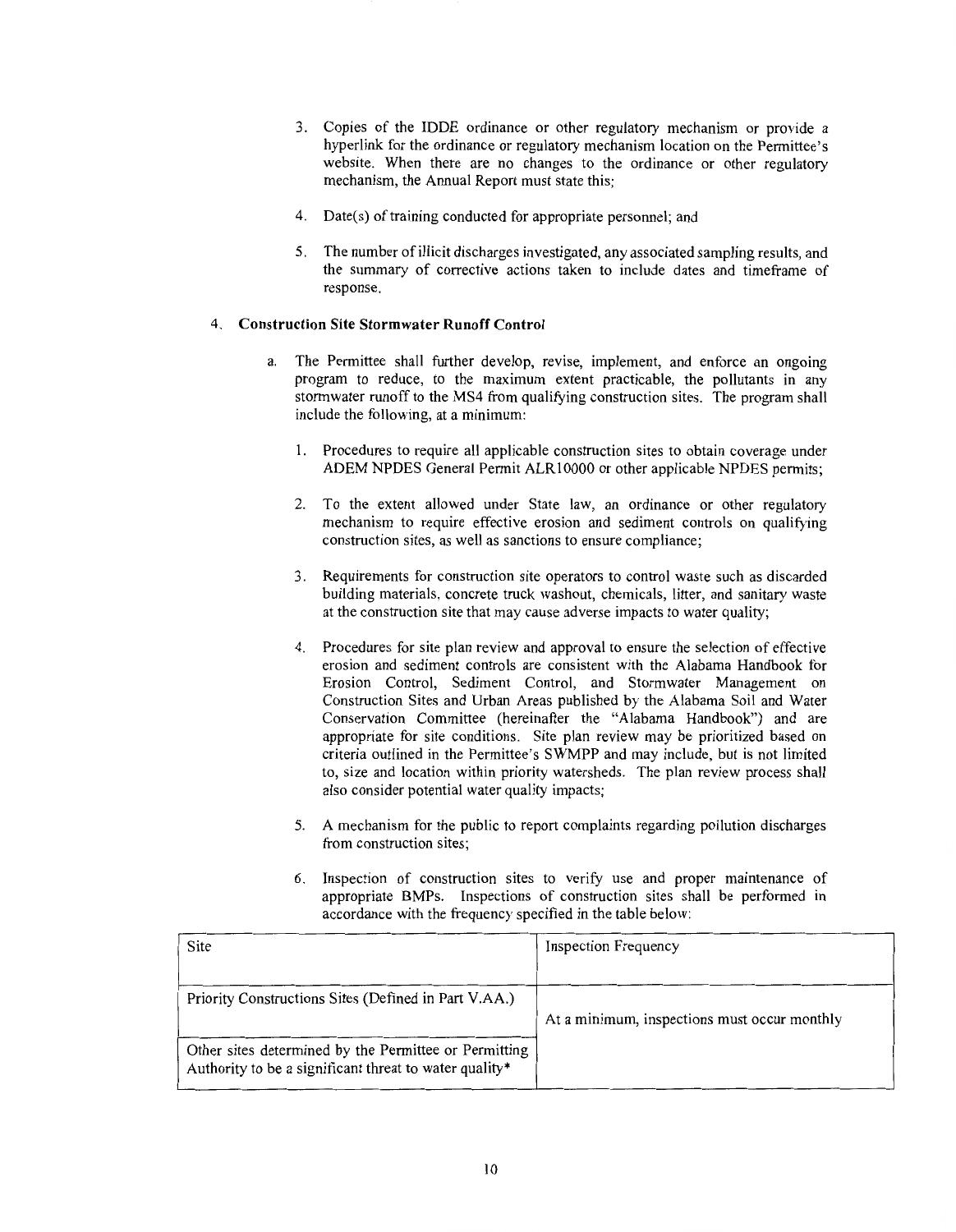All qualifying construction sites not meeting the  $\vert$  At a minimum, inspections must occur every two (2) criteria specified above.

\*In evaluating the threat to water quality, the following factors must be considered, if applicable: soil erosion potential; site slope; project size and type; sensitivity of receiving waterbodies including 303d or TMDL status; proximity to receiving waterbodies; non-storm water discharges; past record of non-compliance by the operators of the construction site; and other factors deemed relevant to the MS4.

- 7. Inventory of active qualified construction sites that are updated as new qualified construction sites are commenced and completed. The inventory must contain relevant contact information for each site (e.g., tracking number, name, address, phone, etc.), the size of the project and area of disturbance, whether the site has submitted for permit coverage under the Alabama Construction Site General Permit, whether the qualified construction site is in a priority watershed, and the date the permittee approved the construction site plan. The Permittee must make this inventory available to ADEM upon request.
- 8. Training for the Permittee's MS4 site inspection staff in the identification of appropriate construction best management practices (Example: QCI training in accordance with ADEM Admin Code. r. 335-6-12 or the Alabama Construction Site General Permit). Applicable MS4 site inspection staff shall be trained once per year;
- 9. Utilization of a construction site inspection checklist (paper and/or electronic);
- 10. Implementation of an Enforcement Response Plan (ERP), which sets out the Permittee's potential responses to violations through progressively stricter responses as needed to achieve compliance. The ERP must include a system for tracking formal actions and ADEM referrals. Types of enforcement actions may include, but not limited to, the following:
	- a. Verbal Warnings—Verbal warnings are primarily consultative in nature and must specify the nature of the violation and required corrective action;
	- b. Written Notices-Written Notices must stipulate the nature of the violation and the required corrective action, with deadlines for taking such action; and
	- c. Escalated Enforcement Measures-Citations, stop work orders, withholding plan approvals/authorizations, monetary penalties, or additional measures to address persistent non-compliance, repeat or escalating violations or incidents of major environmental harm;
- 11. A program to make available a list of education and training materials and resources to construction site operators in the appropriate application and maintenance of erosion and sediment controls; and
- 12. The Permittee shall post on its website the ordinance or other regulatory mechanism required by Part Il.B.4.a.2.
- b. The Permittee shall include within the SWMPP the following information:
	- 1. A copy of the ordinance or other regulatory mechanism or a hyperlink for the ordinance or regulatory mechanism location on the Permittee's website as required by Part 11.B.4.a.2;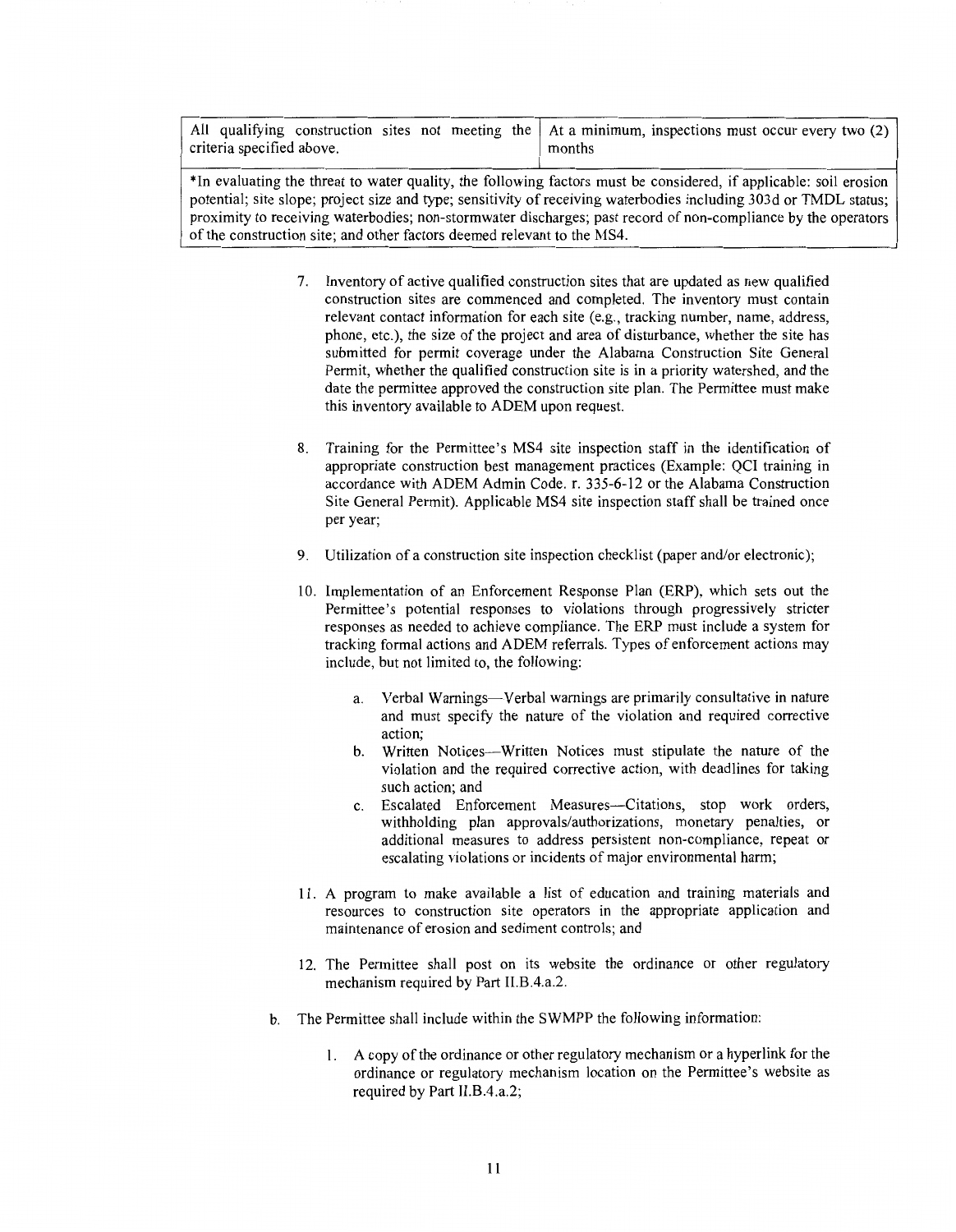- 2. Procedures for site plan reviews required by Part II.B.4.a.4;
- 3. A construction site inspection schedule meeting the requirements of Part II.B.4.a.6;
- 4. Training ofMS4 site inspection staff as required by Part II.B.4.a.8;
- 5. A copy of the construction site inspection checklist and/or screenshot of the electronic checklist as required by Part 11.B.4.a.9;
- 6. The ERP as required by Part ll.B.4.a.10; and
- 7. Procedures and schedule for making available a list of education and training materials and resources to construction site operators in the appropriate application and maintenance of erosion and sediment controls required by Part II.B.4.a.11.
- c. The Permittee shall report each year in the Annual Report the following information:
	- 1. A description of any completed or planned revisions to the ordinance or regulatory mechanism required by Part 11.B.4.a.2. and include the most recent copy (or hyperlink to the most recent copy) on the Permittee's website;
	- 2. List of all active qualifying construction sites within the MS4 to include the inspections as required by Part II.B.4.a.6 and the inventory as required by Part II.B.4.a.7; and
	- 3. A summary of the following:
		- a. Number of construction site inspections;
		- b. Number of formal enforcement actions and description of violation;
		- c. Number of construction site runoff complaints received; and
		- d. Number of staff trained.
- d. The Permittee shall maintain the following information and make it available upon request:
	- l. Documentation of all inspections conducted of qualifying construction sites. The inspection documentation shall include, at a minimum, the following:
		- a. Facility type;
		- b. Inspection date;
		- c. Name and signature of inspector;
		- d. Location of construction site;
		- e. Owner/operator information (name, address, phone number, fax, and email);
		- f. Description of the condition of storm water BMPs that may include, but not limited to, the quality of vegetation and soils, inlet and outlet channels and structures, embankments, slopes, safety benches; spillways, weirs, and other control structures; sediment and debris accumulation in storage and forebay areas as well as in and around inlet and outlet structures; and
		- g. Photographic documentation of all critical stormwater BMP components.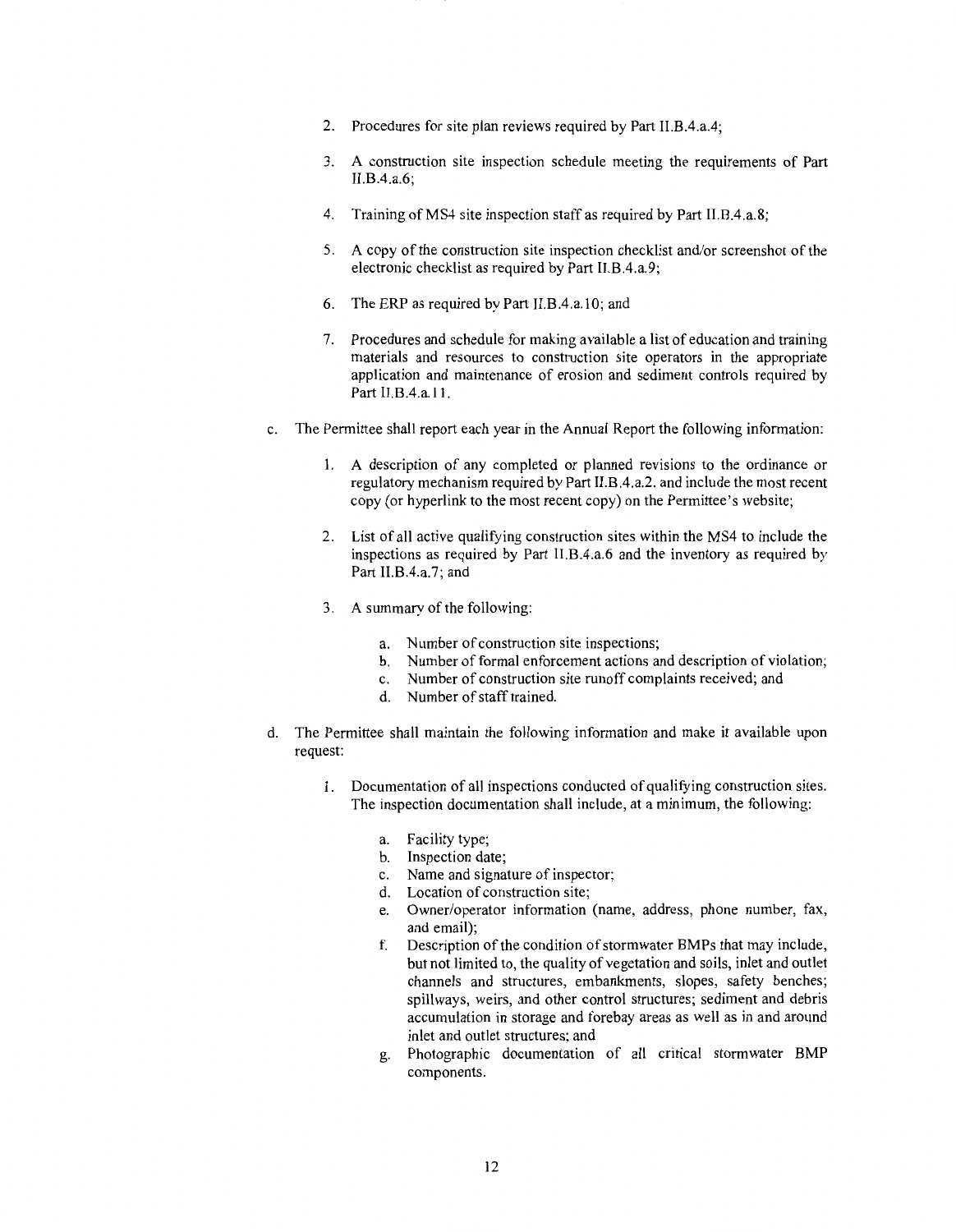- 2. Documentation of enforcement actions taken at construction sites to include, at a minimum, the following:
	- a. Name of owner/operator;
	- b. Location of construction site;
	- c. Description of violation;
	- d. Required schedule for returning to compliance;
	- e. Description of enforcement response used, including escalated responses if repeat violations occur;
	- f. Accompanying documentation of enforcement responses (e.g. notices of non-compliance, notices of violations, etc.); and
	- g. Any referrals to different Departments or Agencies.
- 3. Inventory of all completed qualified constructions sites to include, at a minimum, the following:
	- a. Name of owner/operator;
	- b. Owner/operator information (address, phone number, fax, and email); and
	- c. Location of the construction site
- 4. Records of public complaints including:
	- a. Date, time, and description of the complaint;
	- b. Location of subject construction sites; and
	- c. Identification of any actions taken (e.g. inspections, enforcement, corrections). Identifying information must be sufficient to crossreference inspection and enforcement records.
- 5. Educational and Training Documentation for Construction Site Operators
	- a. List of education and training materials and resources.

#### 5. **Post-Construction Stormwater Management in New Development and Re-Development**

The Permittee must further develop, revise, and implement a program to address the discharge of pollutants in post-construction stormwater runoff to the MS4 from new development and redevelopment. Post-Construction Stormwater Management refers to the activities that take place after construction occurs and includes structural and non-structural controls including lowimpact development and green infrastructure (LID/GI) practices to obtain permanent stormwater management over the life of the property's use. These post-construction controls shall be considered during the initial site development phase.

- a. The Permittee shall develop, update, and implement project review and enforcement procedures for qualifying new development and redevelopment projects, to the maximum extent practicable. This program shall ensure that controls are in place to prevent or minimize water quality impacts. Specifically, the Permittee shall:
	- **1.** Require landowners and developers to, the MEP, implement systems of appropriate structural and/or non-structural BMPs designed to reduce the discharge of pollutants, which may include, but not limited to, the following:
		- a. Minimizing the amount of new impervious surfaces (roads, parking lots, roofs, etc.);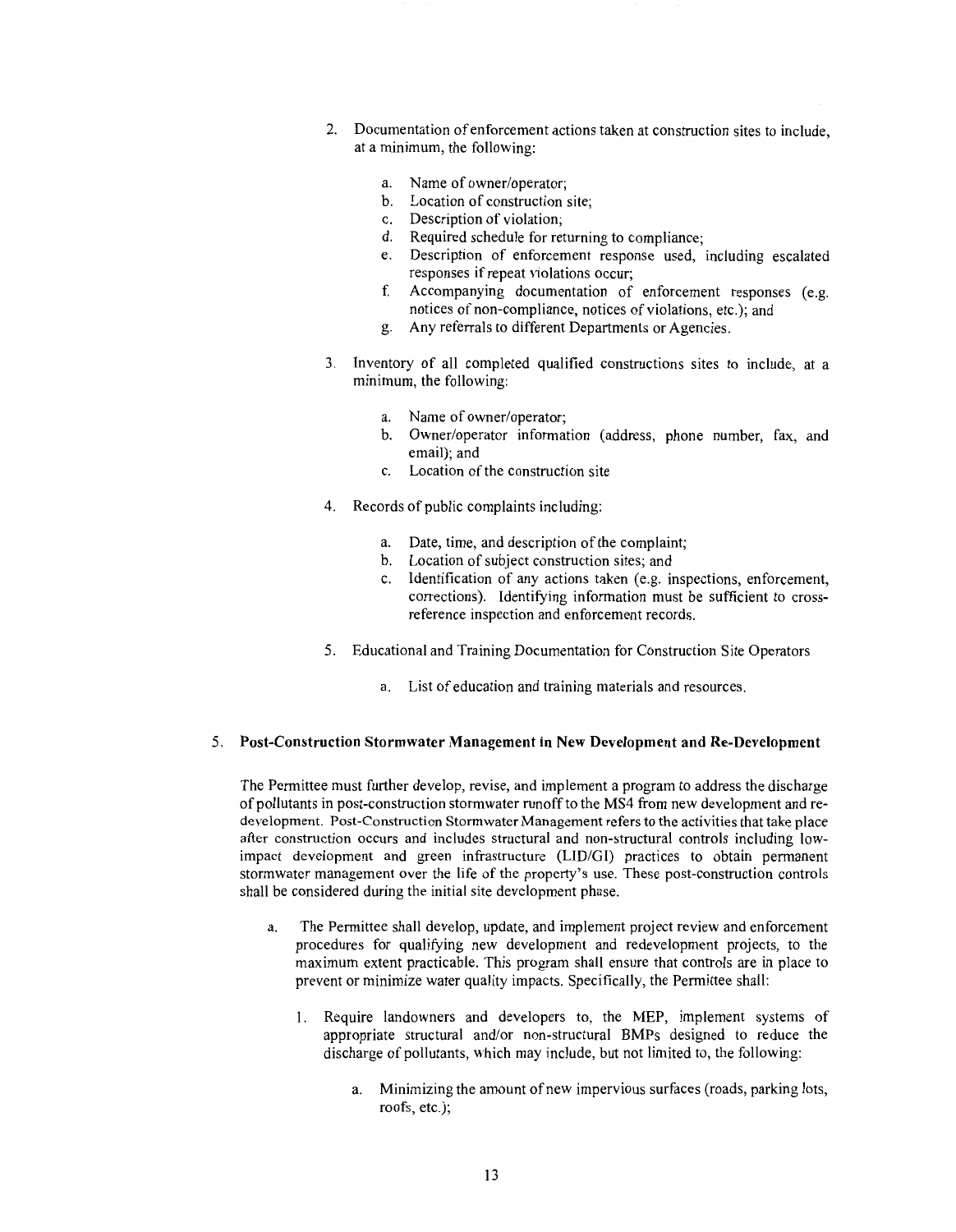- b. Preserving and protecting ecologically sensitive areas that provide water quality benefits;
- c. Providing vegetated buffers along waterways, and reduce discharges to surface waters from impervious surfaces such as parking lots;
- d. Implementing policies to protect trees, native soils, and other vegetation; and
- e. Minimizing topsoil stripping and compacted soils where feasible.
- 2. Require landowners and developers to develop and maintain Best Management Practices to ensure, to the MEP, that post-construction runoff mimics preconstruction hydrology of the site. The Permittee shall require at a minimum, one or more of the following, as applicable:
	- a. A 1.1-inch rainfall over a 24-hour period preceded by a 72-hour antecedent dry period shall be the basis for the design and implementation of post construction BMPs; and
	- b. Redevelopment of previously developed sites with existing services and infrastructure in place can pose (in some cases) problems (or difficulties or issues or challenges) in fully implementing the post construction requirements. Some problems noted can include but is not limited to space constraints, elevation not feasible for certain BMPs especially when needing to tie in to existing BMPs, presence of underground utilities, incompatible surroundings, highly compacted soils that are not suitable for infiltration, contaminated soils that require mitigation, etc. These problems typically occur in older or previously built out areas of an MS4. If problems are identified such as the ones listed ( or others not listed) for a redevelopment project or site, then the Permittee, to the MEP, shall require documentation and development of an alternate basis for design (design criteria) for the redevelopment project or site. This alternate design criteria shall consider all structural, non-structural, traditional, and non-traditional BMPs including LID/GI and shall focus on correcting existing problems (if applicable) and reducing impacts of stormwater runoff including pollutant loadings/discharges (if applicable). The Permittee shall require the following documentation:
		- i. Name and location of redevelopment project or site;
		- ii. Problem(s) identified;
		- iii. Alternate design criteria selected and discussion of how alternate design criteria is developed;
		- iv. Evaluate all structural, non-structural, traditional, or nontraditional BMPs considered including LID/GI;
		- v. Include the reason(s) as to why a BMP was selected or not selected for the redevelopment project or site.
		- vi. Annual re-evaluation of the redevelopment project or site to ensure that newer technologies or practices available would or would not be a more effective BMP(s) than the BMP(s) in place.
- 3. Encourage landowners and developers to incorporate, where feasible, the use of Low Impact Development (LID)/Green Infrastructure (GI) which infiltrate, evapotranspire, harvest, or reuse stormwater. Information on Low Impact Development (LID)/Green Infrastructure (GI) is available on the following website:

http://www.adem.alabama.gov/programs/water/waterforms/LIDHandbook.pdf and http://www.epa.gov/nps/lid. The Permittee shall include a narrative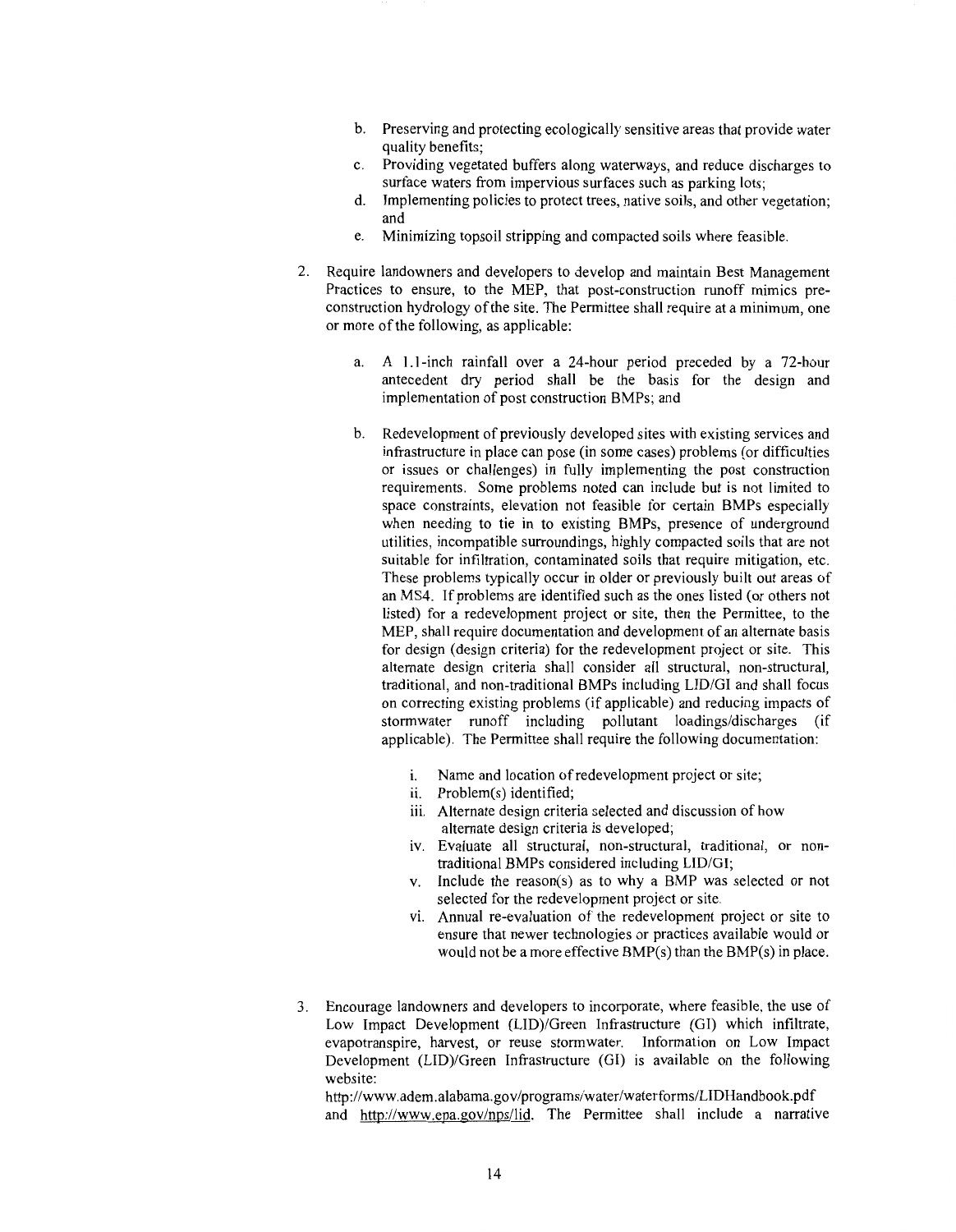description in the SWMPP as to the means taken to implement the requirement to encourage landowners and developers to incorporate the use of Low Impact Development (LID)/Green Infrastructure (GI);

- 4. To the extent allowed under State law, adopt or amend an ordinance or other regulatory mechanism to ensure the applicability and enforceability of postconstruction BMPs at qualifying new development and redevelopment projects. The ordinance or regulatory mechanism shall be posted on the Permittee's website;
- 5. Require the submittal of a post-construction BMP plan, for review, as outlined in the SWMPP. The post-construction BMP plan review process may be integrated with the construction plan review process under Section II.B.4.a.4;
- 6. Require the submittal of 'as built' certification within 120 days of completion of project;
- 7. Perform and/or require the performance of annual, at a minimum, postconstruction inspections to ensure that design standards are being met. The Permittee shall document its post-construction inspection. Such documentation shall include, at a minimum:
	- a. Facility type;
	- b. Inspection date;
	- c. Name and signature of inspector;
	- d. Site location;
	- e. Owner information (name, address, phone number, fax, and email);
	- f. Description of the stormwater BMP condition that may include, but not limited to, the quality of vegetation and soils, inlet and outlet channels and structures, embankments, slopes, safety benches, spillways, weirs, and other control structures, sediment and debris accumulation in storage and forebay areas as well as in and around inlet and outlet structures;
	- g. Photographic documentation of all critical stormwater BMP components;
	- h. Specific maintenance items or violations that need to be corrected by the owner/operator of the stormwater control or BMP; and
	- i. Maintenance agreements for long-term BMP operations and maintenance.
- 8. The Permittee shall maintain or require the developer/owner/operator to keep records of post-construction inspections, maintenance activities and make them available to the Department upon request and require corrective actions to poorly functioning or inadequately maintained post-construction BMPs; and
- 9. The Permittee shall require and/or perform adequate long-term operation and maintenance of post-construction BMPs, including one or more of the following, as applicable:
	- a. The developer's signed statement accepting responsibility for maintenance until the maintenance responsibility is legally transferred to another party; and/or
	- b. Written conditions in the sales or lease agreement that require the recipient to assume responsibility for maintenance; and/or
	- c. Written conditions in project conditions, covenants and restrictions for residential properties assigning maintenance responsibilities to a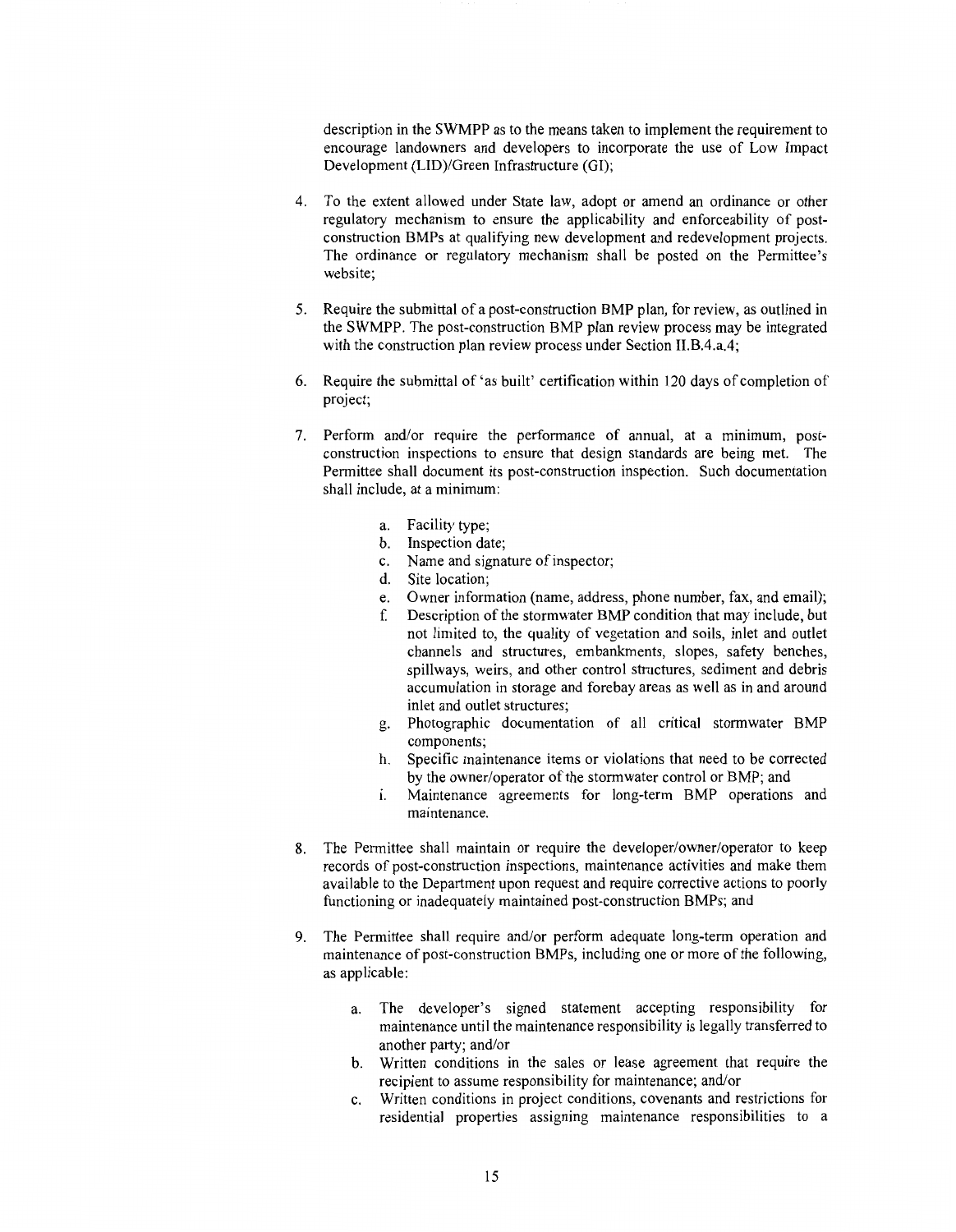homeowner's association, or other appropriate group, for maintenance of structural and treatment control management practices; and/or

- d. Any other legally enforceable agreement that assigns permanent responsibility for maintenance of structural or treatment control management practices.
- b. The Permittee shall include within the SWMPP the following information:
	- 1. Copies of the ordinance or other regulatory mechanism or hyperlink for the ordinance or regulatory mechanism location on the Permittee's website as required by Part II.B.5.a.4;
	- 2. Procedures to develop, implement, and enforce systems of appropriate structural and/or non-structural BMPs;
	- 3. Procedures to develop, implement, and enforce performance standards;
	- 4. Procedures and schedule for development of Low-Impact Development (LID)/Green Infrastructure (GI)standards;
	- 5. Procedures to ensure compliance with the ordinance or regulatory mechanism, including the sanctions and enforcement mechanisms the Permittee will use to ensure compliance;
	- 6. Procedures for post-construction inspections, to include tracking and enforcement;
	- 7. Procedures to ensure adequate long-term operation and maintenance of BMPs; and
	- 8. Development of an inventory of post-construction structural controls. This inventory shall be updated annually, as needed.
- c. The Permittee shall report each year in the Annual Report the following information:
	- 1. Provide a hyperlink for the ordinance or regulatory mechanism location on the Permittee's website;
	- 2. A list of the post-construction structural controls installed and inspected during the permit year. The list shall include which post-construction structural controls installed are considered Low Impact Development (LID)/ Green Infrastructure (GI), if applicable;
	- 3. Updated inventory of post-construction structural controls including those owned by the Permittee;
	- 4. Number of inspections performed on post-construction structural controls; and
	- 5. Summary of enforcement actions, if applicable.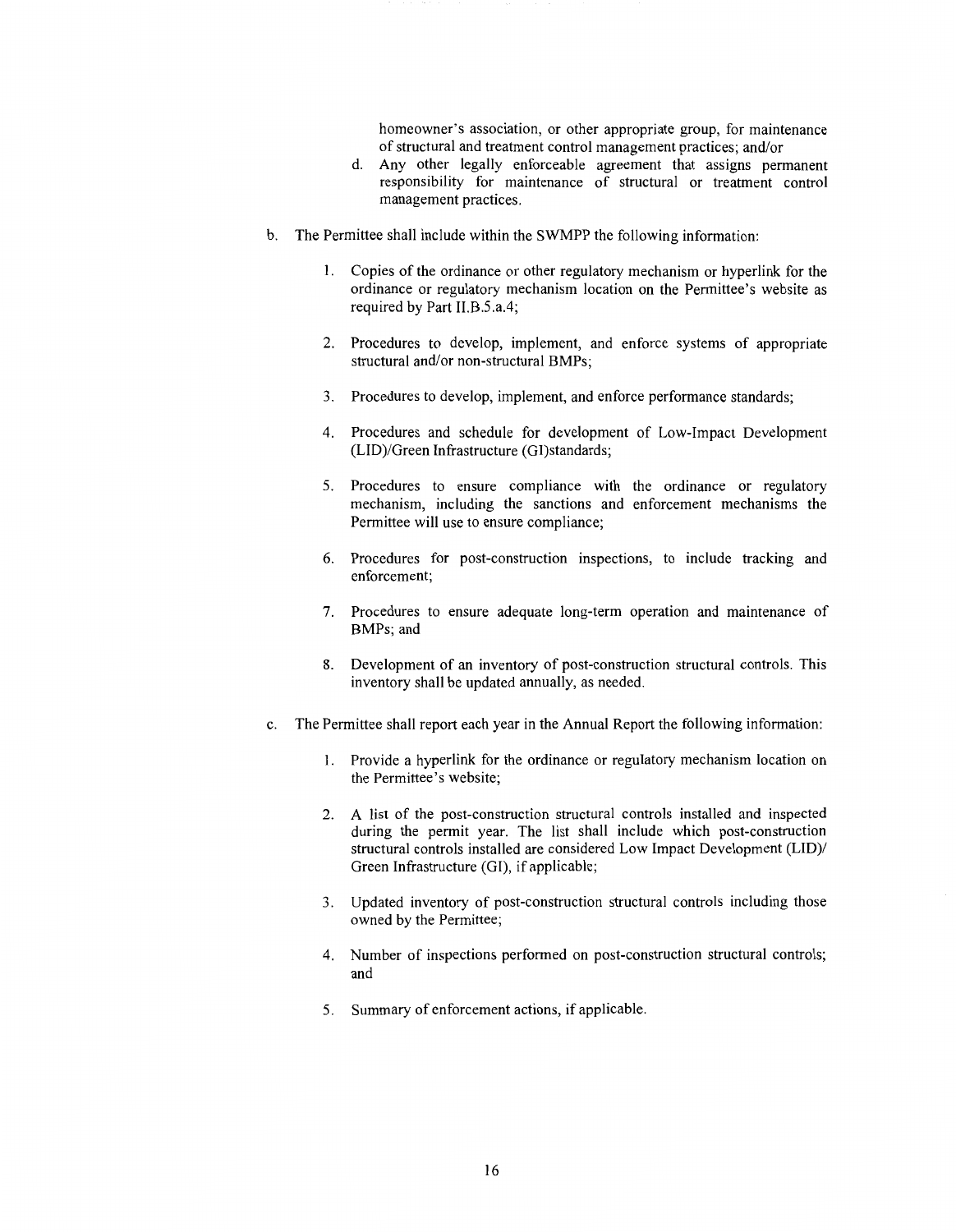#### 6. **Spill Prevention and Response**

- a. The Permittee shall further develop, revise, and implement a program to prevent, contain, and respond to spills that may discharge into the MS4. The Permittee must, at a minimum:
	- 1. Investigate, respond, and conduct response actions or coordinate with other agencies that may provide response actions as outlined in the SWMPP;
	- 2. Track spills, response, and cleanup activities for reportable spills that may discharge to the MS4;
	- 3. Use GIS or acceptable mapping scheme to identify spill locations, locations for inspections, and chronic problem areas;
	- 4. Implement a spill prevention/spill response plan;
	- 5. Provide training annually, at a minimum, of appropriate personnel in spill prevention and response procedures and techniques to mitigate pollutant discharges from spills to the MS4;
	- 6. Establish procedures to ensure that all spills can be promptly reported to appropriate authority; and
	- 7. During the permit cycle, review any existing City Hazardous Material Contingency Plan and supplement wherever needed to address discharges to the MS4.
- b. The Permittee shall include within the SWMPP the following information:
	- 1. List of agencies that the Permittee may coordinate response actions with regarding spills as required by Part 11.B.6.a. **l;**
	- 2. The spill prevention/spill response plan as required by Part II.B.6.a.4; and
	- 3. Procedures to provide training, at a minimum, of personnel in spill prevention and response.
- c. The Permittee shall report each year in the Annual Report the following information:
	- 1. Summary of spills occurring during the reporting year, to include the following, at a minimum:
		- a. Location;
		- b. Spill Substance (i.e., fuel, oil, etc.);
		- c. Photographs (spill and after clean-up, if allowed); and
		- d. Incident dates and time to resolution, including any enforcement actions taken and their result.
	- 2. Documentation of employee training as required by Part II.B.6.a.5 shall be kept on file and available when requested by the Department:
		- a. Description of the training curriculum or materials used; and
		- b. Dated records of attendance.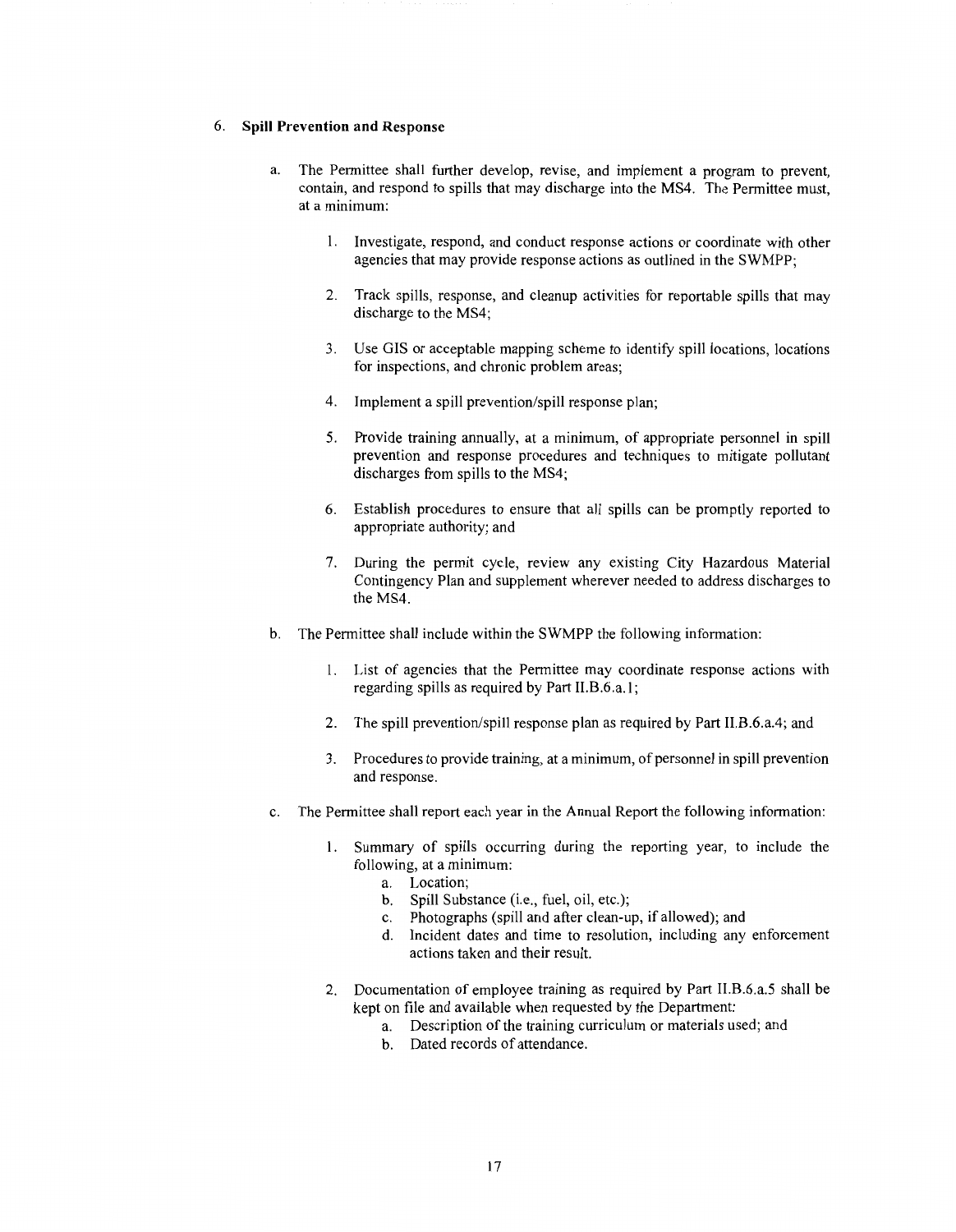#### 7. **Pollution Prevention/Good Housekeeping for Municipal Operations**

- a. The Permittee shall re-evaluate, revise, implement, and maintain a program that will prevent or reduce the discharge of pollutants in stormwater run-off from municipal operations to the MEP. The program elements shall include, at a minimum, the following:
	- 1. An inventory (to include name and location) of all municipal facilities. Evaluate and determine which municipal facilities have the potential to discharge pollutants via stormwater runoff;
	- 2. Develop and implement a short- and long-term strategy and program for the prevention and removal of trash from entering into the waterways and tributaries from the MS4 within the permitted area in such a manner as to estimate the removal of trash per year, which shall be included in the Annual Report. If a BMP is determined to be ineffective or infeasible, then an alternate BMP must be implemented. This program shall be outlined within the Permittee's SWMPP and must be updated as necessary. This program shall address the following, at a minimum:
		- a. Arrangement for temporary protection of preventative measures to the catch basins, where feasible, and provide proper disposal of trash receptacles, clean-up of catch basins, as needed, and grounds of the event area within one business day subsequent to the event;
		- b. Direct removal of trash from waterbodies, public areas, and rightof-ways, if applicable;
		- c. Provide and maintain proper trash receptacles, especially within areas identified as high traffic/high trash generated areas and during special events to include timely trash removal;
		- d. Prevention through disposal alternatives; and
		- e. Prevention through waste reduction practices, additional enforcement, and/or initiatives.
	- 3. A Standard Operating Procedures (SOP) detailing good housekeeping practices to be employed at municipal facilities (that have the potential to discharge pollutants via stormwater runoff) and during municipal operations that may include, but not limited to, the following:
		- a. Equipment washing;
		- b. Street sweeping;
		- c. Maintenance of municipal roads including public streets, roads and highways, and unpaved roads, owned, operated, or under the responsibility of the Permittee;
		- d. Storage, use, and disposal of chemicals, Pesticides, Herbicides, Fertilizers (PHFs), and waste materials;
		- e. Vegetation control, cutting, removal, and disposal of the cuttings;
		- f. Vehicle fleets/equipment maintenance and repair;
		- g. External building maintenance; and
		- h. Materials storage facilities and storage yards.
	- 4. A program for inspecting municipal facilities at a minimum of annually, to include municipal maintenance shops and equipment yards, for good housekeeping practices, including BMPs. The program shall include checklists and procedures for correcting noted deficiencies;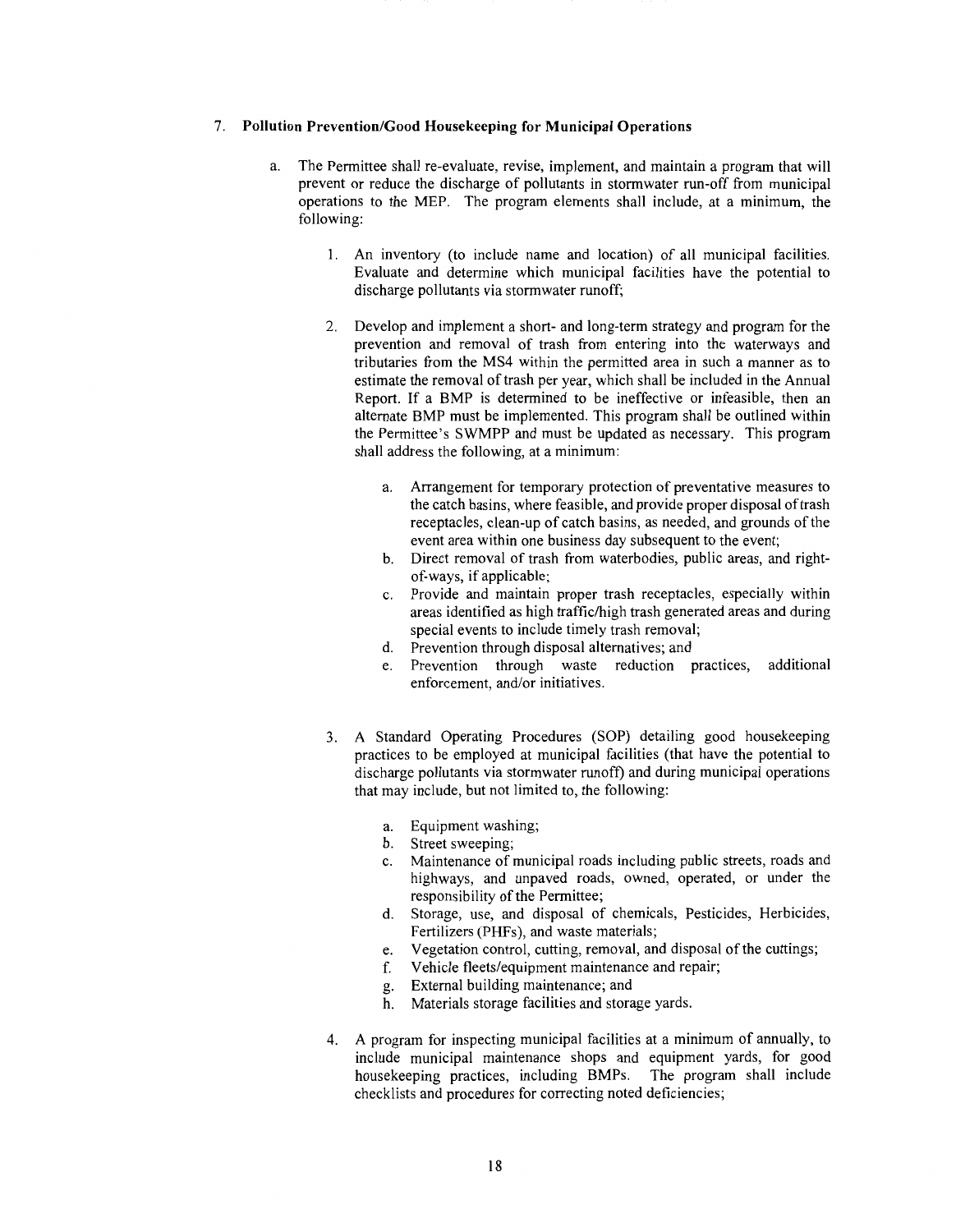- 5. A training program for municipal facility staff in good housekeeping practices as outlined in the SOP developed pursuant to Part II.8.7.a.3. The training shall be provided to municipal facility staff at a minimum of annually; and
- 6. The Permittee shall assess the water quality impacts for those flood management projects owned, operated, or the responsibility of the Permittee. The feasibility of retrofitting existing structural control devised to provide additional pollutant removal from the stormwater shall be evaluated.
- b. The Permittee shall include within the SWMPP the following information:
	- 1. The inventory of municipal facilities required by Part II.B.7.a.1;
	- 2. Evaluate and include a discussion of how effectiveness is measured for Part 11.B.7.a.2.
	- 3. A list of SOPs for good housekeeping practices required by Part II.B.7.a.3;
	- 4. An inspection plan and schedule (frequency), including checklists and any other materials needed to comply with Part 11.B.7.a.4; and
	- 5. A description of the training program and training schedule, including frequency, required by Part 11.B.7.a.5.
- c. The Permittee shall report each year in the Annual Report the following information:
	- 1. Any updates to the municipal facility inventory;
	- 2. An estimated amount of floatable material collected from the MS4 as required by Part 11.B.7.a.2;
	- 3. Any updates to the inspection plan;
	- 4. Any updates to the SOP of good housekeeping practices;
	- 5. Summary of inspection reports of municipal facilities; and
	- 6. Results of the evaluation of the effectiveness of the Pollution Prevention/Good Housekeeping program.
- d. The Permittee shall maintain the following information and make it available upon request:
	- 1. Records of inspections and corrective actions, if any; and
	- 2. Training records including the dates of each training activities and names of personnel in attendance.

#### 8. **Application of Pesticide, Herbicide, and Fertilizers (PHFs)**

a. For the *Application of Pesticide, Herbicide, and Fertilizers* (PHFs), the Permittee shall implement controls to reduce, to the MEP, the discharge of pollutants from the MS4 related to the storage and application of PHFs applied by employees or contractors, to public rights-of-way, parks, and other public property. The Permittee shall implement programs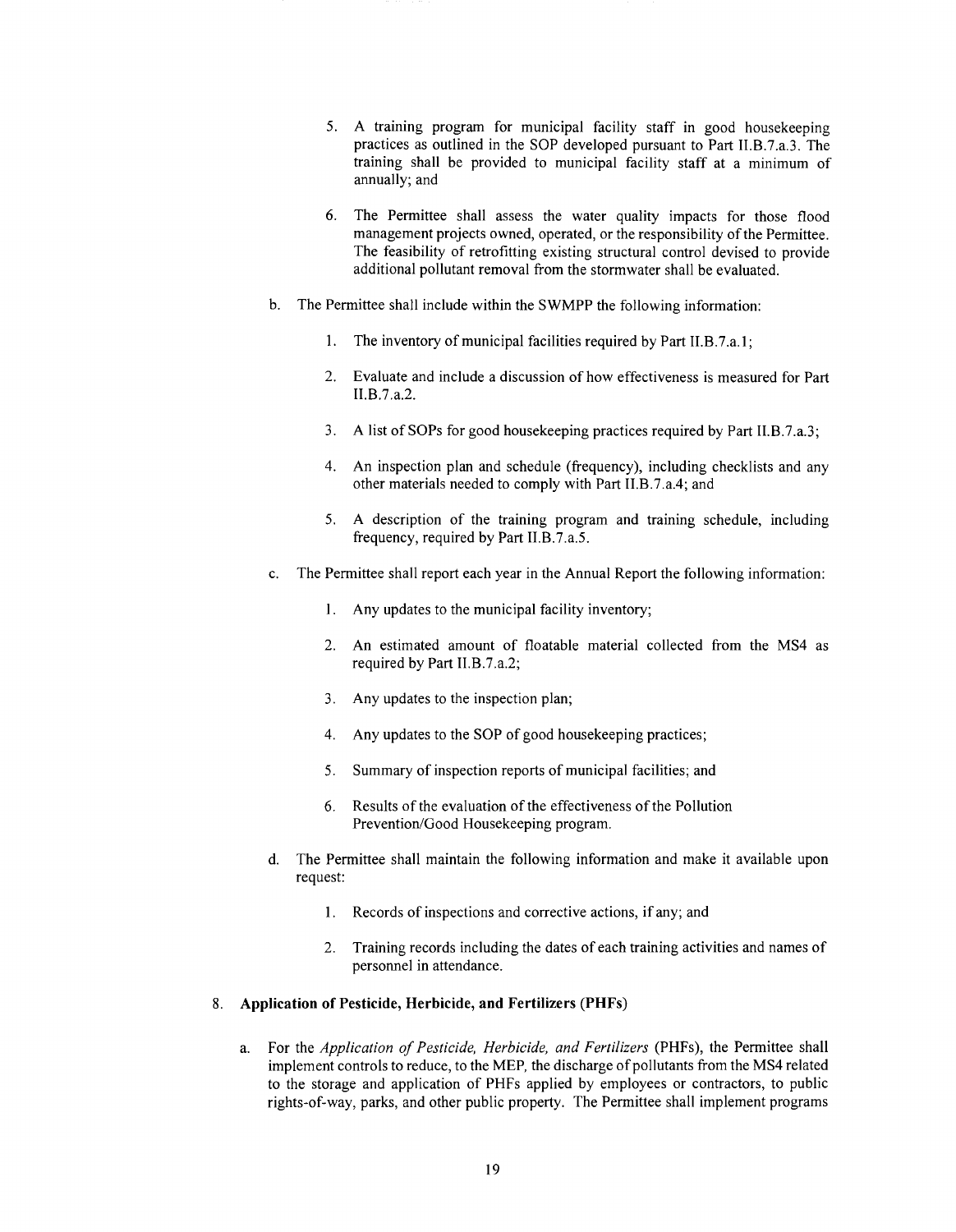to encourage the reduction of the discharge of pollutants related to application and distribution of PHFs. For those controls implemented, the Permittee will obtain coverage and maintain compliance with ADEM NPDES Pesticide General Permit ALG870000, if applicable, or other applicable NPDES permits. In addition, the Permittee shall address priorities within the SWMPP to include the following, at a minimum:

- 1. Identify all areas known to receive high applications of PHFs, develop a program to detect improper usage, and prioritize problem areas;
- 2. Require evidence of proper certification and licensing for all applicators contracted to apply pesticides or herbicides on municipal property; require that applicators contracted to apply fertilizer are qualified in utilizing proper nutrient management practices;
- 3. Maintain an inventory of on-hand PHFs with information about the formulations of various products, including how to recognize the chemical constituents from the label, their respective uses, directions, and precautions for applicators that explain if products should be diluted, mixed or only used alone, and proper storage of products;
- 4. Equipment use and maintenance;
- 5. Training in safe use, storage, and disposal of PHFs;
- 6. Annual inspection and monitoring of facilities where PHFs are stored; and
- 7. Record keeping.
- b. The Permittee shall report each year in the Annual Report the following information:
	- l. The areas within the MS4 jurisdiction that received high applications of PHFs;
	- 2. A list of personnel certified and trained on proper PHF application;
	- 3. An inventory of on-hand PHFs; and
	- 4. Inspections of the facilities where PHFs are stored.

#### 9. **Oils, Toxics, and Household Hazardous Waste Control**

- a. The Permittee shall prohibit to the MEP the discharge or disposal of used motor vehicle fluids and household hazardous wastes into the MS4. Specific activities to be completed under this item are:
	- 1. Make available material educating the public about used oil facility locations, hotline numbers, and alternatives to toxic materials;
	- 2. Annual, at a minimum, inspections of municipal maintenance shops and equipment yards;
	- 3. Advertise the location of used oil collection facilities; and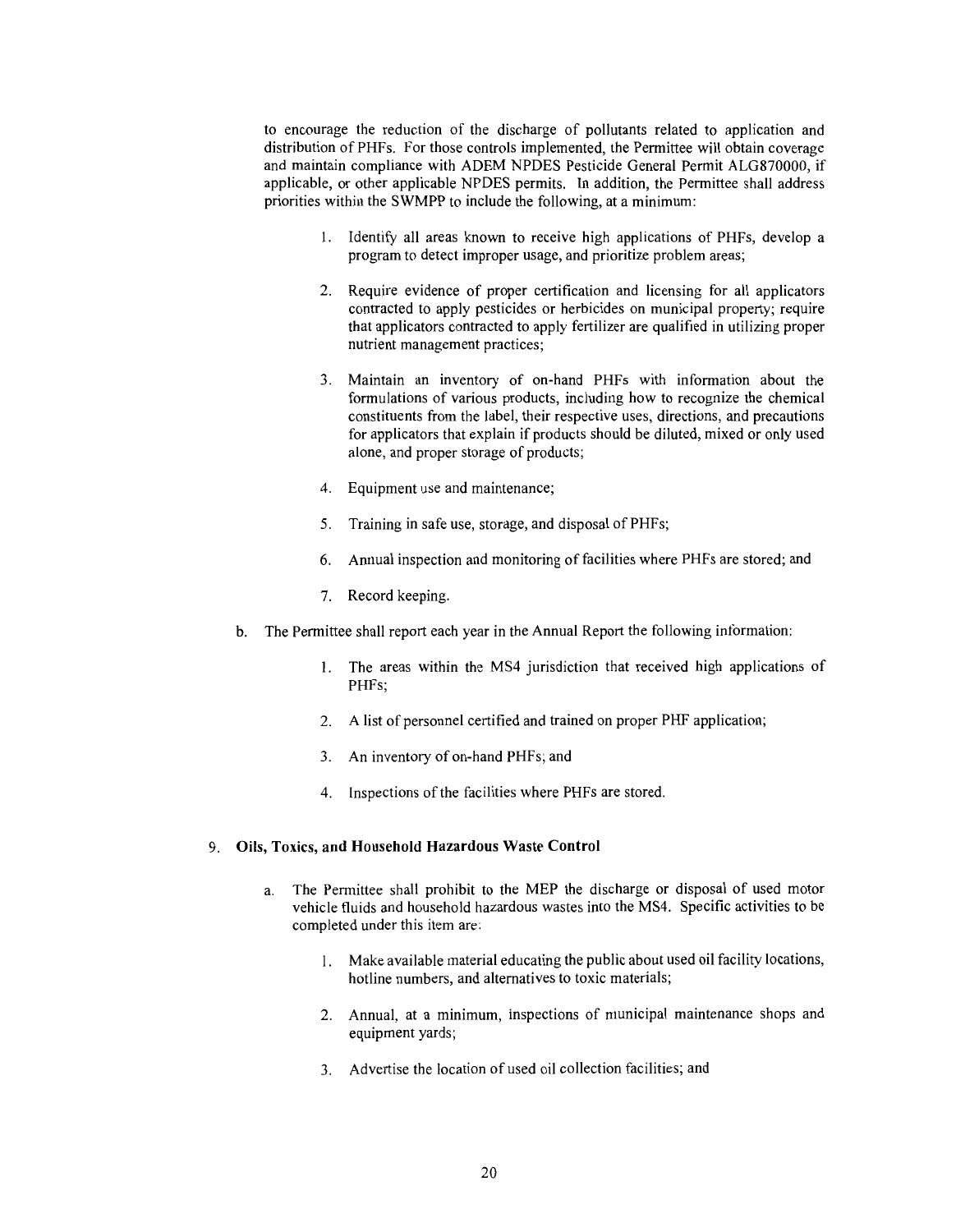- 4. Provide employee training, at a minimum of annually, on spill prevention at all municipal facilities where oils or toxic materials are used.
- b. The Permittee shall include within the SWMPP the following information:
	- 1. Procedures to further develop, revise, implement, and enforce a program for oils, toxics, and household hazardous waste control to include educational information and employee training.
- c. The Permittee shall report each year in the Annual Report the following information:
	- 1. Oils, Toxics, and Household Hazardous Waste Control training materials: a. Employee training workshops
		- i. Dated attendance sheet; and
		- ii. Training presentations.
	- 2. Inspection reports of municipal maintenance shops and equipment yards.

#### 10. **Industrial Stormwater Runoff**

- a. The Permittee shall implement a program to inspect, monitor, and control pollutants in stormwater runoff to the MS4 from municipal waste landfills, hazardous waste treatment, storage, disposal and recovery facilities, and industrial facilities and highrisk commercial facilities. Facilities to be addressed under this program include: facilities that have reported under the requirements of the Emergency Planning and Community Right to Know Act (EPCRA) Title III, Section 313; and any other industrial or commercial discharge that the Permittee determines is contributing substantial pollutants loading to the MS4 ("high risk facilities"). The program must provide for, at a minimum:
	- 1. Annual inspections, at a minimum, of municipal waste landfills, hazardous waste treatment, storage, disposal (TSD) and recovery facilities;
	- 2. Annual inspections, at a minimum, of EPCRA Title III, Section 313 facilities that do not have an NPDES permit issued by Department as outlined in the SWMPP;
	- 3. During the permit term, inspections of industrial facilities and high-risk commercial facilities that do not have a NPDES permit issued by the Department as outlined in the SWMPP, and
	- 4. Data collected by a NPDES permitted facility to satisfy the monitoring requirements of an NPDES, State, land application, or local pretreatment discharge permit may be used to satisfy Part II.B.10.a of the Permit. The Permittee may require the industrial facility to conduct self-monitoring to satisfy this requirement, if necessary.
	- 5. Within 365 days of the effective date of this permit, provide training for personnel conducting inspections as required in Part II.B.10.a.1. and Part ll.8.1 0.a.2. The training frequency shall be specified in the SWMPP.
- b. The Permittee shall include in the SWMPP a list of all municipal waste landfills, hazardous waste treatment, storage, disposal and recovery facilities, high risk commercial facilities, and industrial facilities, both NPDES permitted and Emergency Planning and Community Right to Know Act (EPCRA) Title III, Section 313 facilities, within the MS4.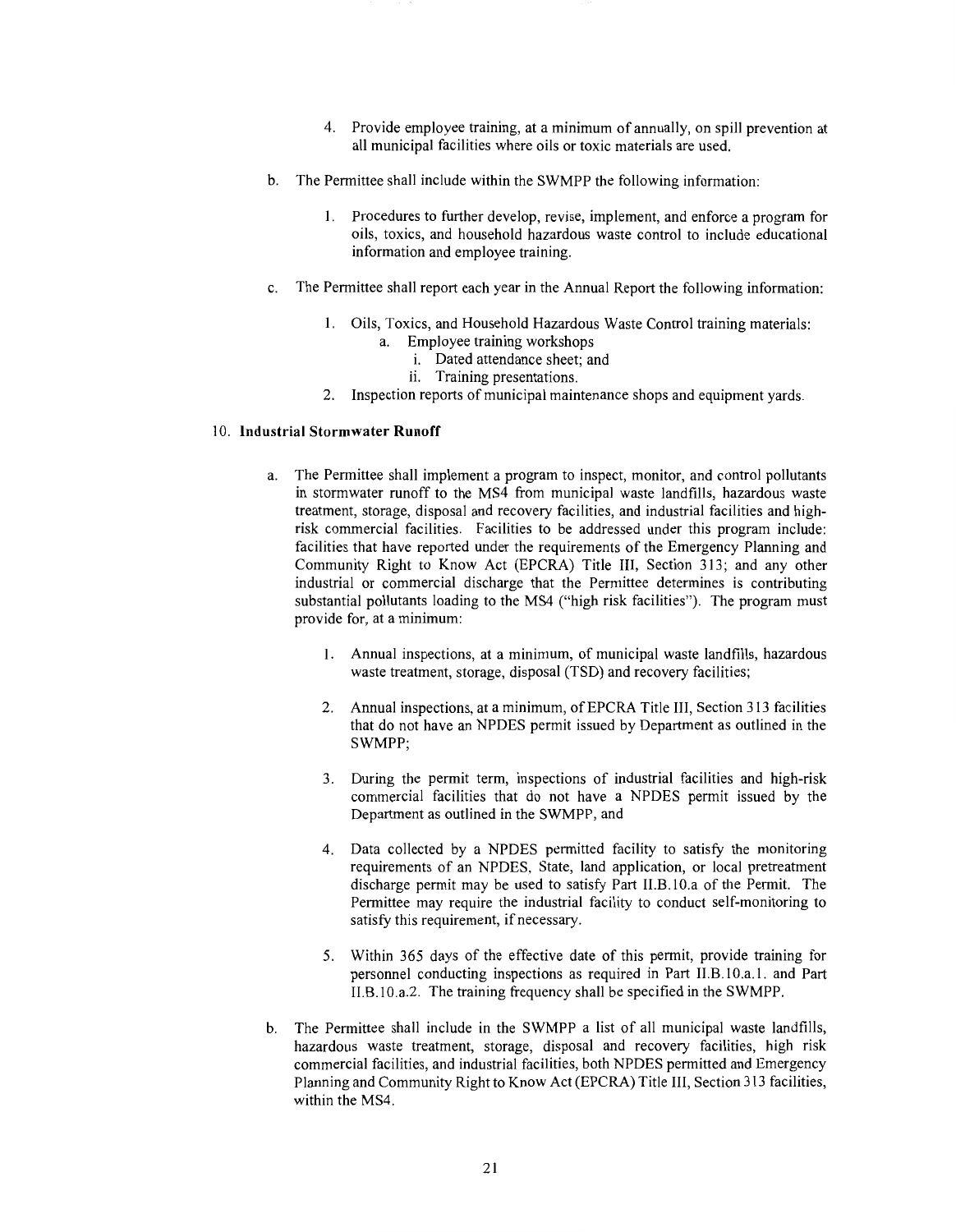c. The Permittee shall include in the Annual Report a list of the industrial facilities and high-risk commercial facilities inspected and any corrective actions taken, if applicable.

#### *C. Legal Authority*

To the extent allowed under State law, the Permittee must annually review and revise, as necessary, its relevant ordinances or other regulatory mechanisms, or adopt any new ordinances that provide it with adequate legal authority to control pollutant discharges into and from its MS4, and to implement and enforce its SWMPP. To be considered adequate, this legal authority must, at a minimum, authorize the Permittee to:

- 1. Prohibit non-stormwater discharges unless such stormwater discharges are in compliance with a separate NPDES permit, or determined by the Department not to be a significant contributor of pollutants to waters of the State;
- 2. Prohibit and eliminate illicit connections to the MS4. Illicit connections include pipes, drains, open channels, or other conveyances that have the potential to allow an illicit discharge to enter the MS4;
- 3. Control the discharge of spills, and prohibit dumping or disposal of materials other than stormwater into the MS4;
- 4. Require operators of construction sites and industrial and commercial facilities to minimize the discharge of pollutants to the MS4 to the maximum extent practicable through the installation, implementation, and maintenance of appropriate controls including installation, implementation, and long-term maintenance of post-construction controls;
- 5. Request information to determine compliance with ordinances or other regulatory mechanism;
- 6. Enter private property for the purpose of inspecting and monitoring at reasonable times any facilities, equipment, practices, or operations for active or potential polluted stormwater discharges to the MS4;
- 7. Promptly require that dischargers cease and desist discharging and/or clean-up and abate a discharge;
- 8. Levy citations or administrative fines against responsible parties to include but not limited to non-compliant construction sites;
- 9. Require recovery and remediation costs from responsible parties; and
- 10. Provide the authority to enter into interagency agreements with other entities for the purpose of controlling the contribution of pollutants to the maximum extent practicable from one MS4 to another MS4.

#### *D. SWMPP Plan Review and Modification*

1. The Permittee shall submit to the Department within nine (9) months of the effective date of this permit a revised SWMPP. The Permittee shall implement plans to seek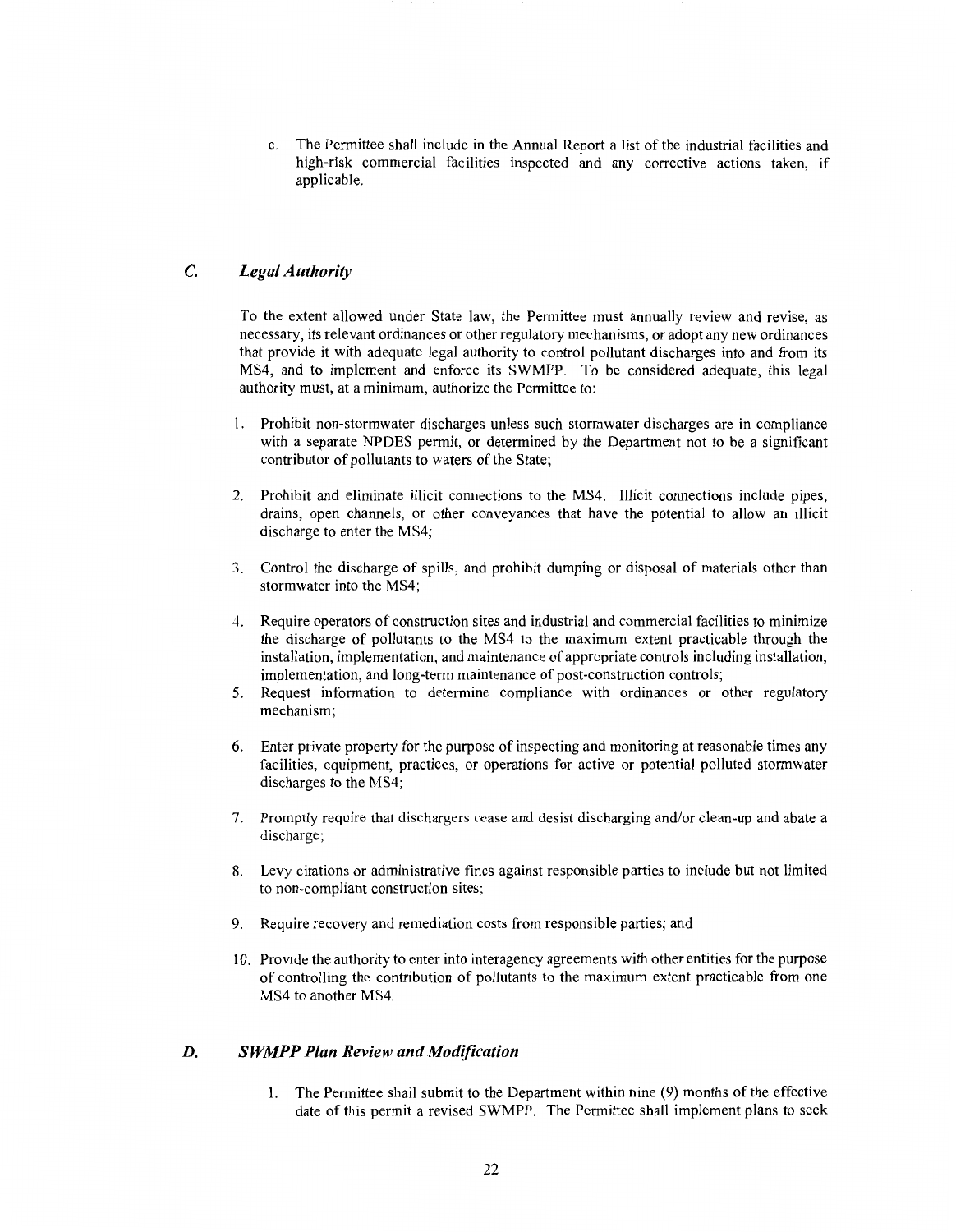and consider public input in the development, revision, and implementation of this SWMPP, as required by Part II.B.2.b.1. Thereafter, the Permittee shall perform an annual review, at a minimum, of the current SWMPP and must modify the SWMPP, as necessary, to maintain compliance with the permit. Any modifications to the SWMPP shall be submitted to the Department and the Permittee's website shall be updated with the revised version of the SWMPP.

- 2. The Permittee may modify the SWMPP at any time during the life of the permit. Any modifications must be submitted to the Department at the time of the modification and shall be included in the subsequent Annual Report. Modifications made to the SWMPP may include, but are not limited to, the replacement of ineffective or infeasible BMPs or the addition of components, controls, and requirements.
- 3. The Permittee shall implement the SWMPP on all new areas added to their municipal separate storm sewer system (or for which they become responsible for implementation of storm water quality controls) as soon as practicable, but not later than one (1) year from addition of new areas. Implementation of the program in any new area shall consider the plans of the SWMPP of the previous MS4 ownership, if any.

#### *E. Impaired Waters and Total Maximum Daily Loads (TMDLs)*

- 1. The Permittee must determine whether the discharge from any part of the MS4 contributes directly or indirectly to a waterbody that is included on the latest §303(d) list or designated by the Department as impaired or is included in an EPA-approved or EPA-established TMDL.
- 2. If the Permittee's MS4 discharges to a waterbody included on the latest §303(d) or designated by the Department as impaired, it must demonstrate the discharges, as controlled by the Permittee, do not cause or contribute to the impairment. The SWMPP must detail the BMPs that are being utilized to control discharges of pollutants associated with the impairment. If existing BMPs are not sufficient to achieve this demonstration, the Permittee must, within six (6) months following the publication of the latest final §303(d) list, Department designation, or the effective date of this permit, submit a revised SWMPP detailing new or modified BMPs. The SWMPP must be revised as directed by the Department and the new or modified BMPs must be implemented within one year from the publication of the latest final §303(d) list or Department designation.
- 3. Permittees discharging from MS4s into waters with EPA-Approved TMDLs and/or EPA-Established TMDLs
	- The Permittee must determine whether its MS4 discharges to a waterbody for which a Total Maximum Daily Load (TMDL) has been established or approved by EPA for which the Permittee has determined to contribute to the waterbody's impairment. If an MS4 discharges into a water body with an EPA approved or established TMDL, then the SWMPP must include BMPs targeted to meet the assumptions and requirements of the TMDL. If additional BMPs will be necessary to meet the requirements of the TMDL, the SWMPP must include a schedule for installation and/or implementation of such BMPs. A monitoring component to assess the effectiveness of the BMPs in achieving the TMDL requirements must also be included in the SWMPP. Monitoring can entail a number of activities including, but not limited to: outfall monitoring, in-stream monitoring, and/or modeling.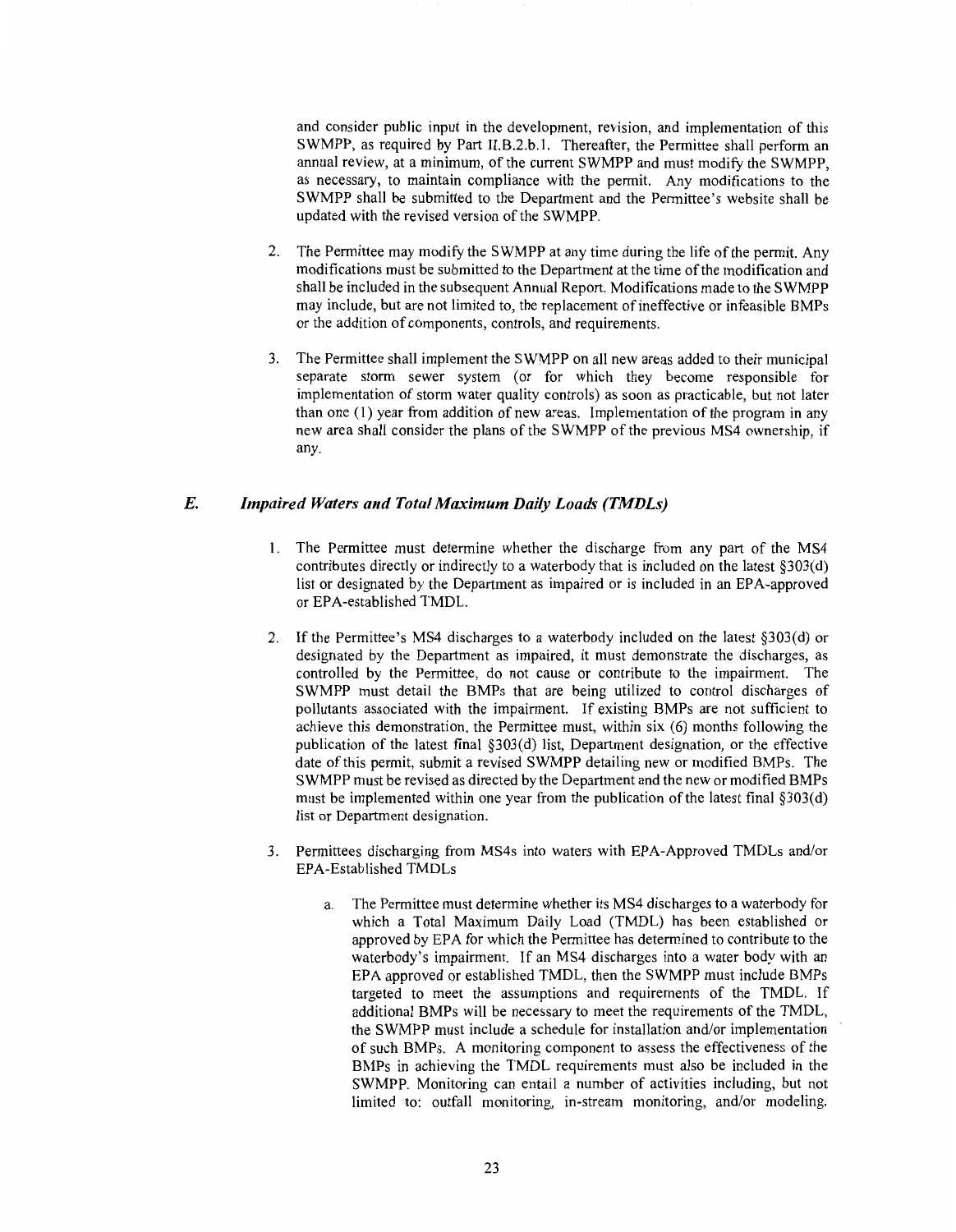Monitoring data, along with an analysis of this data, shall be included in the Annual Report.

- b. If, during this permit cycle, a TMDL is approved by EPA or a TMDL is established by EPA for any waterbody into which an MS4 discharges, the Permittee must review the applicable TMDL to see if it includes requirements for control of stormwater discharges from the MS4.
	- 1. If it is found that the Permittee must implement specific allocations of the TMDL, it must assess whether the assumptions and requirements of the TMDL are being met through implementation of existing BMPs or if additional BMPs are necessary. The SWMPP must include BMPs targeted to meet the assumptions and requirements of the TMDL.
	- 2. If existing BMPs are not sufficient, the Permittee must, within six (6) months following the approval or establishment of the TMDL by EPA, submit a revised SWMPP detailing new or modified BMPs to be utilized along with a schedule of installation and/or implementation of such BMPs. Any new or modified BMPs must be implemented within one year, unless an alternate date is approved by the Department, from the establishment or approval of the TMDL by EPA. A monitoring component to assess the effectiveness of the BMPs in achieving the TMDL requirements must also be included in the SWMPP. Monitoring can entail a number of activities including, but not limited to outfall monitoring, in-stream monitoring, and/or modeling. Monitoring data, along with an analysis of this data, shall be included in the Annual Report.

#### *F. Responsibilities of Permittee*

If the Permittee is relying on another entity to satisfy one or more requirements of this permit, then the Permittee must note that fact in the SWMPP. The Permittee remains responsible for compliance with the permit and reliance on another entity will not be a defense or justification for non-compliance if the entity fails to implement the permit requirements.

#### **PART III Wet-Weather Monitoring and Reporting**

The Permittee shall implement a monitoring program to provide data necessary to assess the effectiveness and adequacy of BMPs implemented under the SWMPP. The quality of the streams receiving MS4 discharges shall continue to be monitored to assess the water quality of the streams and to identify potential water quality impairments. This shall be accomplished by the following:

#### *A. Monitoring Locations*

1. Proposed monitoring locations and descriptions of their respective characteristics shall be described in the SWPPP with actual locations described in the Annual Report;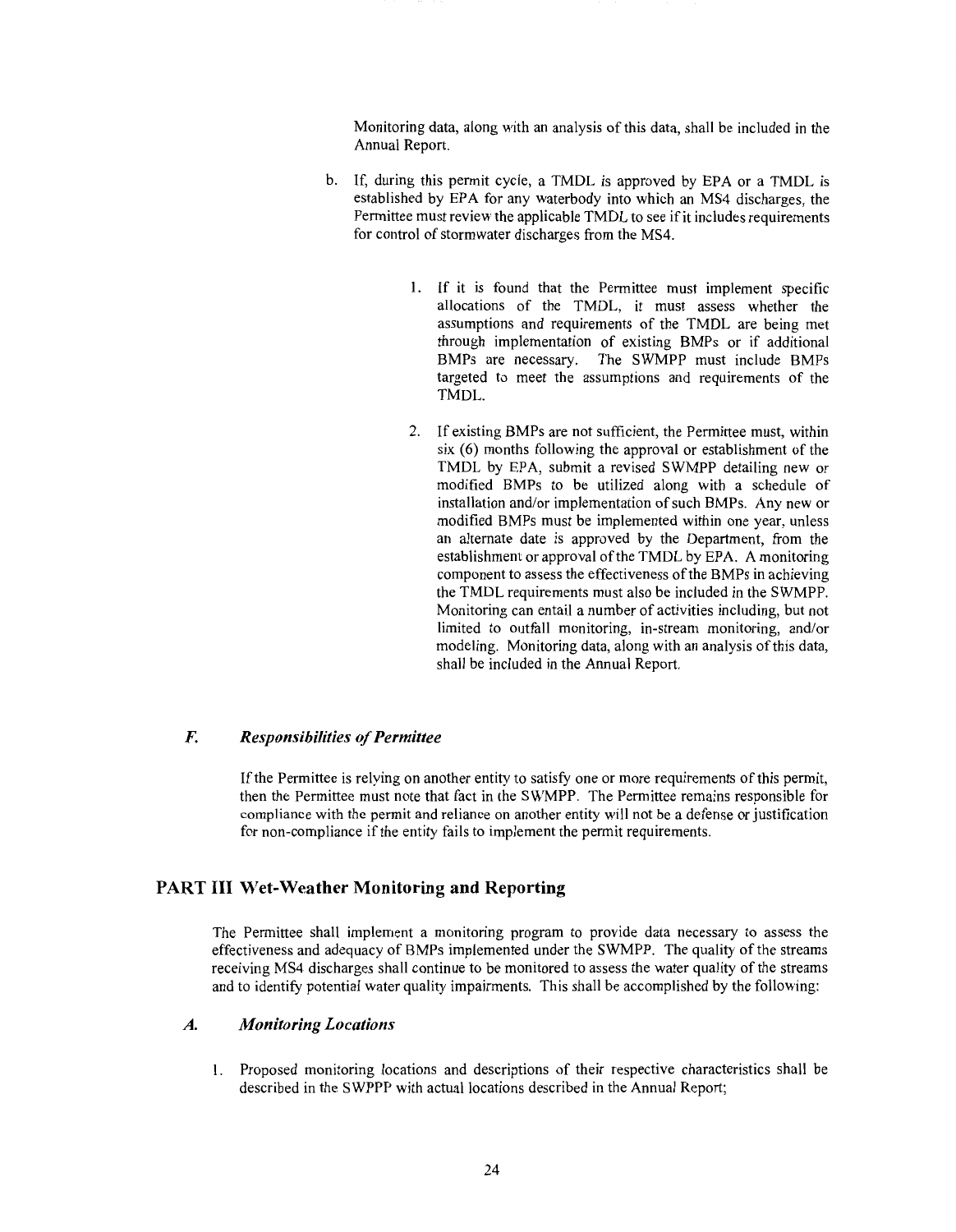| Waterbodv                       | Frequency |
|---------------------------------|-----------|
| Buck Creek (Multiple locations) | Ouarterly |

2. In addition to the requirements in Part III.A. I., if a waterbody (not listed in Part III.A. I) within the MS4 jurisdiction is listed on the latest final §303(d) list, or otherwise designated impaired by the Department, or for which a TMDL is approved or established by EPA, during this permit cycle, then the Permittee must revise its monitoring program to include monitoring that addresses the impairment or TMDL. Any revisions to the monitoring program shall be documented in the **SWMPP** and Annual Report. In addition, the permit may be modified by the Department to establish the additional or revised monitoring locations.

#### *B. Monitoring Parameters and Frequency*

- **1.** Grab samples shall be collected at least semi-annually at each instream monitoring station and analyzed for the following parameters:
	- a. Temperature;
	- b. pH/ORP;
	- c. Turbidity (NTU);
	- d. Conductivity;
	- e. Dissolved Oxygen (mg/I);
	- f. Ammonia Nitrogen (NH<sub>3</sub>-N) (mg/l);
	- g. Biochemical Oxygen Demand (BOD) (mg/I);
	- h. Chemical Oxygen Demand (COD) (mg/I);
	- i. E.coli;
	- j. Fecal Coliform;
	- k. Hardness as  $CaCO<sub>3</sub>$  (mg/l);
	- 1. Nitrate plus Nitrite Nitrogen  $(NO<sub>3</sub>+NO<sub>2</sub>-N)$  (mg/l);
	- m. Oil and Grease (mg/I);
	- n. Total Dissolved Solids (TDS) (mg/I);
	- o. Total Kjeldahl Nitrogen (TKN) (mg/I);
	- p. Total Nitrogen (TN) (mg/I);
	- q. Total Phosphorus (mg/I);
	- r. Total Suspended Solids (TSS) (mg/I); and
- 2. The Permittee must include in the instream monitoring program any additional parameters attributed with the latest final §303(d) list or otherwise designated by the Department as impaired or are included in an EPA-approved or EPA-established TMDL.

#### **C.** *Sample Type, Collection and Analysis*

- **1.** Grab samples taken within the first two (2) hours of discharge shall be used for the analysis;
- 2. Grab samples shall be collected resulting from a storm event that is greater than 0.1 inches in magnitude and that occurs at least 72 hours from the previously measurable (greater than 0.1 inch rainfall) storm event;
- 3. Analysis and collection of grab samples shall be done in accordance with the methods specified at 40 CFR Part 136. Where an approved 40 CFR Part 136 does not exist, then a Department approved alternative method may be used;
- 4. If the Permittee is unable to collect water quality data at an instream monitoring station due to equipment malfunction, maintenance, and/or damage, the Permittee must include a description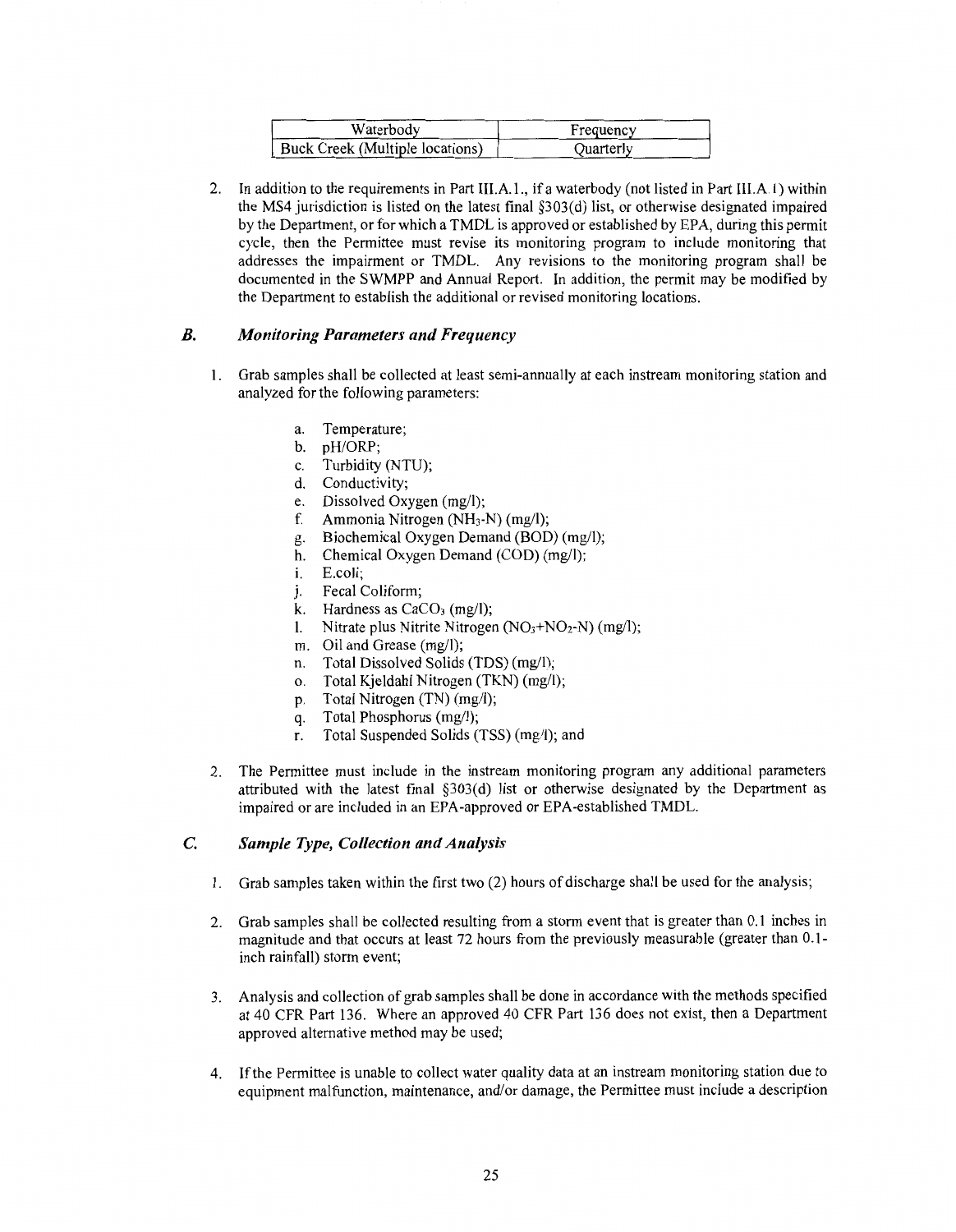of why water quality data could not be collected, including available documentation in the Annual Report;

- 5. If the Permittee is unable to collect grab samples due to adverse conditions, the Permittee must submit a description of why samples could not be collected, including available documentation of the event. An adverse climatic condition which may prohibit the collection of samples includes weather conditions that create dangerous conditions for personnel (such as local flooding, high winds, hurricane, tornadoes, electrical storms, etc.) or otherwise make the collection of a sample impracticable (drought, extended frozen conditions, etc.); and
- 6. Monitoring results must be reported with the subsequent annual report and shall include the following monitoring information:
	- a. The date, latitude/longitude of location, and time of sampling;
	- b. The name(s) of the individual(s) who performed the sampling;
	- c. The date(s) analysis was performed;
	- d. The name(s) of individual(s) who performed the analysis;
	- e. The analytical techniques or methods used; and
	- f. The results of such analysis.

#### **PART IV Annual Reporting Requirements**

- 1. The Permittee shall submit to the Department an annual report and all other documents via the Alabama Environmental Permitting and Compliance System (AEP ACS) system no later than January 31 of each year. The annual report shall cover the previous fiscal year beginning October 1 through September 30, and annually thereafter.
- 2. The Permittee shall sign and certify the annual report in accordance with Part **V.K.** If the Responsible Official has designated a duly authorized representative in accordance with Part **V.K,** to sign the annual report, then include a copy of the written designation with the annual report.
- 3. The annual report shall include the following information, at a minimum, and in addition to those requirements referenced in Part 11.B and Part III:
	- a. A list of contacts and responsible parties (e.g.: agency, name, phone number, address, & email address) who had input to and are responsible for the preparation of the annual report;
	- b. An overall evaluation of the Storm Water Management Program developments and progress for the following:
		- 1. Major findings such as water quality improvements or degradation;
		- 2. Major accomplishments;
		- 3. Overall program strengths/weaknesses;
		- 4. Future direction of the program;
		- 5. The Permittee(s) will make an overall determination of the effectiveness of the SWMPP taking into account water quality/watershed improvements;
		- 6. Required actions that were not performed, and reasons why the actions were not accomplished; and
		- 7. If monitoring is required, evaluation of the monitoring data.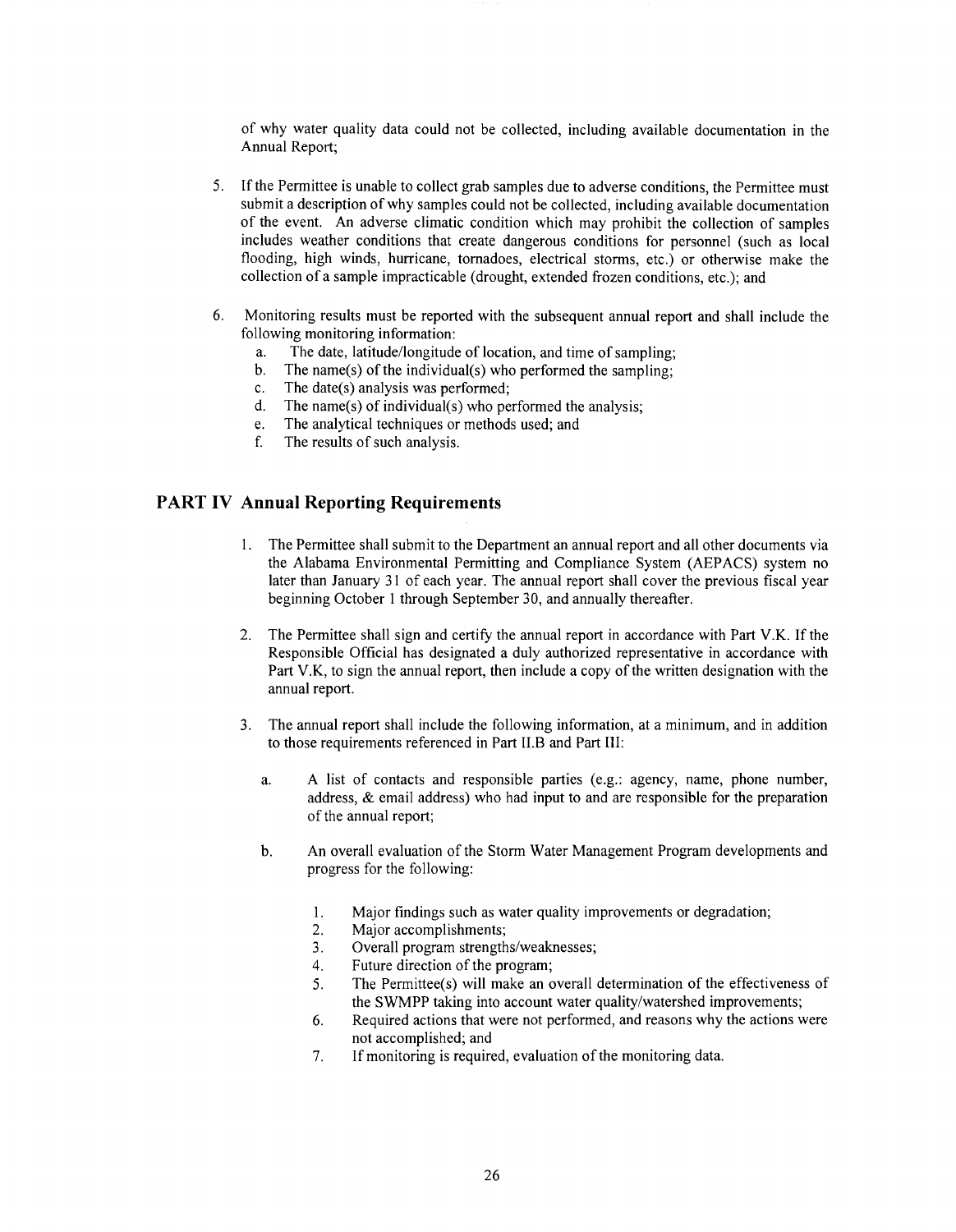- c. The annual report will include a narrative report of all program elements referenced in Part II.B of this permit. The activities concerning a program element shall be discussed as follows:
	- 1. Program element activities completed and in progress;
	- 2. General discussion of element. Explanation for all element activities that have not been fully implemented or competed. Results of activities shall be summarized and discussed (e.g.: maintenance caused by inspection, pollutants detected by monitoring, investigations as a result of dry and wet weather screening, number and nature of enforcement item, education activities/participation);
	- 3. Status of program element with compliance, implementation, and augmentation schedules in Part II of the permit;
	- 4. Assessment of controls; and
	- 5. Discussion of proposed element revisions.
- d. Notice ofreliance on an another entity to satisfy some of the permit obligations;
- e. Results of the evaluation to determine whether discharges from any part of the MS4 contributes directly or indirectly to a waterbody that is included on the §303(d) list (or designated by the Department as impaired) or for which a TMDL has been established or approved by EPA;
- f. The annual report shall contain a monitoring section which discusses the progress and results of the monitoring programs required under Part III of the permit and shall include, at a minimum, the following information.
	- 1. Status of implementation of the monitoring program;
	- 2. Map(s) showing the monitoring station locations, latitude/longitude, and narrative site descriptions, including watershed size;
	- 3. Raw data, results, methods of evaluating the data, graphical summaries of the data, and an explanation/discussion of the data for each component of the monitoring program;
	- 4. An analysis of the results of each monitoring program component;
	- 5. A comparison of the reporting year's data to the previous five (5) years of data to establish a trend analysis to determine the relative health of the receiving water;
	- 6. All monitoring reports and supporting data shall be submitted electronically via the AEP ACS system concurrently with the submission of the Annual Report. Failure to provide this data in a format appropriate to the Department for review shall be a violation of this permit; and
	- 7. The interpretation of the analytical data, required by Part III.B.1-2 of the Permit, for determinacy of meeting water quality standards.
- g. Provide the status of the implementation and proposed changes to the SWMPP to include assessment of controls and specific improvements or degradation to water quality;
- h. Provide a summary of inspections and enforcement actions for regulatory program. Enforcement actions should include a corrective actions summary;
- i. Implementation status of the public education programs; and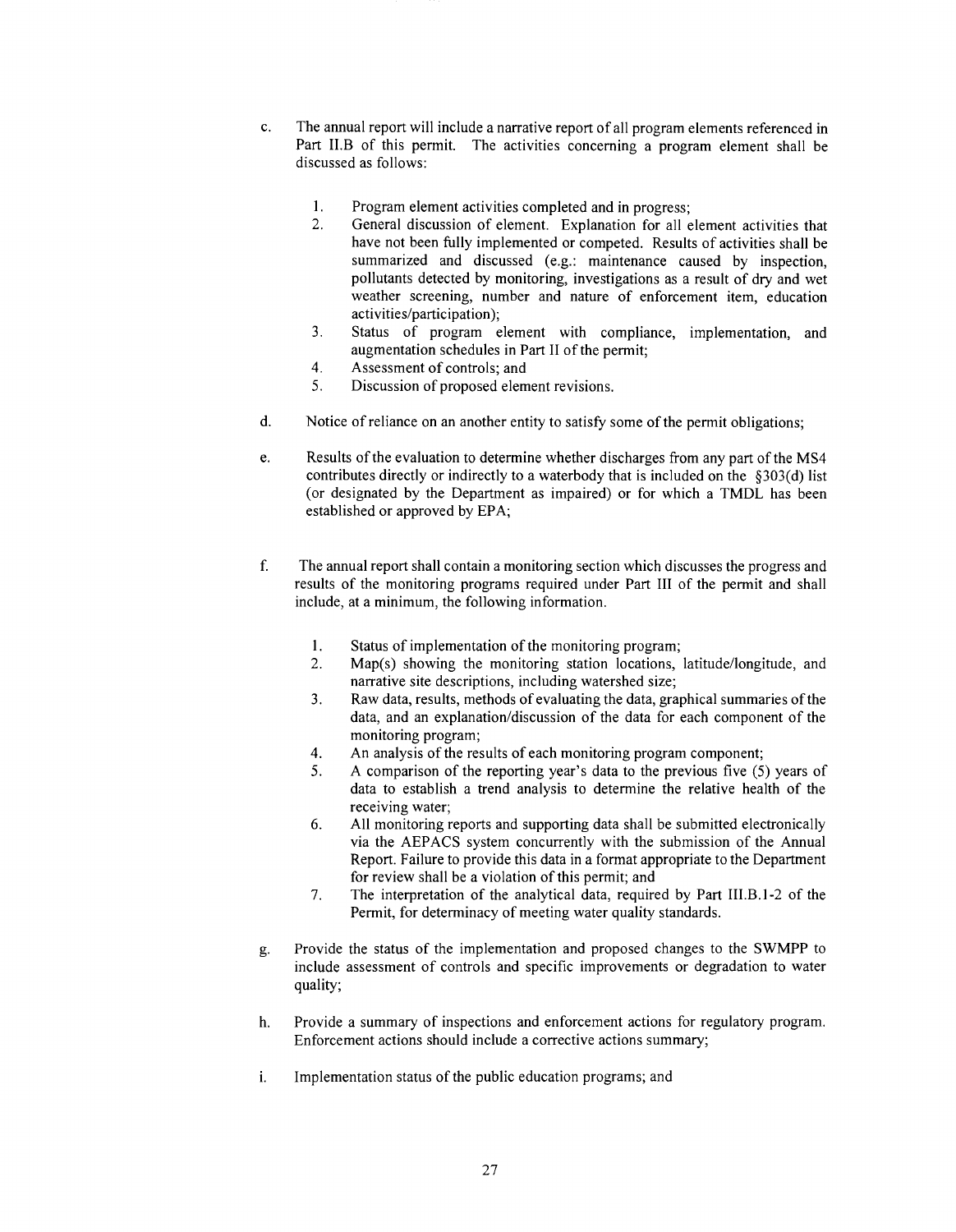j. Status of expenditures and budget for the past fiscal year and the next fiscal year for the Permittee's program. The analysis shall indicate budgets and funding sources.

#### **PART V Standard and General Permit Conditions**

#### *A. Certification and Signature of Reports*

All reports required by the permit and other information requested by the Director shall be signed and certified in accordance with Part V.K. of this permit.

#### *B. Submittals*

All documents required to be submitted to the Department by this permit, shall be addressed to:

Alabama Department of Environmental Management Stormwater Management Branch, Water Division Post Office Box 301463 Montgomery, Alabama 36130-1463

Certified and Registered Mail shall be addressed to:

Alabama Department of Environmental Management Stormwater Management Branch, Water Division 1400 Coliseum Blvd Montgomery, Alabama 36110-2059

#### *C. Retention of Records*

The Permittee shall retain the stormwater quality management program developed in accordance with Part II of this permit until at least five (5) years after coverage under this permit terminates. The Permittee shall retain all records of monitoring information, copies of all reports required by this permit, and records required by this permit, and records of all other data required by or used to demonstrate compliance with this permit, until at least three (3) years after coverage under this permit terminates. This period may be explicitly modified by alternative provisions of this permit or extended by request of the Director at any time.

#### *D. Duty to Comply*

The Permittee must comply with all conditions of this permit. Any permit noncompliance constitutes a violation of the Clean Water Act and is grounds for enforcement action; for permit termination, revocation and reissuance, or modification; or for denial of a permit renewal application.

#### *E. Civil and Criminal Liability*

1. Tampering

Any person, who falsifies, tampers with, or knowingly renders inaccurate any monitoring device or method required to be maintained or performed under this permit shall, upon conviction, be subject to penalties as provided by A WPCA.

2. False Statements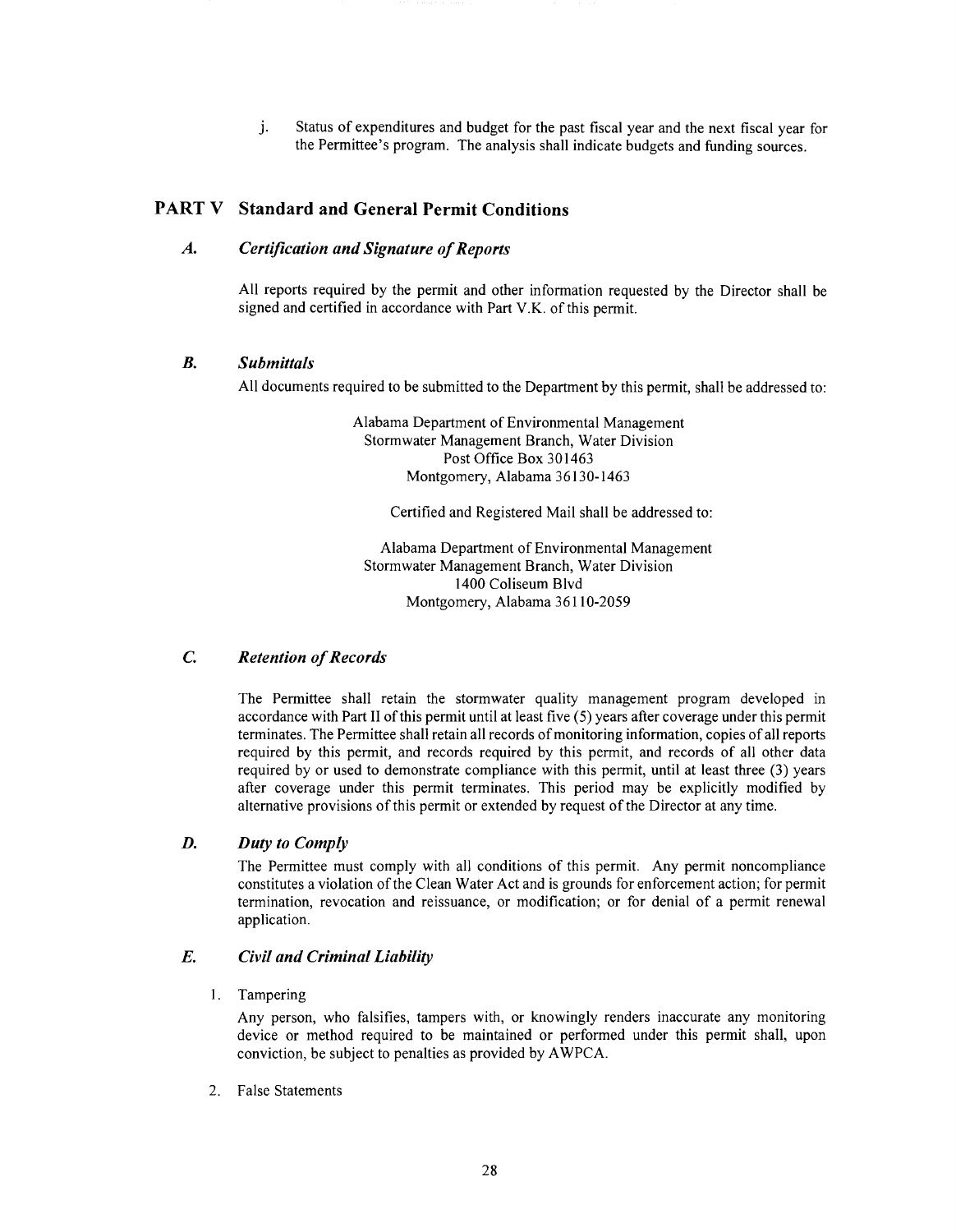Any person knowingly makes any false statement, representation, or certification in any record or other documentation submitted or required to be maintained under this permit, including monitoring reports or reports of compliance or non-compliance, shall, upon conviction, be punished as provided by AWPCA

3. Relief from Liability

Nothing in this permit shall be construed to relieve the Permittee(s) of civil and criminal liability under A WPCA or FWPCA for non-compliance with any term or condition of this permit.

#### *F. Duty to Reapply*

- 1. If the Permittee intends to continue an activity regulated by this permit beyond the expiration of this permit, the Permittee must apply for and obtain a new permit. The application shall be submitted at least 180 days prior to expiration of this permit.
- 2. Failure of the Permittee to apply for re-issuance at least 180 days prior to permit expiration will void the automatic continuation of the expiring permit provided by ADEM Administrative Code, Rule 335-6-6.-06, and should the permit not be re-issued for any reason any discharge after expiration of this permit will be an unpermitted discharge.

#### *G. Need to Halt or Reduce an Activity Not a Defense*

It shall not be a defense for a Permittee in an enforcement action that it would have been necessary to halt or reduce the permitted activity in order to maintain compliance with the conditions of this permit.

#### *H. Duty to Mitigate*

The Permittee shall take all reasonable steps to minimize or prevent any discharge in violation of this permit which has a reasonable likelihood of adversely affecting human or the environment.

#### *I. Bypass*

- a. Any bypass as defined in 40 CFR  $122.41$ (m) is prohibited except as provided in Part V.I.b. and c.
- b. A bypass is not prohibited if:
	- I. It does not cause any applicable discharge limitation, if specified in this Permit, to be exceeded;
	- 2. The discharge resulting from such bypass enters the same receiving water as the discharge from the permitted outfall, if applicable;
	- 3. It is necessary for essential maintenance of a treatment or control facility or system to assure efficient operation of such facility or system, if applicable; and
	- 4. The Permittee monitors the discharge resulting from such bypass at a frequency, at least daily, sufficient to prove compliance with the discharge limitations, if specified in this Permit.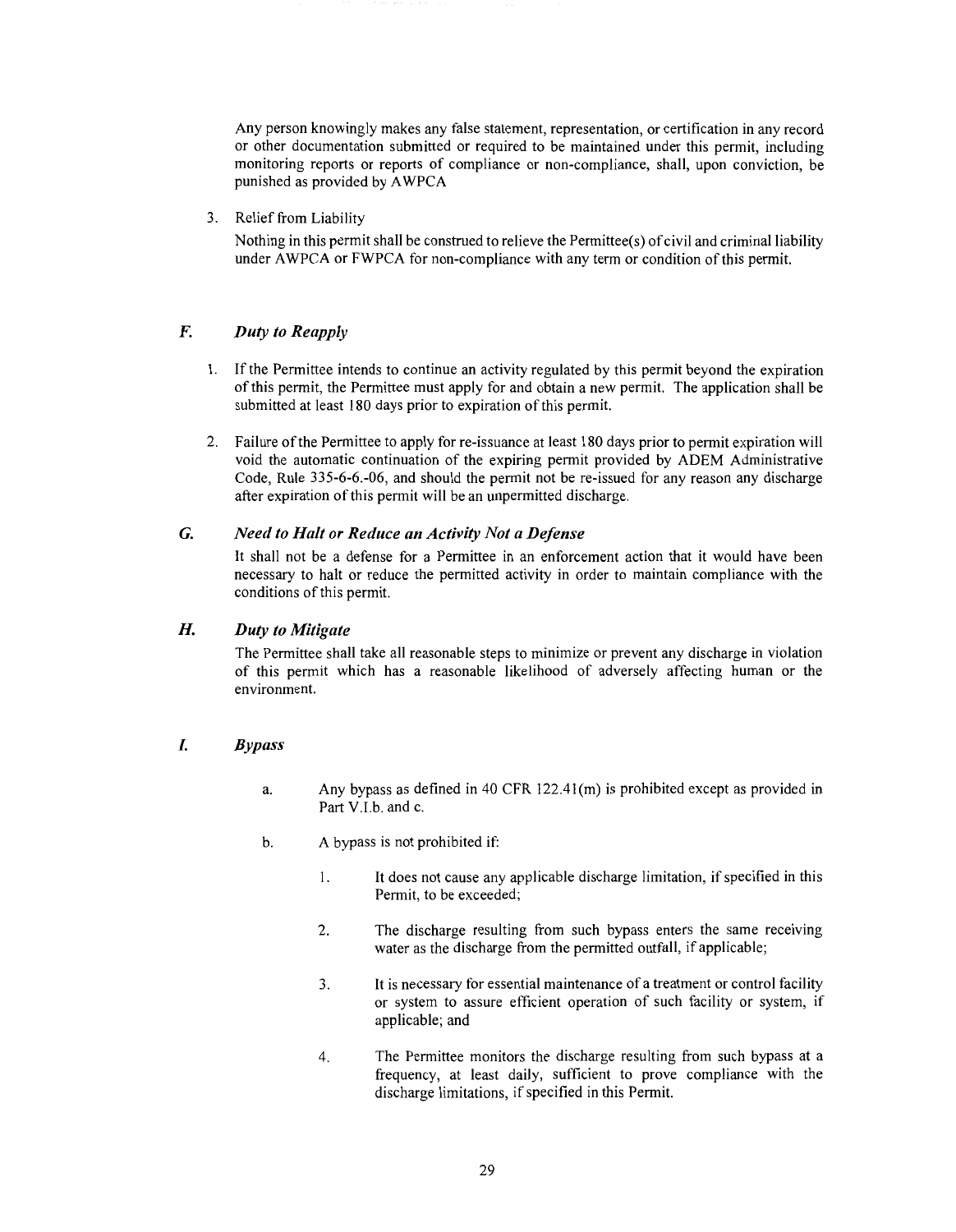- c. A bypass is not prohibited and need not meet the discharge limitations, if specified in this Permit, if:
	- **1.** It is unavoidable to prevent loss of life, personal injury, or severe property damage;
	- 2. There are no feasible alternatives to the bypass, such as the use of auxiliary treatment facilities, retention of untreated wastes, or maintenance during normal periods of equipment downtime. This condition is not satisfied if the Permittee could have installed adequate backup equipment to prevent a bypass which occurred during normal periods of equipment downtime or preventive maintenance; and
	- 3. The Permittee submits a written request for authorization to bypass to the Director at least ten (10) days, if possible, prior to the anticipated bypass or within 24 hours of an unanticipated bypass, the Permittee is granted such authorization, and Permittee complies with any conditions imposed by the Director to minimize any adverse impact to waters resulting from the bypass.
- d. The Permittee has the burden of establishing that each of the conditions of Parts V.I.b. or c. have been met to qualify for an exception to the general prohibition against bypassing contained in Part V.I.a. and an exemption, where applicable, from the discharge limitations, if specified in this Permit.

#### *J. Upset*

- a. Except as provided in Part V.I.b. and c., a discharge which results from an upset as defined in 40 CFR 122.4l(n) need not meet the applicable discharge limitations, if specified in this Permit, if:
	- 1. No later than 24-hours after becoming aware of the occurrence of the upset, the Permittee orally reports the occurrence and circumstances of the upset to the Director; and
	- 2. No later than five (5) days after becoming aware of the occurrence of the upset, the Permittee furnishes the Director with evidence, including properly signed, contemporaneous operating logs, design drawings, construction certification, maintenance records, weir flow construction certification, maintenance records, weir flow measurements, dated photographs, rain gauge measurements, or other relevant evidence, demonstrating that:
		- i. An upset occurred;
		- ii. The Permittee can identify the specific cause(s) of the upset;
		- iii. The Permittee's treatment facility was being properly operated at the time of the upset; and
		- iv. The Permittee promptly took all reasonable steps to minimize any adverse impact to waters resulting from the upset.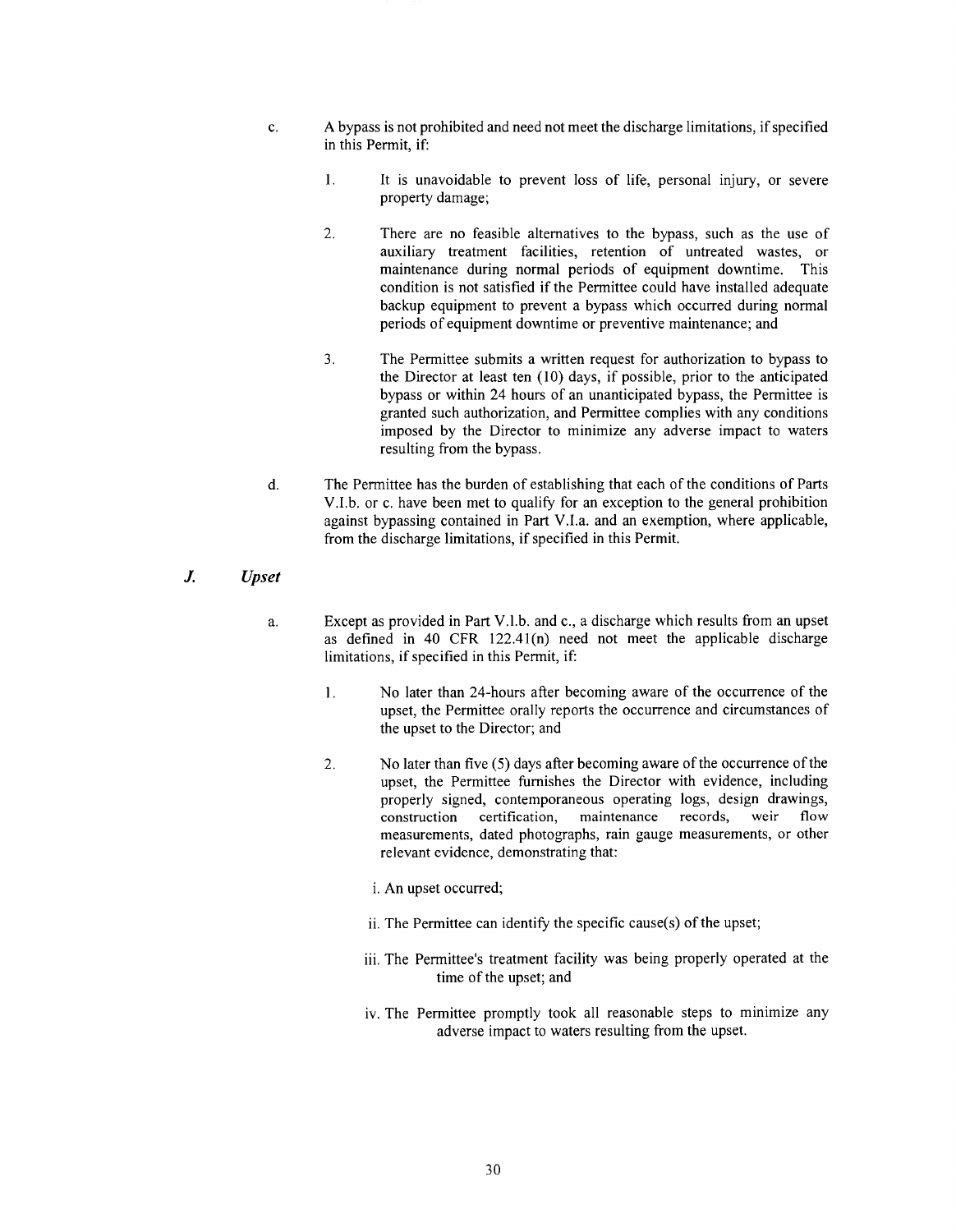b. The Permittee has the burden of establishing that each of the conditions of Part V.J.a. has been met to qualify for an exemption from the discharge limitations, if specified in this Permit.

#### *K Duty to Provide Information*

The Permittee shall furnish to the Director, within a reasonable time, any information which the Director may request to determine whether cause exists for modifying, suspending, or revoking this permit in whole or in part, or to determine compliance with this permit. The Permittee shall also furnish to the Director upon request copies of records required to be kept by this permit.

#### **L.** *Other Information*

If the Permittee becomes aware that it failed to submit any relevant facts in a permit application, or submitted incorrect information in a permit application or in any report to the Director, it shall promptly submit such facts or information with a written explanation for the mistake and/or omission.

#### *M. Signatory Requirements*

All reports and forms to be submitted by this permit, A WPCA and the Department's rules and regulations, shall be signed by a "responsible official" of the Permittee, as defined in ADEM Administrative Code, Rule 335-6-6-.09, or a "duly authorized representative" of such official, as defined by ADEM Administrative Code, Rule 335-6-6-.09, and shall bear the following certification:

"I certify under the penalty of law that this document and all attachments were prepared under my direction or supervision in accordance with a system designed to assure that qualified personnel properly gather and evaluate the information submitted. Based on my inquiry of the persons who manage the system, or those persons directly responsible for gathering the information, the information is, to the best of my knowledge and belief, true, accurate, and complete. I am aware that there are significant penalties for submitting false information, including the possibility of fine and imprisonment for knowing violations."

#### *N. Oil and Hazardous Substance Liability*

Nothing in this permit shall be construed to preclude the institution of any legal action or relieve the Permittee from any responsibilities, liabilities, or penalties to which the Permittee is or may be subject under Section 311 ofFWPCA.

#### *0. Property and Other Rights*

This permit does not convey any property rights in either real or personal property, or any exclusive privileges, nor does it authorize any injury to persons or property or invasion of other private rights, or any infringement of Federal, State, or local laws or regulations, nor does it authorize or approve the construction of any physical structures or facilities or the undertaking of any work in any waters of the State of Alabama.

#### *P. Severability*

The provision of this permit are severable, and if any provision of this permit or the application of any provision of this permit to any circumstance, is held invalid, the application of such provision to other circumstances, and the remainder of the permit shall not be affected thereby.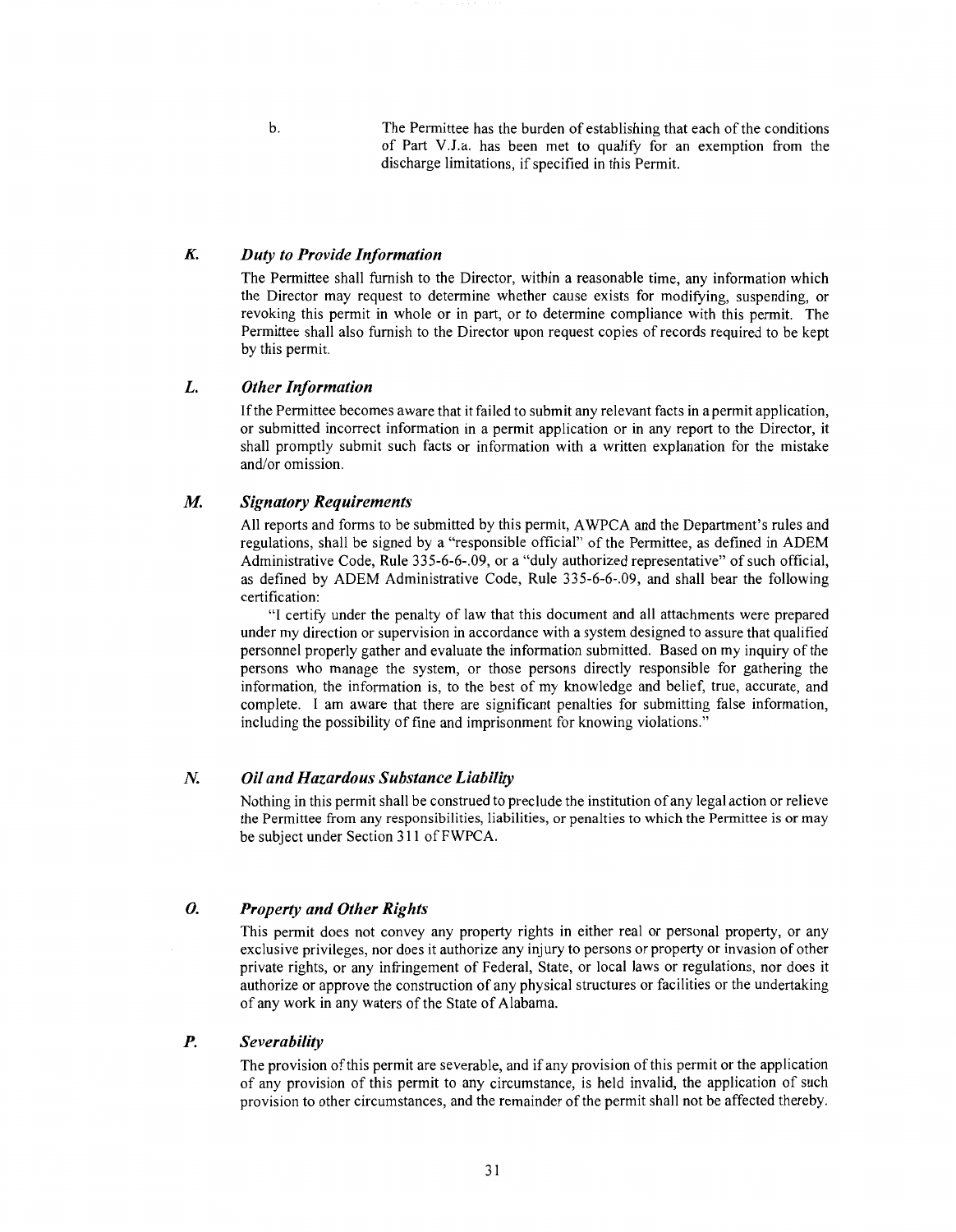#### **Q.** *Compliance with Statutes and Rules*

This pennit is issued under ADEM Administrative Code, Chapter 335-6-6. All provisions of this chapter that are applicable to this permit are hereby made a part of this permit. This permit does not authorize the non-compliance with or violation of any laws of the State of Alabama or the United States of America or any regulations or rules implementing such laws.

#### *R. Proper Operations and Maintenance*

The Permittee shall at all times properly operate and maintain all facilities and systems of treatment and control (and related appurtenances) which are installed or used by the Permittee to achieve compliance with the conditions of this permit and with the requirements of stormwater pollution prevention plans. Proper operation and maintenance requires the operation of backup or auxiliary facilities or similar systems, installed by a Permittee only when necessary to achieve compliance with conditions of the permit.

#### *S. Monitoring Records*

- 1. Samples and measurements taken for the purpose of monitoring shall be representative of the monitored activity.
- 2. The Permittee shall retain records of all monitoring information including all calibration and maintenance records and all original strip chart recordings for continuous monitoring instrumentation, copies of reports required by this permit, and records of all data used to complete the application of this permit, for a period of at least three (3) years from the date of the sample, measurement, report or application. This period may be extended at the request of the Director at any time.

#### *T. Monitoring Methods*

Monitoring must be conducted according to test procedures approved under 40 CFR Part 136, unless other test procedures have been specified in this permit.

#### *U. Right of Entry and Inspection*

The Permittee shall allow the Director or an authorized representative, upon presentation of credentials and other documents as may be required by law, to:

- 1. Enter upon any of the Permittee's premises where a regulated facility or activity or point source is located or in which any records must be maintained under conditions of this permit;
- 2. Have access to and copy, at reasonable times, any records required to be maintained by the terms and conditions of this permit;
- 3. Inspect, at reasonable times, any point source, any monitoring equipment or practices being maintained to comply with this permit, or any treatment or control or systems being maintained to comply with this permit; and
- 4. Sample or monitor, at reasonable times, for the purposes of determining pennit compliance or as otherwise authorized by A WPCA, any substances or parameters at any location.

#### *V. Additional Monitoring by the Permittee*

If the Permittee monitors more frequently than required by this permit, using test procedures approved under 40 CFR Part 136 or as specified in this permit, the results of this monitoring shall be included in the calculation and reporting of the data submitted in the monitoring report. Such increased monitoring frequency shall also be indicated on the monitoring report.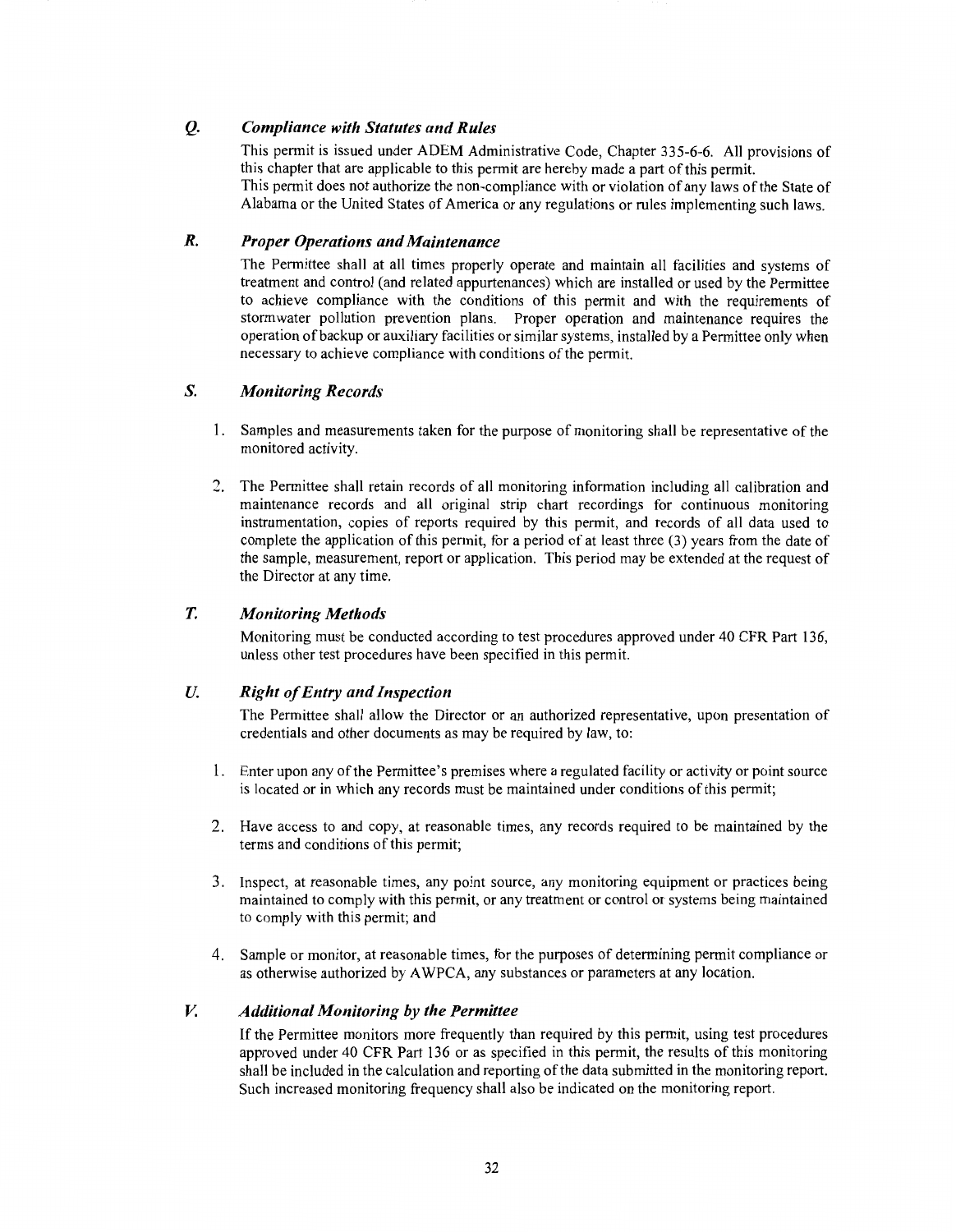#### *W. Permit Modification and Revocation*

- **1.** This permit may be modified or revoked or reissued, in whole or in part, during its term for cause including but not limited to, the following:
	- a. If cause for termination under Part V.W.3., of this permit exists, the Director may choose to revoke or re-issue this permit instead of terminating the permit;
	- b. If a request to transfer this permit has been received, the Director may decide to revoke and re-issue or to modify the permit; or
	- c. If modification or revocation and re-issuance is requested by the Permittee and cause exists, the Director may grant the request.
- 2. This permit may be modified during its term for cause, including but not limited to:
	- a. If cause for termination under Part V.W.3., of this permit exists, the Director may choose to modify this permit instead of terminating this permit;
	- b. The Director has received new information that was not available at the time of permit issuance and that would have justified the application of different permit conditions at the time of issuance;
	- c. Errors in calculation of discharge limitation or typographical or clerical errors were made;
	- d. To the extent allowed by ADEM Administrative Code, Rule 335-6-6-.17, when the standards or regulations on which the permit was based have been changed by promulgation of amended standards or regulations or judicial decision after the permit was issued;
	- e. To the extent allowed by ADEM Administrative Code, Rule 335-6-6-.17, permit may be modified to change compliance schedules;
	- f. To incorporate an applicable Section 307(a) of FWPCA toxic effluent standard or prohibition;
	- g. When required by the re-opener conditions in this permit;
	- h. Upon failure of the State to notify, as required by Section 402(b)(3) of FWPCA, another State whose water may be affected by a discharge permitted by this permit;
	- i. When required to correct technical mistakes, such as errors in calculation, or mistaken interpretations of law made in determining permit conditions;
	- j. When requested by the Permittee and the Director determines that the modification has cause and will not result in a violation of federal or State law, rules, or regulations;
	- k. To add a new Permittee who is the owner or operator of a portion of the Municipal Separate Storm Sewer System; or
	- I. To change portions of the Stormwater Quality Management Program that is considered permit conditions.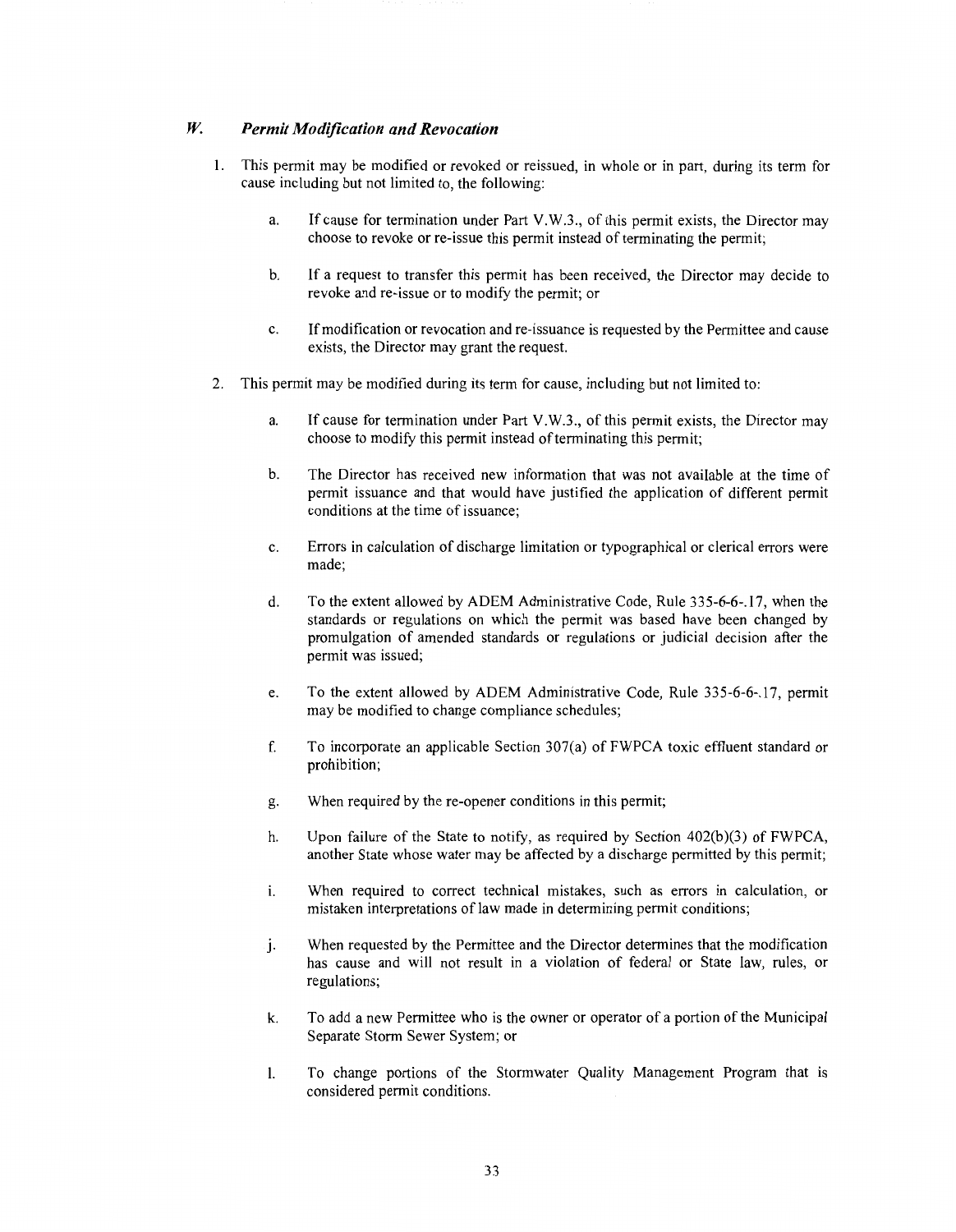- 3. This permit may be terminated during its term for cause, including but not limited to, the following:
	- a. Violation of any term or condition of this permit;
	- b. The permittee's misrepresentation or failure to disclose fully all relevant facts in the permit application or during the permit issuance or the permittee's misrepresentation of any relevant facts at any time;
	- c. Materially false or inaccurate statements or information in the permit application or the permit;
	- d. The permittee's discharge threatens human life or welfare or the maintenance or water quality standards; or
	- e. Any other cause allowed by ADEM Administrative Code, Rule 335-6-6.
- 4. This permit may be suspended during its term for cause, including but not limited to, the reasons for termination listed above.
- 5. The filing of a request by the Permittee for modification, suspension or revocation of this permit, in whole or in part, does not stay any permit term condition.

#### *X Termination of Coverage for a Single Permittee*

Permit Coverage may be terminated, in accordance with the provision of 30 CFR 122.64 and 124.5, for a single Permittee without terminating coverage for other Permittees.

#### *Y. Modification of Storm Water Management Program*

Only those portions of the Storm Water Management Program specifically required as permit conditions shall be subject to modification requirements of 40 CFR 124.5. Replacement of an ineffective or infeasible BMP implementing a required component of the Storm Water Management Program with an alternate BMP expected to achieve the goals of the ineffective or infeasible BMP shall be considered a minor modification to the SWMPP and not modification to the Permit.

#### *Z. Changes in Monitoring Outfalls*

This permit is issued on a system-wide basis in accordance with CWA  $\frac{8402(p)(3)(i)}{2}$  and authorizes discharges from all portions of the MS4. Since all outfalls are authorized, changes in monitoring outfalls, other than those with specific numeric effluent limitations, shall be considered minor modifications to the permit and will be made in accordance with the procedures at 40 CFR 122.63.

#### *AA. Definitions*

- 1. "Alabama Handbook" means the July 2018 edition of the Alabama Handbook for Erosion Control, Sediment Control, and Stormwater Management on Construction Sites and Urban Areas, Alabama Soil and Water Conservation Committee (ASWCC) published at the time the permit is effective.
- 2. "Arithmetic Mean" means the summation of the individual values of any set values divided by the number of individual values.
- 3. "A WPCA" means Code of Alabama 1975, Title 22, the Alabama Water Pollution Control Act, as amended.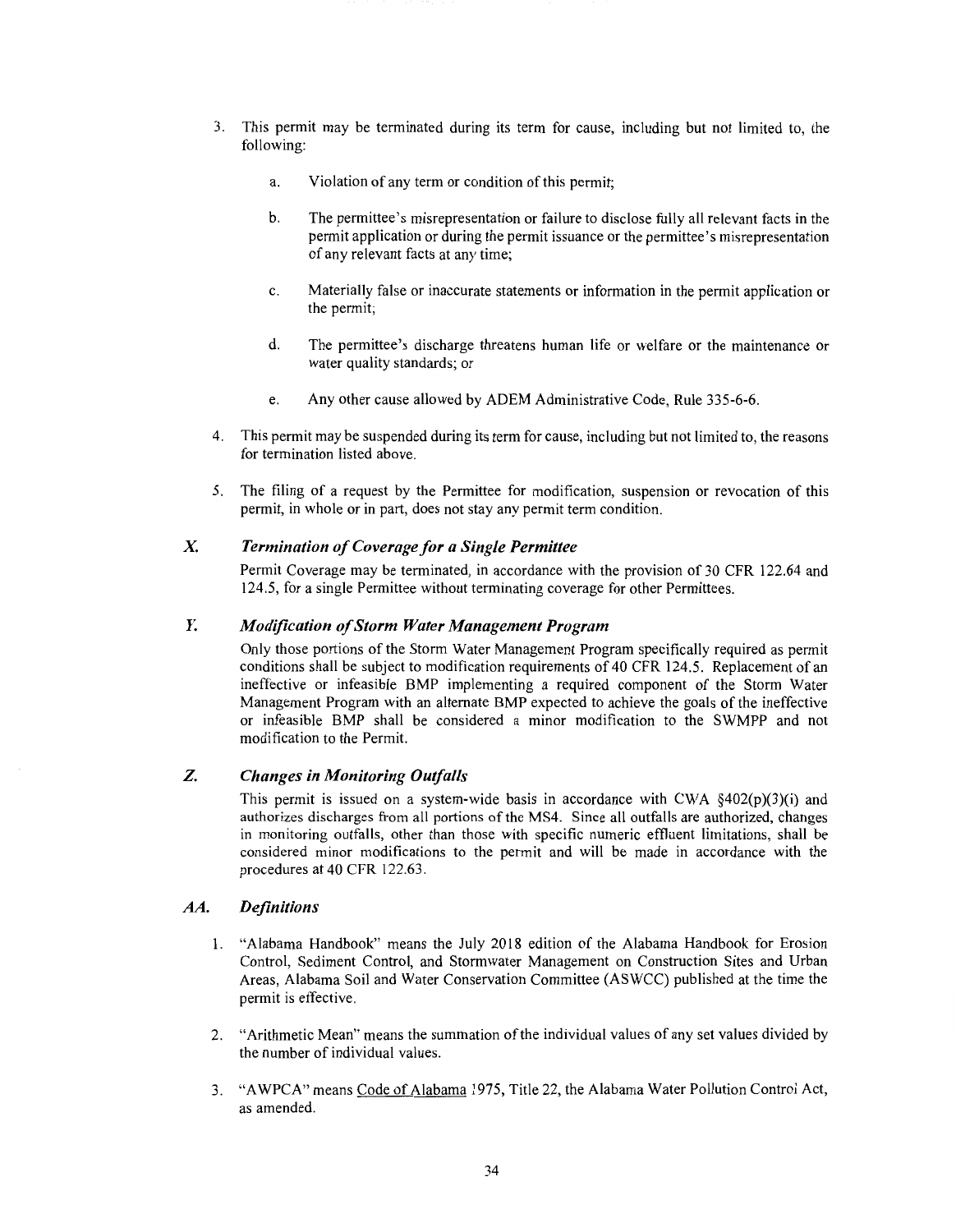- 4. "Best Management Practices" (BMPs) means activities, prohibitions of practices, maintenance procedures, and other management practices implemented to prevent or reduce the discharge of pollutants to waters of the State. BMPs also include treatment systems, operating procedures, and practices to control facility runoff, spillage or leaks, sludge or water disposal, or drainage from raw material storage.
- 5. "Bypass" means the intentional diversion of waste streams from any portion of a treatment facility.
- 6. "Control Measure" as used in this permit, refers to any Best Management Practice or other method used to prevent or reduce the discharge of pollutants to waters of the State.
- 7. "CWA" or "The Act" means the Clean Water Act (formerly referred to as the Federal Water Pollution Control Act or Federal Water Pollution Control Act Amendments of 1972) Pub.L. 92- 500, as amended Pub. L. 95-217, Pub. L. 95-576, Pub. L. 96-483 and Pub. L. 97-117, 33 U.S.C. 1251 et.seq.
- 8. "Department" means the Alabama Department of Environmental Management or an authorized representative.
- 9. "Discharge", when used without a qualifier, refers to "discharge of a pollutant" as defined as ADEM Administrative Code 335-6-6-.02(m).
- 10. "Flood Management Project" means a project that will alter, modify or change the base flood elevation of a I% annual chance flood event.
- 11. "Flow-weighted composite sample" means a composite sample consisting of a mixture of aliquots collected at a constant time interval, where the volume of each aliquot is proportional to the flow rate of the discharge at the time of sampling.
- 12. "Green Infrastructure" refers to systems and practices that use or mimic natural processes to infiltrate, evapotranspirate (the return of water to the atmosphere either through evaporation or by plants), or reuse stormwater or runoff on the site where it is generated.
- 13. "Hydrology" refers to the physical characteristics of stormwater discharge, including the magnitude, duration, frequency, and timing of discharge.
- 14. "Illicit connection" means any man-made conveyance connecting a non-stormwater discharge directly to a municipal separate storm sewer system.
- 15. "Illicit discharge" means any discharge to a municipal separate storm sewer that is not composed entirely of stormwater except discharges pursuant to a NPDES permit.
- 16. "Industrial Land Use" means land utilized in connection with manufacturing, processing, or raw materials storage at facilities identified under Alabama State Law.
- 17. "Infiltration" means water other than wastewater that enters a sewer system, including foundation drains, from the ground through such means as defective pipes, pipe joints, connections, or manholes. Infiltration does not include, and is distinguished from, inflow.
- 18. "Landfill" means an area of land or an excavation in which wastes are placed for permanent disposal, and which is not a land application unit, surface impoundment, injection well, or waste pile.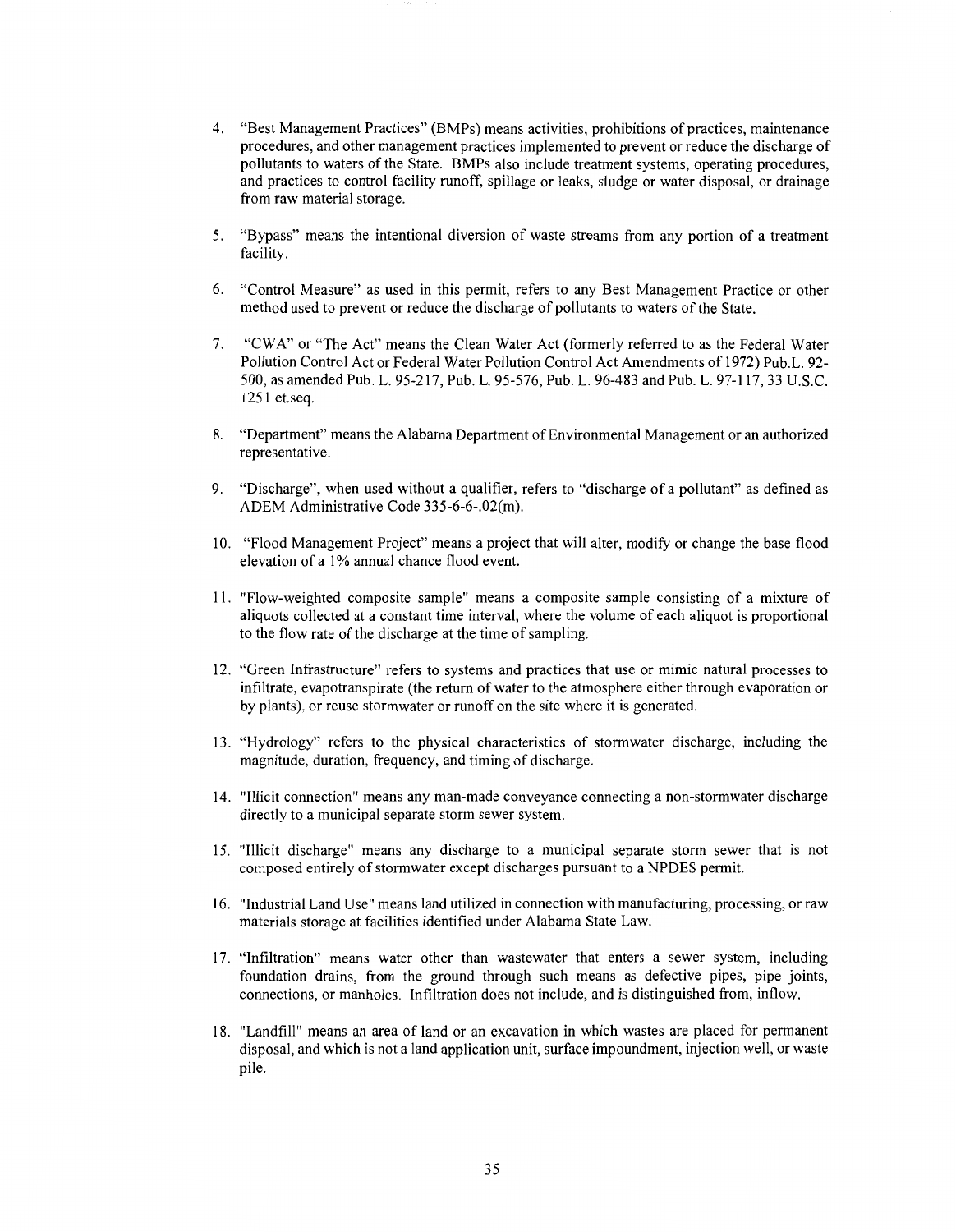- 19. "Large" municipal separate storm sewer system means all municipal separate storm sewers that are either: (i) located in an incorporated place (city) with a population of 250,000 or more as determined by the latest decennial census; or (ii) located in counties (these counties are listed in Appendix H of 40 CFR Part 122, except municipal storm sewers that are located in the incorporated places, townships or towns within such counties; or (iii) owned or operated by a municipality other than those described in Part V.AA.19.(i) or (ii) and that are designated by the Director as part of the large or medium municipal separate storm sewer system; or (iv) the Director may designate as a large municipal separate storm sewer system, municipal separate sewers located within the boundaries of a region defined by a storm water management regional authority based on a jurisdictional, watershed, or other appropriate basis that includes one or more of the systems described in Part V.19.(i), (ii), or (iii).
- 20. "Low Impact Development" (LID) is an approach to land development (or re-development) that works with nature to manage stormwater as close to its source as possible. LID employs principles such as preserving and recreating natural landscape features, minimizing effective imperviousness to create functional and appealing site drainage that treat stormwater as a resource rather than a waste product.
- 21. "Major outfall" is the point(s) where the MS4 discharges to a water of the State from (I) a pipe (or closed conveyance) system with a cross-sectional area equal to or greater than 7.07 square feet ( e.g., if a single circular pipe system, an inside diameter of 36 inches or greater),(2) a single conveyance other than a pipe, such as an open channel ditch, which is associated with a drainage area of more than 50 acres,(3) a pipe (or closed conveyance) system draining "industrial land use" with a cross-sectional area equal to or greater than  $0.79$  square feet (e.g., if a single circular pipe system, an inside diameter of 12 inches or greater),(4) or a single conveyance other than a pipe, such as an open channel ditch, which is associated with an "industrial land use" drainage area of more than 2 acres; For the purpose of this permit, outfalls of the "double barrel" type, whose combined cross-sectional area is greater than 7.07 square feet, equivalent to a single circular pipe outfall with an inside diameter of 36 inches or greater, are also considered major outfalls.
- 22. "MEP" is an acronym for "Maximum Extent Practicable," the technology-based discharge standards and controls necessary for municipal separate storm sewer systems to reduce pollutants in stormwater discharges that was established by CWA Section 402(p). These standards and controls may consist of a combination of best management practices, control techniques, system design and engineering methods, and such other provisions for the reduction of pollutants discharged from a MS4 as described in the stormwater management system.
- 23. "Medium" municipal separate storm sewer system means all municipal separate storm sewers that are either: (i) located in an incorporated place (city) with a population of 100,000 or more but less than 250,000 as determined by the latest decennial census; or (ii) located in counties (these counties are listed in Appendix I of 40 CFR Part 122), except municipal storm sewers that are located in the incorporated places, townships or towns within such counties; or (iii) owned or operated by a municipality other than those described in Parts V.AA.23.(i) and (ii) and that are designated by the Director as part of the large or medium municipal separate storm sewer system; or (iv) the Director may designate as a medium municipal separate storm sewer system, municipal storm sewers located within the boundaries of a region defined by a stormwater management regional authority based on a jurisdictional, watershed, or other appropriate basis that includes one or more of the systems as described in Parts V AA.23 .(i),  $(ii)$ , or  $(iii)$ .
- 24. "MS4" is an acronym for "Municipal Separate Storm Sewer System" and is used to refer to either a large, medium, or small municipal separate storm sewer system. The term is used to refer to either the system operated by a single entity or a group of systems within an area that are operated by multiple entities.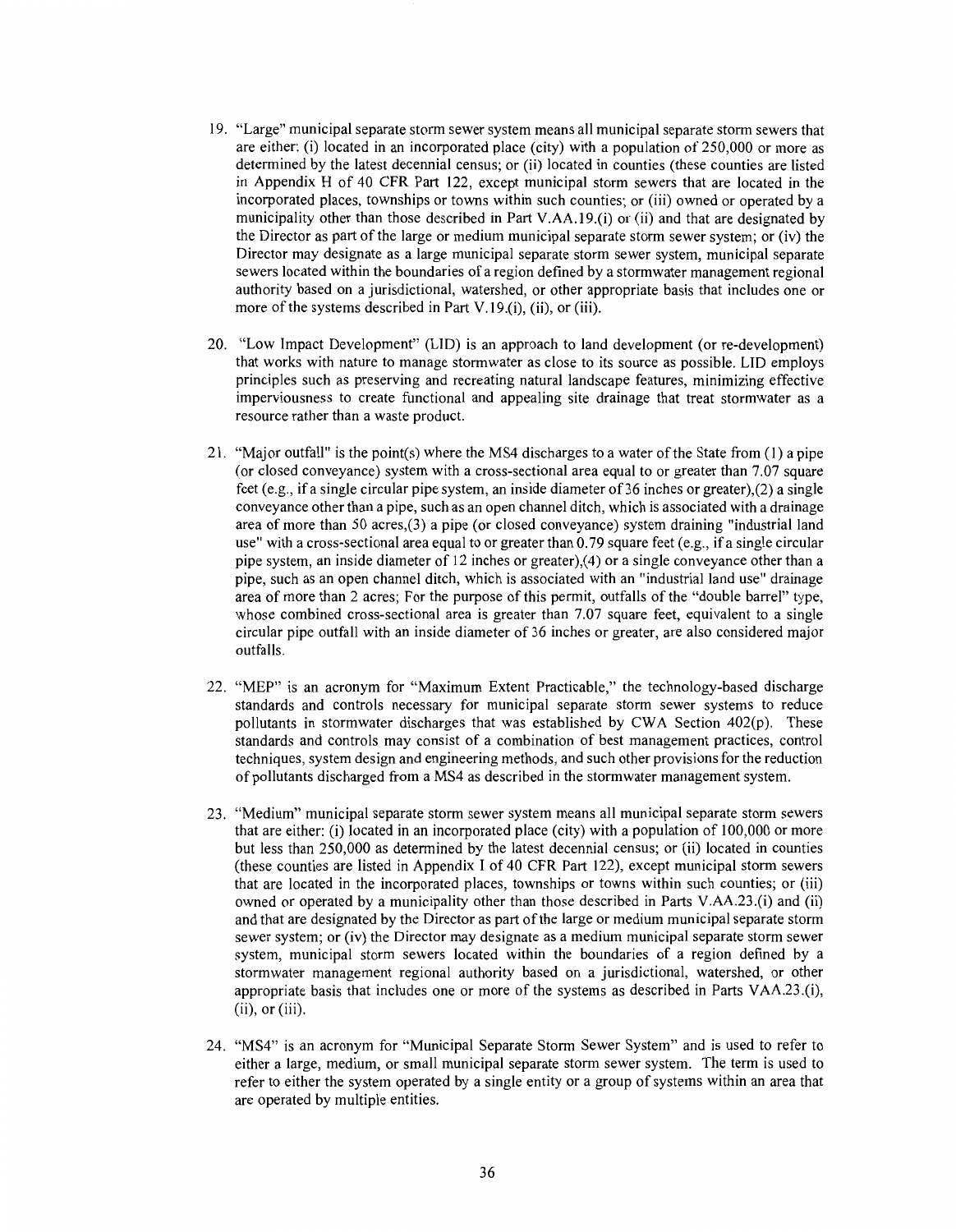- 25. "Municipal Separate Storm System" is defined at 40 CFR Part 122.26(b)(8) and means a conveyance or system of conveyances (including roads with drainage systems, municipal streets, catch basins, curbs, gutters, ditches, man-made channels, or storm drains): (i) Owned or operated by a State, city, town, borough, county, parish, district, association, or other public body (created by or pursuant to State law) having jurisdiction over disposal of sewage, industrial wastes, stormwater, or other wastes, including special districts under State law such as a sewer district, flood control district or drainage district, or similar entity, or a designated and approved management agency under section 208 of the CW A that discharges to waters of the United States; (ii) Designed or used for collecting or conveying stormwater; (iii) Which is not a combined sewer; and (iv) Which is not part of a Publicly Owned Treatment Works (POTW) as defined in ADEM Administrative Code335-6-6-.02(nn).
- 26. "Permittee" means each individual co-applicant for an NPDES permit who is only responsible for permit conditions relating to the discharge that they own or operate.
- 27. "Point Source" means any discernible, confined, and discrete conveyance, including but not limited to, any pipe, ditch, channel, tunnel, conduit, well, discrete fissure, container, rolling stock, concentrated animal feeding operation, landfill leachate collection system, vessel or other floating craft from which pollutants are or may be discharged. This term does not include return flows from irrigated agriculture or agricultural stormwater runoff.
- 28. "Priority Construction Site" means any qualifying construction site in an area where the MS4 discharges to a waterbody which is listed on the most recently approved 303(d) list of impaired waters for turbidity, siltation, or sedimentation, any waterbody for which a TMDL has been finalized or approved by EPA for turbidity, siltation or sedimentation, any waterbody assigned the Outstanding Alabama Water use classification in accordance with ADEM Admin. Code r. 335-6-10-.09, and any waterbody assigned a special designation in accordance with 335-6-10- .10.
- 29. "Qualifying Construction Site" means any construction activity that results in a total land disturbance of one or more acres and activities that disturb less than one acre but are part of a larger common plan of development or sale that would disturb one or more acres. Qualifying construction sites do not include land disturbance conducted by entities under the jurisdiction and supervision of the Alabama Public Service Commission.
- 30. "Qualifying New Development and Redevelopment" means any site where construction commenced on or after November 1, 2016 that results from the disturbance of one acre or more of land or the disturbance of less than one acre of land if part of a larger common plan of development or sale that is greater than one acre. Qualifying new development and redevelopment does not include the following:
	- a. Land disturbances conducted by entities under the jurisdiction and supervision of the Alabama Public Service Commission; or
	- b. An existing development that has been constructed or approved prior to November 1, 2016.
- 31. "Stormwater" is defined at 40 CFR Part 122.26(b) (13) and means stormwater runoff, snow melt runoff, and surface runoff and drainage.
- 32. "Structural Controls" means an engineered BMP constructed with rigid walls and/or weirs and piped drainage that utilize active or passive treatment and/or mechanical systems for the purpose of treating stormwater runoff.
- 33. "Structural Flood Control" means structural measures that control the 1 % annual chance floodwaters by construction of barriers, storage areas or by modifying/ redirecting channels.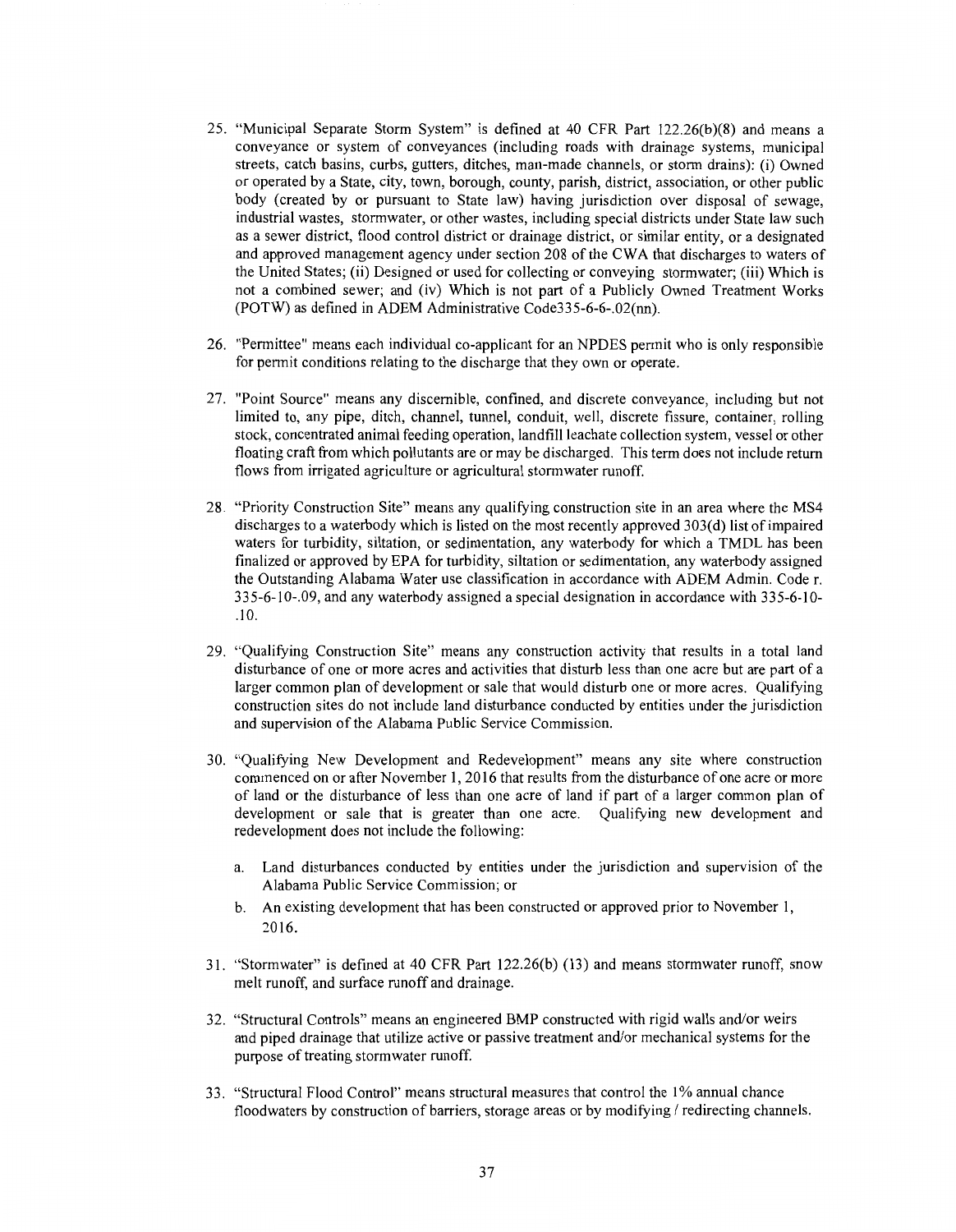#### **FACT SHEET**

#### **APPLICATION FOR NATIONAL POLLUTANT DISCHARGE ELIMINATION SYSTEM PERMIT TO DISCHARGE TO WATERS OF THE STATE OF ALABAMA ALABAMA DEPARTMENT OF TRANSPORTATION MS4**

#### **Date: August 03, 2021 Prepared By: Melanie Ratcliffe**

#### **NPDES Permit No. ALS0000ll**

#### **1. Description of Category:**

This Permit applies to the municipal separate storm sewer (MS4) which is owned, operated and/or maintained by the City of Alabaster that is in the corporate boundaries of the City of Alabaster.

#### **2. Geographic area covered:**

State of Alabama

#### **3. Receiving waters:**

Waterbodies within the corporate boundaries of the City of Alabaster.

#### **4. Types of discharge:**

The permit authorizes all existing or new storm water point source discharges to waterbodies within the corporate boundaries of the City of Alabaster. Discharge of pollutants shall be reduced to the Maximum Extent Practicable (MEP), shall not cause, nor contribute to, violations of Alabama Water Quality Standards, and shall be in compliance with Total Maximum Daily Loads (TMDLs) where applicable.

#### **5. Permit Conditions:**

The permit conditions are based on 40 CFR 122.26 and ADEM Admin. Coder. 335-6.

#### **6. Procedures for the formulation of final determinations:**

#### **a. Comment Period**

The Alabama Department of Environmental Management proposes to issue NPDES permit subject to the limitations and special conditions outlined above. This determination is tentative.

Interested persons are invited to submit written comments on the proposed permit to the following address:

Jeffery W. Kitchens, Chief Water Division Alabama Department of Environmental Management 1400 Coliseum Blvd. (Mailing Address: Post Office Box 301463; Zip 36130-1463) Montgomery, Alabama 36110-2400 (334) 271-7823 water-permits@adem.alabama.gov

All comments received prior to the closure of the public notice period (see attached public notice) will be considered in the formulation of the final determination with regard to this permit.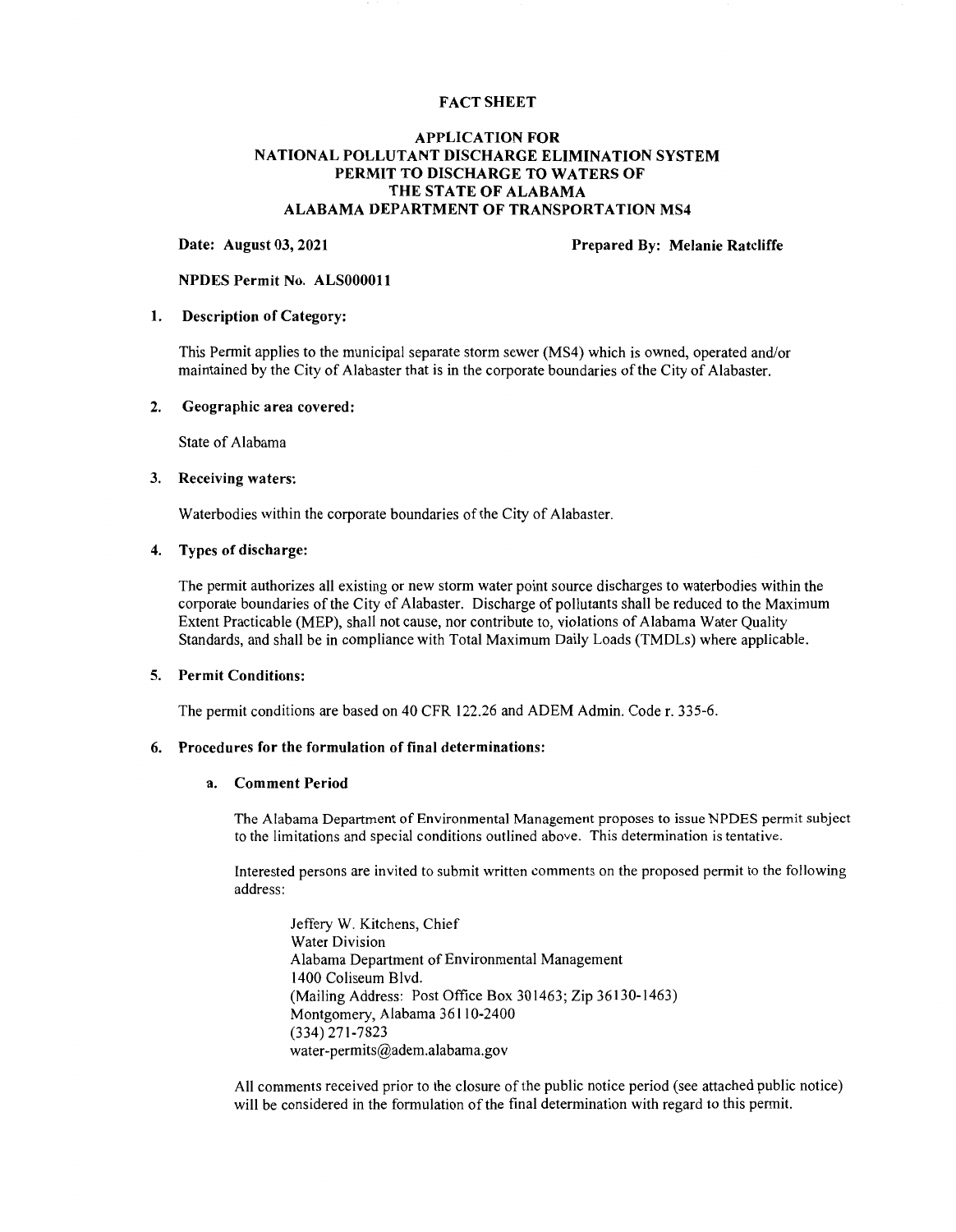#### **b. Public Hearing**

A written request for a public hearing may be filed within the public notice period and must state the nature of the issues proposed to be raised in the hearing. A request for a hearing should be filed with the Department at the following address:

Jeffery W. Kitchens, Chief Water Division Alabama Department of Environmental Management 1400 Coliseum Blvd. (Mailing Address: Post Office Box 301463; Zip 36130-1463) Montgomery, Alabama 36110-2400 (334) 271-7823 water-permits@adem.alabama.gov

The Director shall hold a public hearing whenever it is found, on the basis of hearing requests, that there exists a significant degree of public interest in a permit application or draft permit. The Director may hold a public hearing whenever such a hearing might clarify one or more issues involved in the permit decision. Public notice of such a hearing will be made in accordance with ADEM Admin. Coder. 335-6-6-.21.

#### **c. Issuance of the Permit**

All comments received during the public comment period shall be considered in making the final permit decision. At the time that any final permit decision is issued, the Department shall prepare a response to comments in accordance with ADEM Admin. Coder. 335-6-6-.21. **The Permittee's application (fourth year annual report) and the permit record, including the response to comments, will be available to the public via the eFile system**  (http://app.adem.alabama.gov/eFile/) or an appointment to review the record may be made **by writing the Permits and Services Division at the above address.** 

Unless a request for a stay of a permit or permit provision is granted by the Environmental Management Commission, the proposed permit contained in the Director's determination shall be issued and effective, and such issuance will be the final administrative action of the Alabama Department of Environmental Management.

#### **d. Appeal Procedures**

As allowed under ADEM Admin. Code chap. 335-2-1, any person aggrieved by the Department's final administrative action may file a request for hearing to contest such action. Such requests should be received by the Environmental Management Commission within thirty days of issuance of the permit. Requests should be filed with the Commission at the following address:

Alabama Environmental Management Commission 1400 Coliseum Blvd. (Mailing Address: Post Office Box 301463; Zip 36130-1463) Montgomery, Alabama 36110-2400

All requests must be in writing and shall contain the information provided in ADEM Admin. Code r. 335-2-1-.04.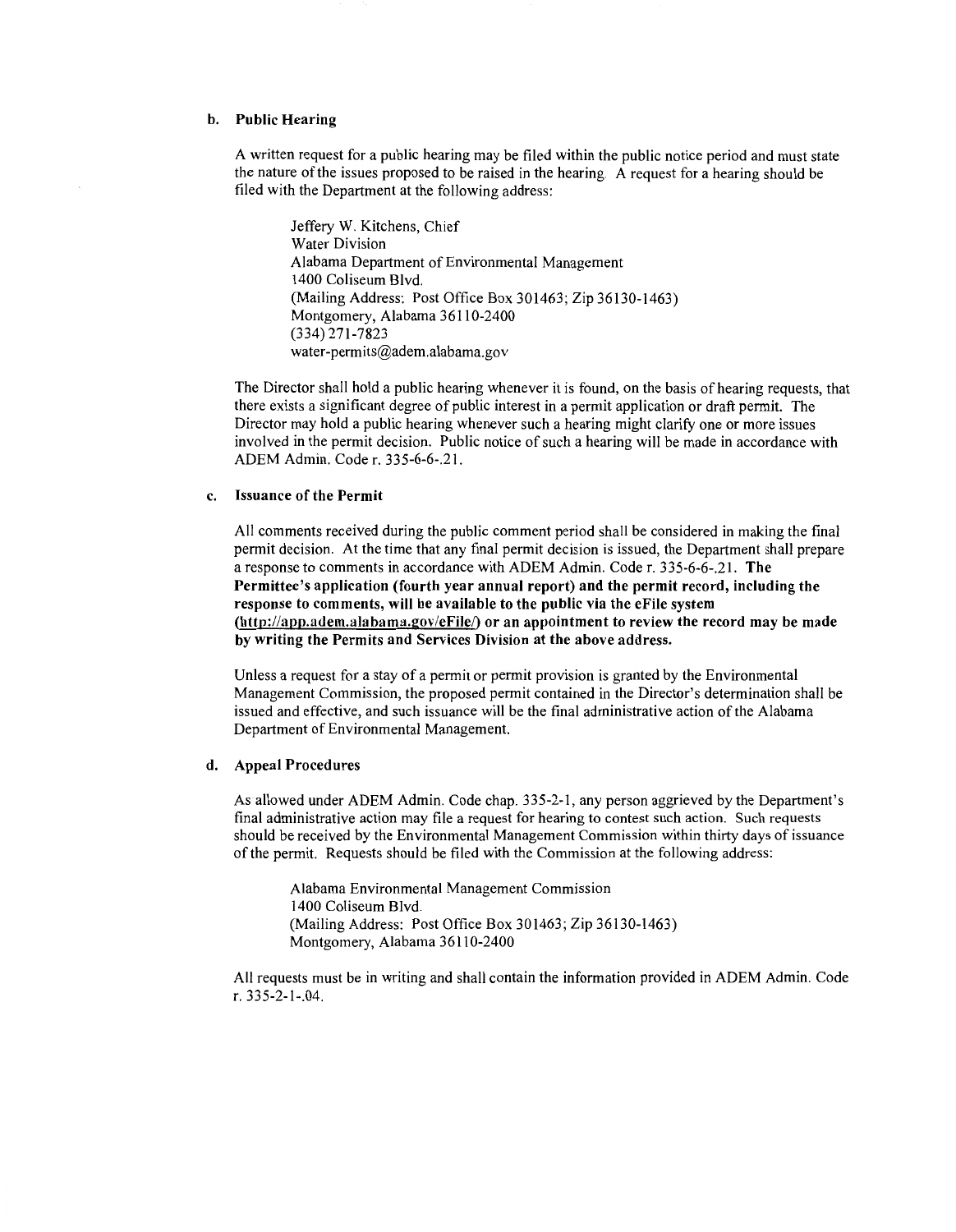#### **NPDES PERMIT RATIONALE CITY OF ALABASTER MS4 NPDES Permit**

| NPDES Permit No:                                                    | ALS000011                                                                                                                                                                                                                                                                                                                                                                                                                                                                                                                                                                                                                                                                                                                                                                                                                                                                                                                                                                                                                                                                                                                                                                                                                                                                                                                                                                                                                                                                                                                                                                                                                                                                                                                                                                                                                                                                                                                                                                                                                                                                                                                  | Date:                                                                                                                                                                                                                                                                                                                                                                                  | August 03, 2021 |  |  |  |
|---------------------------------------------------------------------|----------------------------------------------------------------------------------------------------------------------------------------------------------------------------------------------------------------------------------------------------------------------------------------------------------------------------------------------------------------------------------------------------------------------------------------------------------------------------------------------------------------------------------------------------------------------------------------------------------------------------------------------------------------------------------------------------------------------------------------------------------------------------------------------------------------------------------------------------------------------------------------------------------------------------------------------------------------------------------------------------------------------------------------------------------------------------------------------------------------------------------------------------------------------------------------------------------------------------------------------------------------------------------------------------------------------------------------------------------------------------------------------------------------------------------------------------------------------------------------------------------------------------------------------------------------------------------------------------------------------------------------------------------------------------------------------------------------------------------------------------------------------------------------------------------------------------------------------------------------------------------------------------------------------------------------------------------------------------------------------------------------------------------------------------------------------------------------------------------------------------|----------------------------------------------------------------------------------------------------------------------------------------------------------------------------------------------------------------------------------------------------------------------------------------------------------------------------------------------------------------------------------------|-----------------|--|--|--|
| Permit Applicant:                                                   | City of Alabaster                                                                                                                                                                                                                                                                                                                                                                                                                                                                                                                                                                                                                                                                                                                                                                                                                                                                                                                                                                                                                                                                                                                                                                                                                                                                                                                                                                                                                                                                                                                                                                                                                                                                                                                                                                                                                                                                                                                                                                                                                                                                                                          |                                                                                                                                                                                                                                                                                                                                                                                        |                 |  |  |  |
| Location:                                                           | This Permit applies to the corporate boundaries of the City of Alabaster.                                                                                                                                                                                                                                                                                                                                                                                                                                                                                                                                                                                                                                                                                                                                                                                                                                                                                                                                                                                                                                                                                                                                                                                                                                                                                                                                                                                                                                                                                                                                                                                                                                                                                                                                                                                                                                                                                                                                                                                                                                                  |                                                                                                                                                                                                                                                                                                                                                                                        |                 |  |  |  |
| Draft Permit is:                                                    | Initial Issuance:<br>Reissuance due to expiration: X<br>Modification of existing permit:<br>Revocation and Reissuance:                                                                                                                                                                                                                                                                                                                                                                                                                                                                                                                                                                                                                                                                                                                                                                                                                                                                                                                                                                                                                                                                                                                                                                                                                                                                                                                                                                                                                                                                                                                                                                                                                                                                                                                                                                                                                                                                                                                                                                                                     |                                                                                                                                                                                                                                                                                                                                                                                        |                 |  |  |  |
| Introduction:                                                       | This permit requires implementation of the MS4 program under the State and Federal NPDES<br>regulations. The Permittee is currently operating under the MS4 Phase I NPDES Permit<br>ALS000011. The Permittee's application is the fourth year MS4 Annual Report and can be<br>found on ADEM's FileNet system called eFile (http://app.adem.alabama.gov/eFile/) under the<br>Permittee's NPDES Permit No. ALS000011. This proposed permit is a permit reissuance<br>and requires the Permittee to develop, implement, and enforce a Storm Water Management<br>Program (SWMP) designed to reduce the discharge of pollutants to the maximum extent<br>practicable using the minimum control measures to protect water quality and to satisfy the<br>appropriate water quality requirements of the Clean Water Act. The Permittee must also<br>develop a Storm Water Management Program Plan (SWMPP) to describe in detail the<br>measures for implementation and maintenance of the SWMP. The minimum control<br>measures include the following: Structural Controls; Public Education and Public<br>Involvement on Storm Water Impacts; Illicit Discharge Detection and Elimination (IDDE);<br>Construction Site Storm Water Runoff Control; Post-Construction Storm Water<br>Management for New Development and Re-Development; Pollution Prevention/Good<br>Housekeeping. The Permittee must submit an annual report that includes documentation of<br>the six (6) minimum control measures used by the Permittee to reduce the discharge of<br>pollutants to waterbodies to the maximum extent practicable. The Permittee is required to<br>develop and implement a monitoring plan for streams receiving MS4 discharges in order<br>to provide data to be used to assess the effectiveness and adequacy of BMPs implemented<br>under the SWMPP. This would include MS4 discharges to an impaired waterbody, as listed<br>on the State of Alabama's 303(d) list, or MS4 discharges into a waterbody with an<br>Environmental Protection Agency (EPA)-established and/or EPA-approved Total<br>Maximum Daily Load (TMDL). |                                                                                                                                                                                                                                                                                                                                                                                        |                 |  |  |  |
| State and Federal<br>Permit Requirements:                           | This permit implements applicable requirements of 40 CFR Part 122.26                                                                                                                                                                                                                                                                                                                                                                                                                                                                                                                                                                                                                                                                                                                                                                                                                                                                                                                                                                                                                                                                                                                                                                                                                                                                                                                                                                                                                                                                                                                                                                                                                                                                                                                                                                                                                                                                                                                                                                                                                                                       |                                                                                                                                                                                                                                                                                                                                                                                        |                 |  |  |  |
| Permit Procedures:<br><b>Effluent Standards</b><br>and Limitations: | Admin. Code r. 335-6-6.<br>listed above) be developed and implemented to reduce the discharge of pollutants.                                                                                                                                                                                                                                                                                                                                                                                                                                                                                                                                                                                                                                                                                                                                                                                                                                                                                                                                                                                                                                                                                                                                                                                                                                                                                                                                                                                                                                                                                                                                                                                                                                                                                                                                                                                                                                                                                                                                                                                                               | This draft permit has been developed in accordance with all applicable procedures of ADEM<br>This permit requires that any discharges associated with the regulated MS4 be consistent with<br>TMDLs established and/or approved by the EPA in addition to applicable State Water Quality<br>Standards. This permit also requires that controls (including the minimum control measures |                 |  |  |  |
| Prepared by:                                                        | Melanie Ratcliffe                                                                                                                                                                                                                                                                                                                                                                                                                                                                                                                                                                                                                                                                                                                                                                                                                                                                                                                                                                                                                                                                                                                                                                                                                                                                                                                                                                                                                                                                                                                                                                                                                                                                                                                                                                                                                                                                                                                                                                                                                                                                                                          |                                                                                                                                                                                                                                                                                                                                                                                        |                 |  |  |  |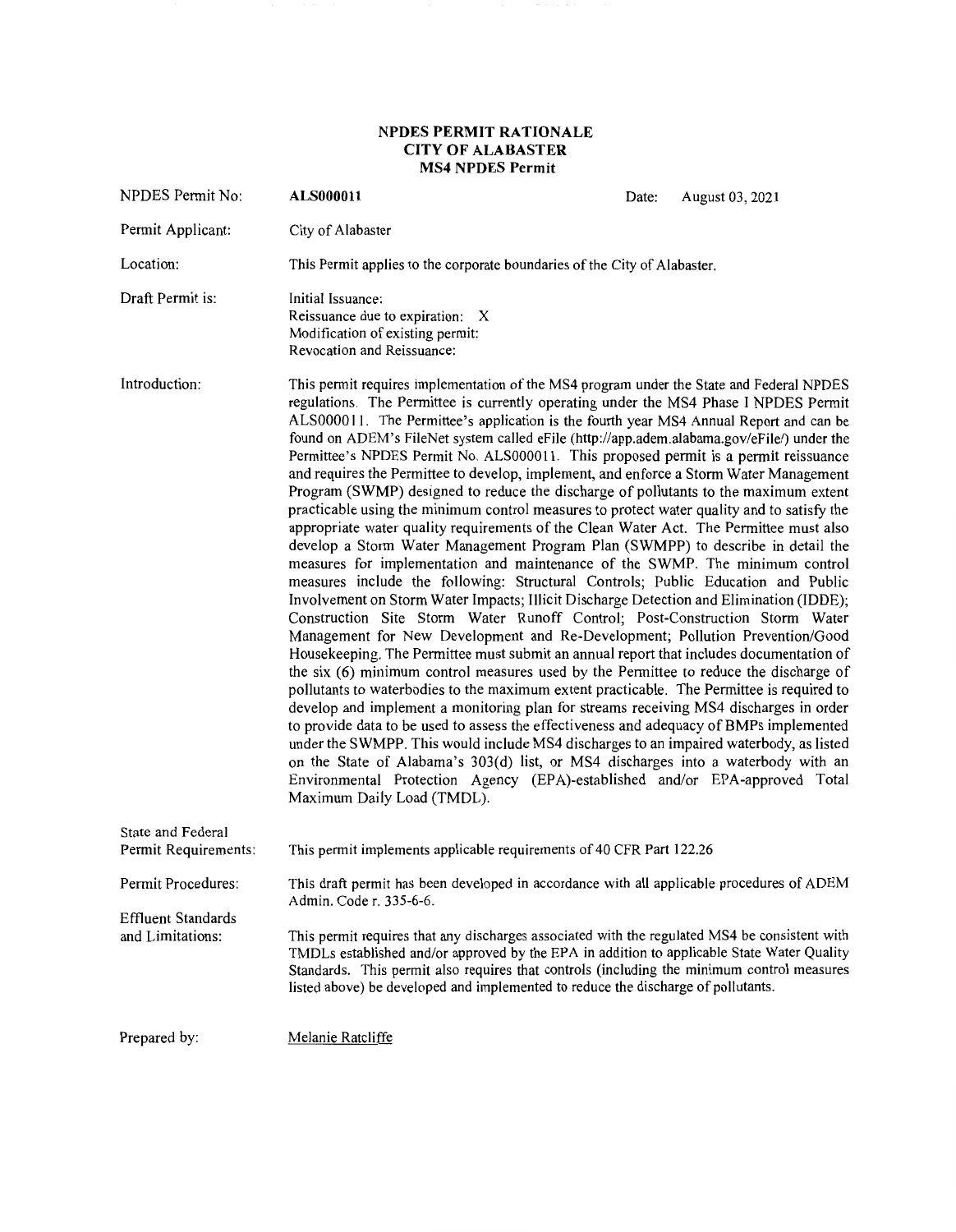# USPS Tracking<sup>®</sup> FAQs >

### **Track Another Package** +

# **Tracking Number:** 9489009000276286808527 **Remove X** Remove X

Your item was delivered to an individual at the address at 12:05 pm on September 23, 2021 in ALABASTER, AL 35007.

# & **Delivered, Left with Individual**

September 23, 2021 at 12:05 pm ALABASTER,AL35007

Get Updates  $\vee$ 

**Text & Email Updates** 

**Tracking History** 

**Product Information** 

**See Less A** 

# **Can't find what you're looking for?**

Go to our FAQs section to find answers to your tracking questions.

 $\checkmark$ 

**V** 

 $\checkmark$